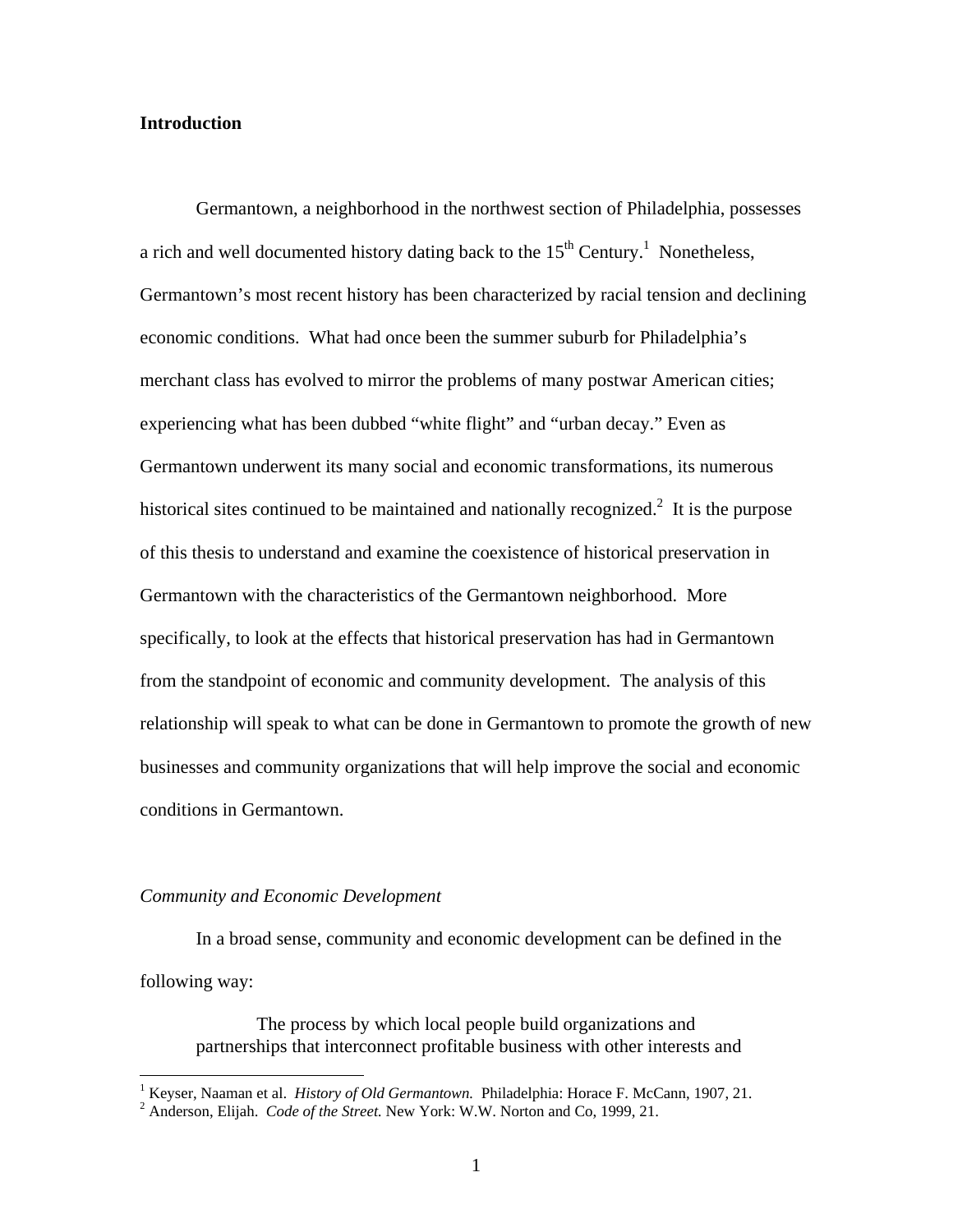values - for example, skills and education, health, housing, and the environment. In CED a lot more people get involved, describing how the community should change. A lot more organizations look for ways to make their actions and investments reinforce the wishes and intentions of the whole community. Business becomes a means to accumulate wealth and to make the local way of life more creative, inclusive, and sustainable - now and 20 or 30 years from now.<sup>3</sup>

Inherent in this definition is the sustainability of neighborhood revitalization as well as the dedication of community members toward the initiative. Furthermore, the creation of partnerships between different facets of economic and community life, such as housing and education, is central to creating a unified strategy within a neighborhood for renewal efforts. Community and economic development has generally been concerned with one dimensional approaches, which are too often opportunistic, short term, and unsystematic.<sup>4</sup> In this sense, the term community and economic development encompasses systematic plans for economic change that primarily involve community members as opposed to outsiders.

 The broad and malleable definition of community and economic development allows it to be interpreted in many different ways. As pointed out by Tony McCall, this is both one of its strengths and its weaknesses; it can describe community capacity, economic development plans for a specific geographical area, or the creation of a community business, among other things. In this sense, when talking about community and economic development, effective strategies are often just as vital a focus as are the actual outcomes. Among the most notable and consistently successful strategies for community and economic development are, primarily, recognition of the "potential" of an area, whether that is through leadership, location, natural endowments, or the local

<sup>&</sup>lt;sup>3</sup> Centre for Community Enterprise. "Community Economic Development." 2001-2003. Available <http://www.cedworks.com/CEDdefinition.html>November 2006.<br><sup>4</sup> <http://www.cedworks.com/CEDdefinition.html>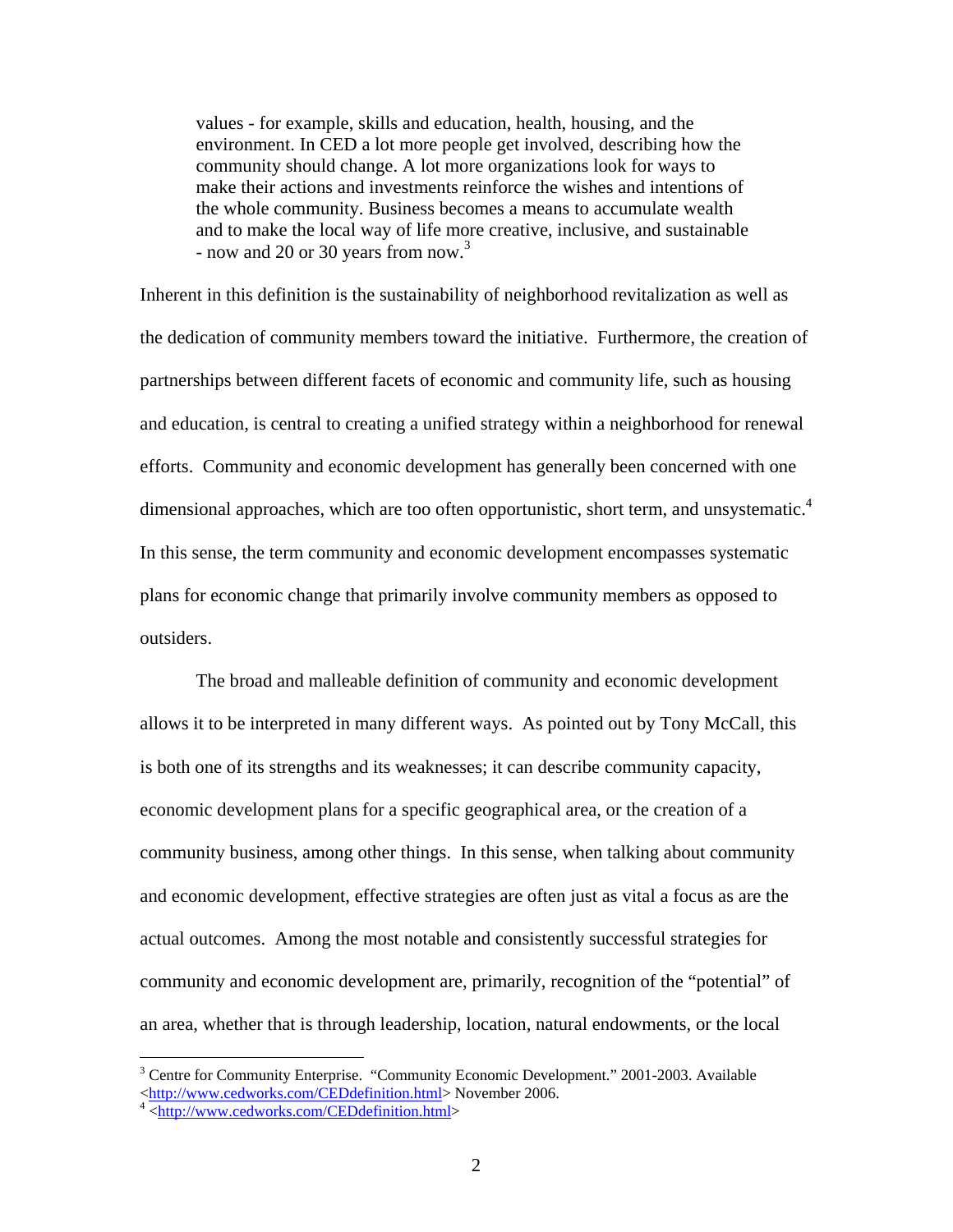economic base. Training, experience, and understaffing encompass a second realm; while it is certainly important to have strong leadership, at the same time it is essential to ensure that community leaders are not overstretched and have available, well trained, and capable assistance. Lastly, community and economic initiatives are most successful when they are "bottom up," grass roots, and community driven. $5$ 

 In this sense, if we see Germantown's historic sites as its potential, we can see the possibility of creating community and economic development initiatives there. The primary goal of this paper is to first develop an understanding of this potential; the relationship between the area's "resources" and the current, everyday situation in Germantown. In the same vein, this research aims to evaluate community and economic development efforts from both the side of the Germantown community as well as from the perspective of the historic sites. For example, how well known are the sites within the community? What are the sites currently doing to involve themselves in the community? How are the sites either advertised or isolated within the community? These main questions will help inform our evaluation on the current conditions of historical preservation and community and economic development in Germantown as well as lead us to answers about what needs to be changed in the future in order for community and economic initiatives to have more of an effective impact.

 . Using the general definition and successful strategies of community and economic development, I have fleshed out three central criteria for successful community and economic development efforts as they pertain to Germantown's unique conditions. First, the organization and mobilization must be community driven with the primary

<sup>&</sup>lt;sup>5</sup> McCall, Tony. "Institutional Design for Community Economic Development Models: Issues of Opportunity and Capacity." *Community Development Journal.* Vol. 38, No 2. April 2003, p. 96-108, 97- 98.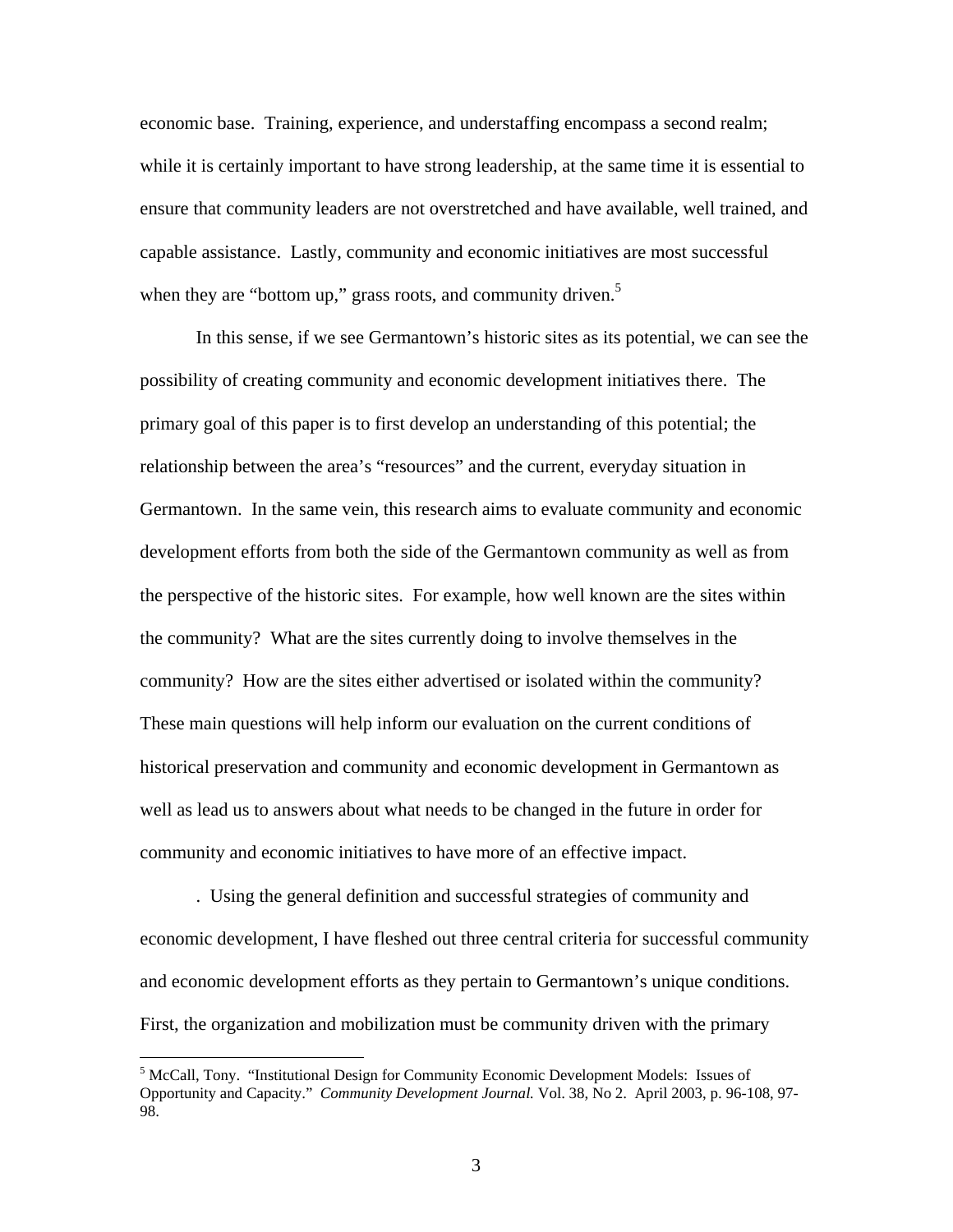contribution stemming from direct involvement and input from Germantown residents and historical preservers. Second, while the plan should be somewhat organically inspired, it must have a systematic approach and plan of attack. Many past plans for development in Germantown were short lived due to a lack of unity between the historic sites and disagreements between community members.<sup>6</sup> In this sense, the approach must be no nonsense with a unified strategy to which everyone agrees. Lastly, and hopefully, we will be able to judge initiatives by the results of these plans through examples of job and business creation as well as aesthetic results; revitalization and occupation of abandoned buildings, a decrease in vandalism and increased greenery/walkability along Germantown Avenue. The realization of all three of these goals is clearly optimistic. Nonetheless, each goal is essential to an effective community and economic plan for sustainable change that can be maintained by the community.

### *Background of Germantown*

1

 At first glance, it is hard to believe that the decidedly urban landscape of Germantown was once the original Philadelphia suburb. Founded in 1683, Germantown was home to German Quakers and Mennonites, characterized by religious tolerance and progressive politics.<sup>7</sup> German immigration increased into the  $16<sup>th</sup>$  century, and after the American Revolution Germantown became a popular location for summer houses for wealthy Philadelphians, many of which still stand and contribute to the architectural diversity of the area. The development of the railroad, brought to Germantown in 1832, "did a great deal toward Americanizing Germantown, which up to that time had been

<sup>6</sup> David Young, Executive Director at Cliveden. Personal Communication, October 2006

<sup>7</sup> Spencer, David. *Historic Germantown*. Philadelphia: Horace F McCann, 1908, 9.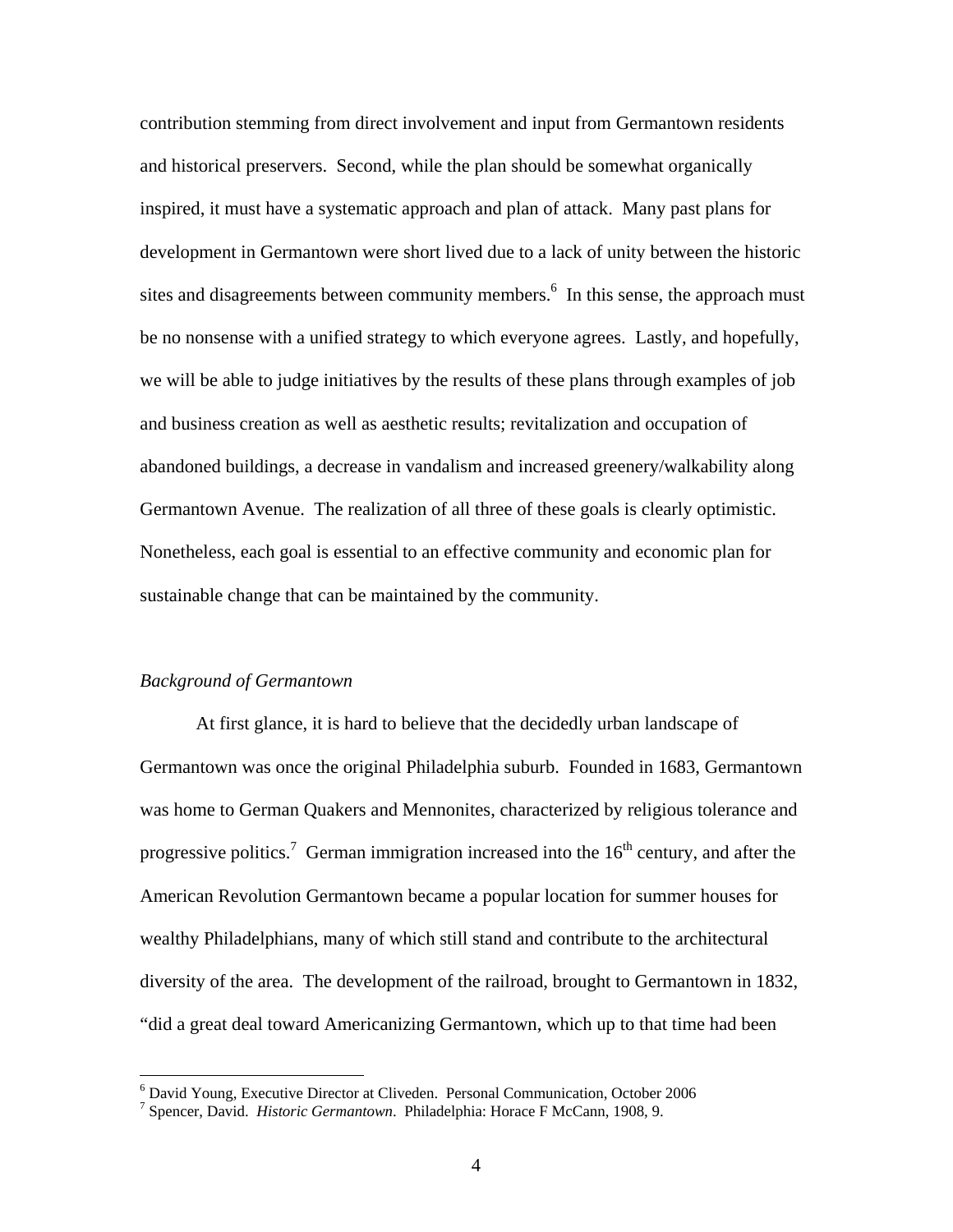largely German in its characteristics, with the German tongue still heard in most of its churches and commonly on the street."<sup>8</sup> Germantown's status as a railroad suburb remained relatively stable into the  $20<sup>th</sup>$  century. The migration of African Americans north in the first half of the  $20<sup>th</sup>$  century drastically changed Germantown's landscape and demography. Between 1954 and 1956, Germantown experienced an influx of African Americans, ultimately causing a decline in property values and the departure of the neighborhood by the majority of white residents to the suburbs.<sup>9</sup>

The current demography of Germantown speaks to this history. Germantown is 80.8% black and 14.5% white, with about 1% Asian and 2% of mixed racial background<sup>10</sup> (See Figure 1.) In his study of Germantown Avenue, Germantown's main artery, Elijah Anderson describes the perceived racial identity of Germantown: "On the avenue Germantown gives the appearance of a segregated, black, working-class neighborhood. But this is deceptive. Many whites, including middle-class whites along with middle-class blacks, do live here, but they tend to avoid the business district."<sup>11</sup> Indeed, the existence of certain types of businesses overwhelms the landscape of Germantown and blurs its rich history. On Germantown Avenue, beeper stores, check cashing agencies, and snack food stores are the standard businesses, adjacent to vacant lots and abandoned or boarded up houses. Still, the historical sites remain and "are cared for in ways that suggest that people appreciate their historic status."<sup>12</sup> Hence, the neighborhood of Germantown is somewhat of a paradox; at once reflecting common

<sup>8</sup> Keyser 116.

<sup>&</sup>lt;sup>9</sup> Countryman, Michael. *Up South*. Philadelphia: University of Pennsylvania Press, 2006, 72.<br><sup>10</sup> 2000 US Census. Availble <<u>www.census.gov</u>> November 2006<br><sup>11</sup> Anderson, 21.

<sup>&</sup>lt;sup>11</sup> Anderson, 21.<br><sup>12</sup> Anderson, 21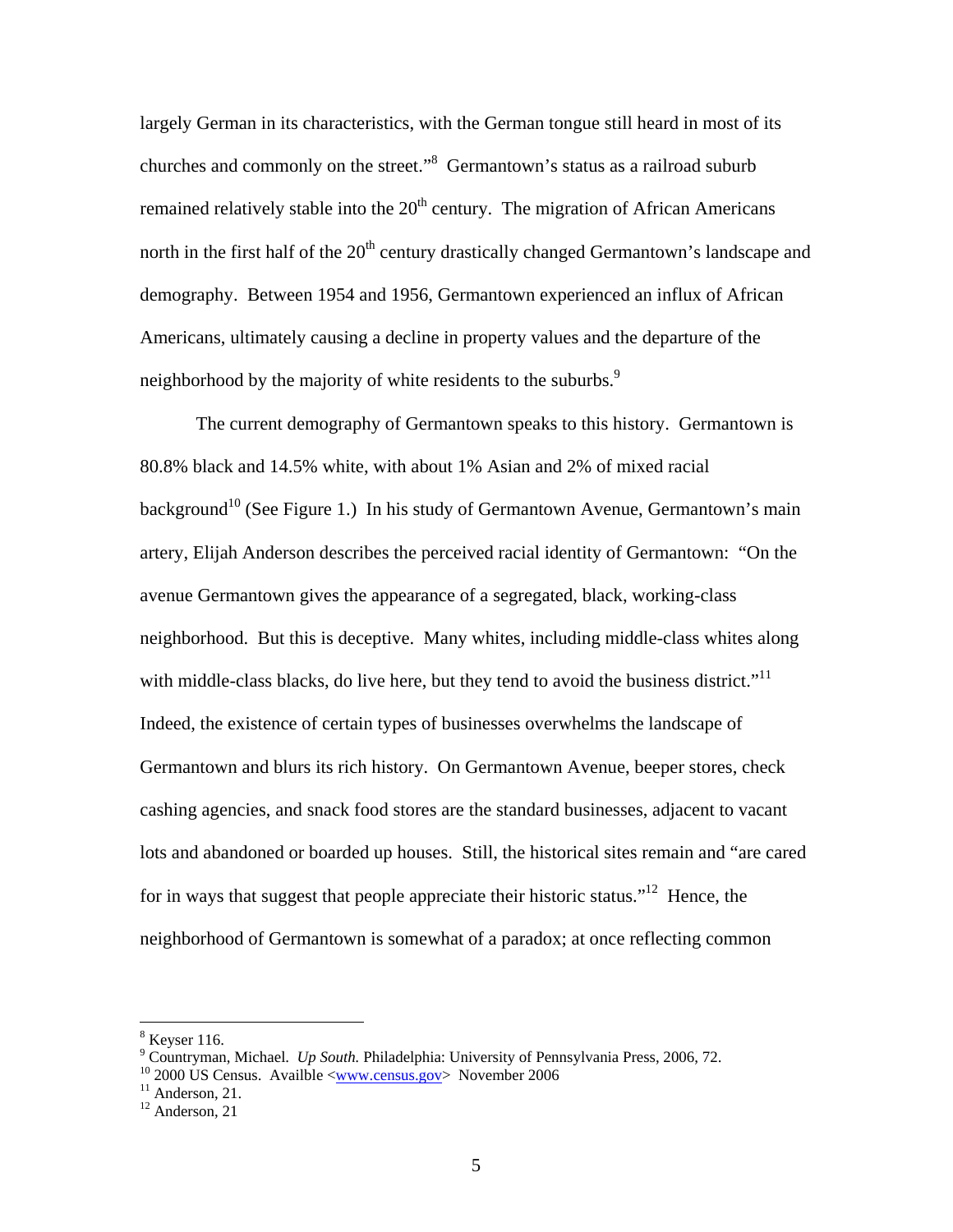perceptions of the "ghetto" while in reality possessing a rich history and a more racially and economically diverse population than its landscape would imply.

 This irony in Germantown is what both makes it interesting and is one of its greatest challenges. Germantown is already experiencing some forms of gentrification, with property values increasing in the last five years.<sup>13</sup> Still, Germantown lacks a stable and safe business district to serve its middle class population. The historic sites could theoretically serve as a springboard for new forms of economic development along Germantown's main strip. Nonetheless, an issue of using historical preservation as a means to develop Germantown's economy lies in the question of gentrification. According to Robin Datel:

The pattern of activism by neighborhood groups for preservation is tied to gentrification. Interest in architecture and history and willing to be a citizen participant in planning are largely a function of a person's education and social class.<sup>14</sup>

By no means should this imply that lower class populations are not aware of or not participating in their communities; rather, it is more likely that areas with higher education and income levels would have the infrastructure in place to measure the community involvement of their members. Furthermore, other studies show that historical preservation does not necessarily lead to displacement of lower class populations, and can be fought through aid of different federal programs which are geared toward rehabilitating low income housing in historically designated areas.<sup>15</sup> The question of gentrification and displacement is definitely important as it pertains to

<sup>&</sup>lt;sup>13</sup> Gerry Kaufman, Executive Director of Awbury Arboretum, personal communication, October 20, 2006.

<sup>&</sup>lt;sup>14</sup> Datel, Robin Elisabeth. "Preservation and Urban Orientation." *Geographical Review.* Vol. 75, No. 2 (Apr., 1985) pp. 125-141, 137.

<sup>15</sup> Advisory Council on Historic Preservation. *Remember the Neighborhoods: Conserving Neighborhoods through Historic Preservation Techniques.* Urban Policy Group, 1981, 8.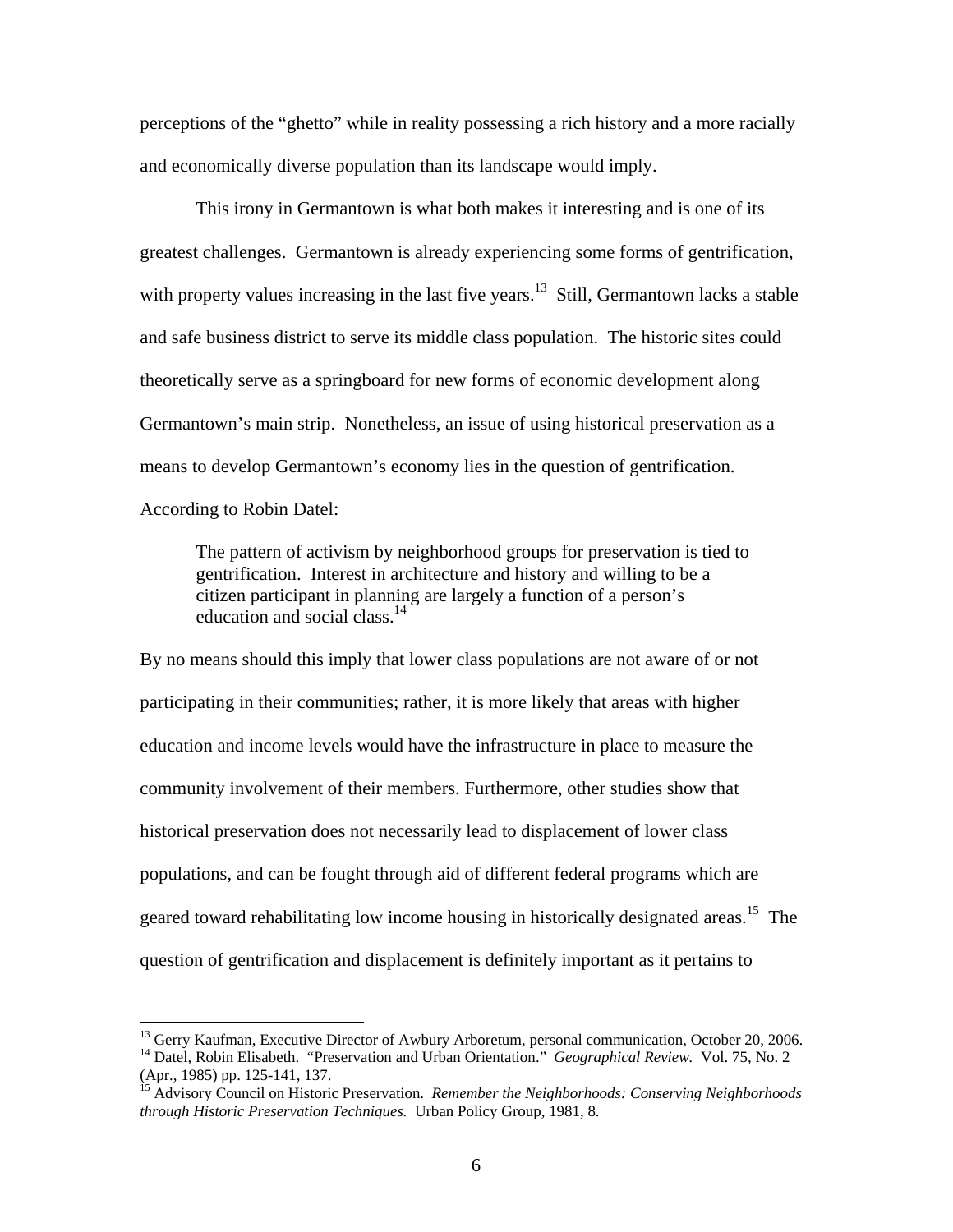community and economic development in Germantown. Nonetheless, due to constraints of time and space, this thesis will not focus on gentrification as a point of contention, but rather accept and understand it as a phenomenon that can occur in revitalization efforts if community and economic development plans do not approach it in a preventative way.

### *Historic Preservation*

1

 Although one might not necessarily associate historic preservation with the affluence of an area, it is generally thought of as a money maker for its surrounding community. According to Philip Brink, "historical/cultural visitors spent an average of \$615 per trip, compared to \$425 for all U.S. travelers . . . and are more likely to stay in a hotel, motel, or bed and breakfast than in private homes." Furthermore, Brink describes a "natural confluence of interests" in historic preservation. "Americans, as well as international visitors, have long shown interest in experiencing a nation's, region's and community's unique heritage and charm. Likewise, communities are almost always looking for new sources of revenue, and preservationists are almost always searching for ways to sustain the historic places they treasure."<sup>16</sup> The economic benefits of historic preservation and heritage tourism have not necessarily been sold on Germantown. According to Linda Talbert, Executive Director of the Johnson House, the money generated from visitors to the Johnson House is practically negligible. Indeed, the majority of the money at the Johnson House comes from grants from the federal

<sup>&</sup>lt;sup>16</sup> Brink, Peter. "Heritage Tourism in the USA: Grassroots Efforts to Combine Preservation and Tourism." *APT Bulletin,* Vol. 29, No. 3/4 (1998) pp. 59-63, 60.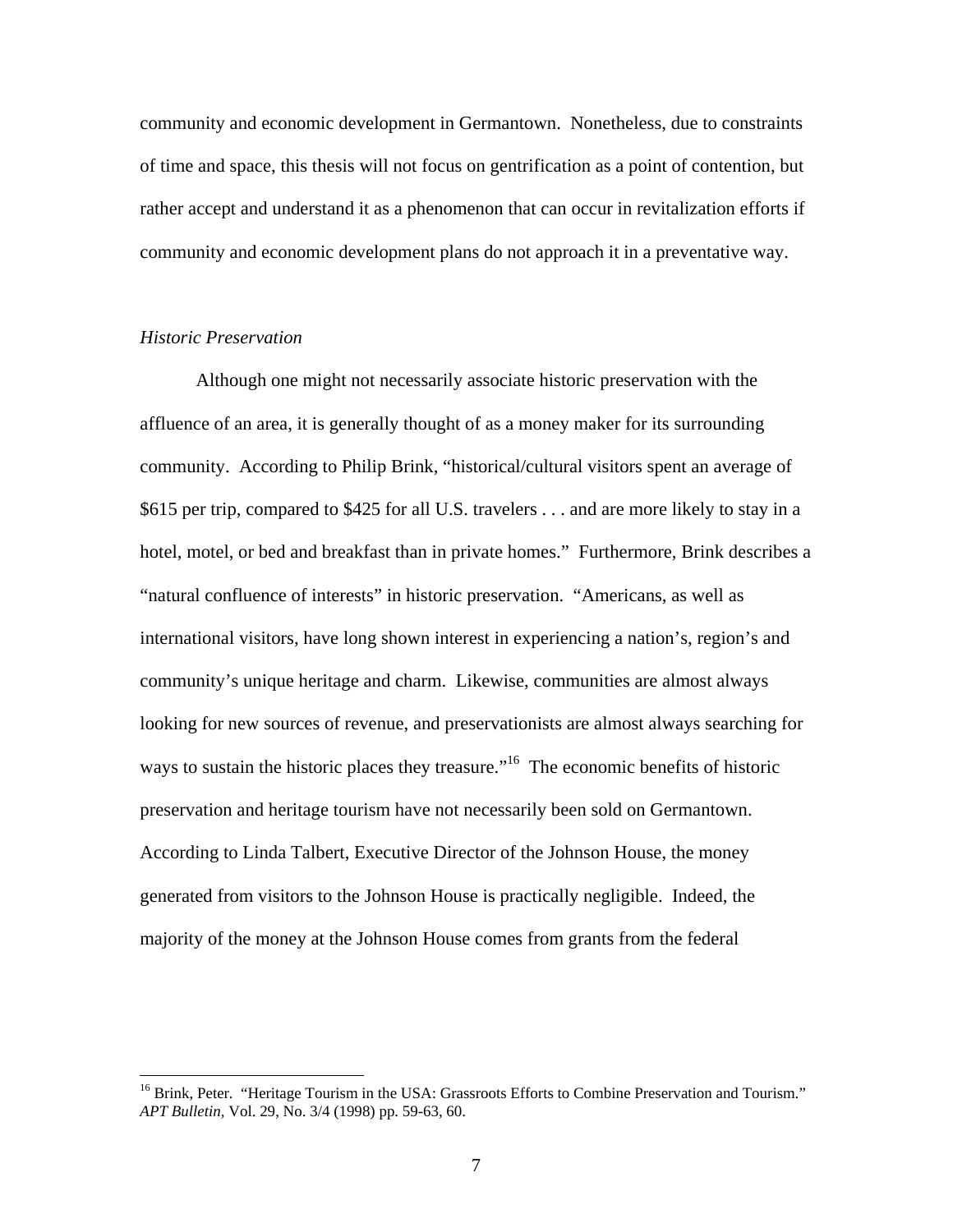government to preserve the site, not necessarily to promote interactions with the surrounding community. $17$ 

The preservation first focus of the majority of Germantown's historic sites, which may occur out of necessity more so than deliberately, impairs the sites' ability to bring tourism to the area and further isolates the sites from the neighborhood. Focusing efforts on interacting with the surrounding neighborhood could speak to Brink's "confluence of interests" and possibly create better business for the historic sites as well as surrounding businesses. In the same vein, Talbert describes that people who are interested in visiting Germantown's historical sites are directed to Chestnut Hill, an affluent neighborhood up Germantown Avenue, for lunch or for shopping. Clearly, there is a disconnect between the historical sites of Germantown and the surrounding community; historic sites attract people from the outside and instead of "welcoming" or advertising the neighborhood to these outsiders, they send them directly out of the neighborhood again.

While it is imperative to attract people to the area, there is also the threat of a "disneyfication" impact, where an area is solely focused on its tourism and loses its original identity. Developers and caretakers in Germantown would have to be careful in the way they presented the neighborhood and the history to others. With the risks of "disneyfication" in mind, tapping into the heritage tourism market in Germantown could also lead to new business creation along Germantown Avenue. The goal of Germantown's historic sites, then, is to use them to establish economic and community development initiatives that bring people in to the underused central commercial district and keep them in the neighborhood for longer periods of time.

 $\overline{a}$ 

<sup>&</sup>lt;sup>17</sup> Linda Talbert, Executive Director, Johnson House, personal communication, October 20, 2006.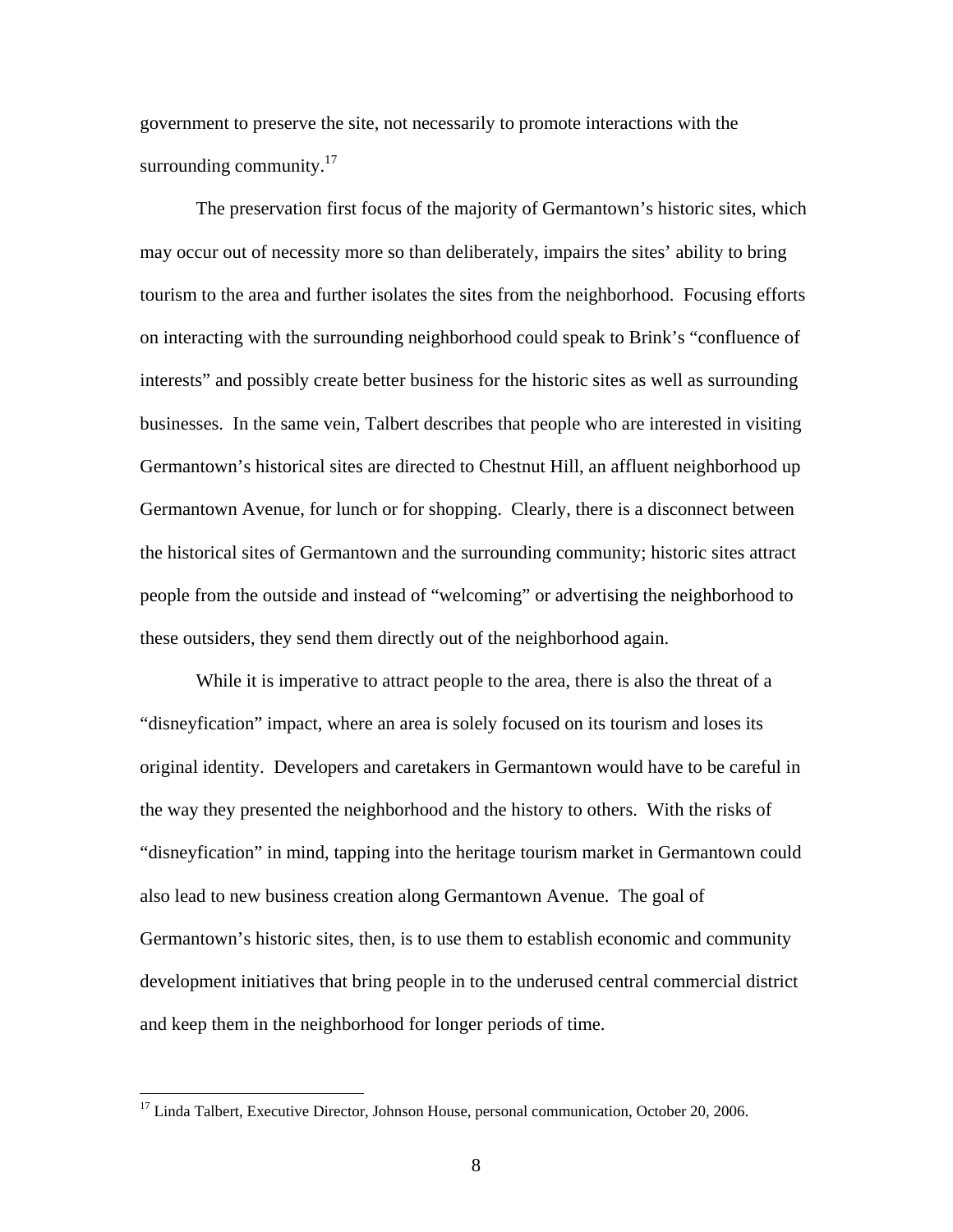### *Case Studies and General Questions*

Three of Germantown's historic sites were visited as case studies to examine their community and economic development potential; Cliveden, site of the battle of Germantown, the Johnson House, an Underground Railroad site, and Awbury Arboretum, an arboretum with colonial houses which once served as the summer estates of the wealthy and influential Cope family. Using these three case studies, I plan to not only evaluate their potential for community and economic development but also gain general understanding of historic preservation in conjunction with community development initiatives. Among the questions that the evaluation will be based around are the following: What are the advantages of using historic sites in community and economic development efforts? What role does the national government play in the preservation of historic sites and the promotion of heritage tourism? What have been some past attempts at business and community organization? How have these initiatives either succeeded or failed, based on whether the efforts are community driven, systematically planned, and resulting in different forms of neighborhood revitalization? Again, we must understand the current dynamic between Germantown's historic sites and its residents. Are the historic sites generally known, recognized, respected or visited by Germantown residents? What is the general attitude of the community towards the sites, and of the site preservers and curators toward the Germantown community? Answers to these questions are key in the evaluation and understanding of how historic sites can be used for community and economic development projects.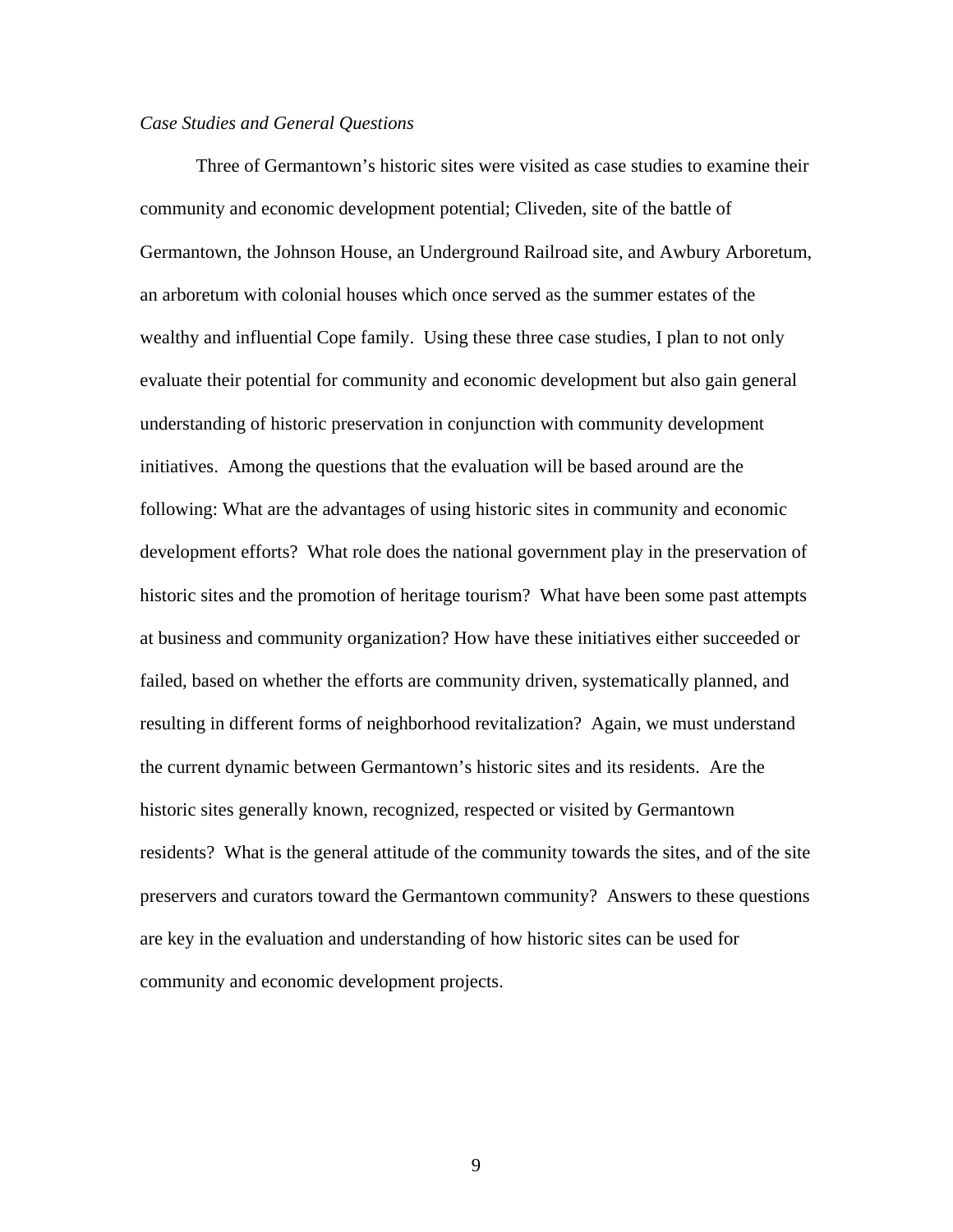## *Hypothesis and Argument*

 It is my hypothesis that the best way to develop Germantown through its historical resources is to organize partnerships between community groups and historical sites. Many of Germantown's historical sites are solely focused on the preservation of their specific site and not on the effects that they can have on their surroundings.<sup>18</sup> By organizing community and business groups around the theme of historic preservation as an economic tool, Germantown residents could become more readily involved and invested in the redevelopment of their neighborhood. According to Robin Elisabeth Datel, "A fundamental underpinning for public historic-preservation programs is the notion that a landscape expresses and reinforces collective identity."<sup>19</sup> Neighborhood revitalization would urge community members to take more pride in their neighborhood and care for it in a more cooperative, community oriented way. Currently, the landscape in Germantown reflects attitudes of overwhelming indifference towards its unique history, seen through the general deterioration of the majority of the landscape. Many Germantown residents may not even know that a site exists, or if they do, may not know its historical importance. Some sites are at busy intersections, and fall victim to the realities of urban life, such as graffiti or loiterers.<sup>20</sup> Because of this reality, many sites have taken a more defensive approach, only opening their doors to the public a few times a week or not advertising themselves in a clear way. It is my belief this disconnect can be repaired through the development of community and business organizations based around these historic sites.

<sup>&</sup>lt;sup>18</sup> Gerry Kaufman, personal communication.

 $19$  Datel, 131.

<sup>20</sup> Linda Talbert personal communication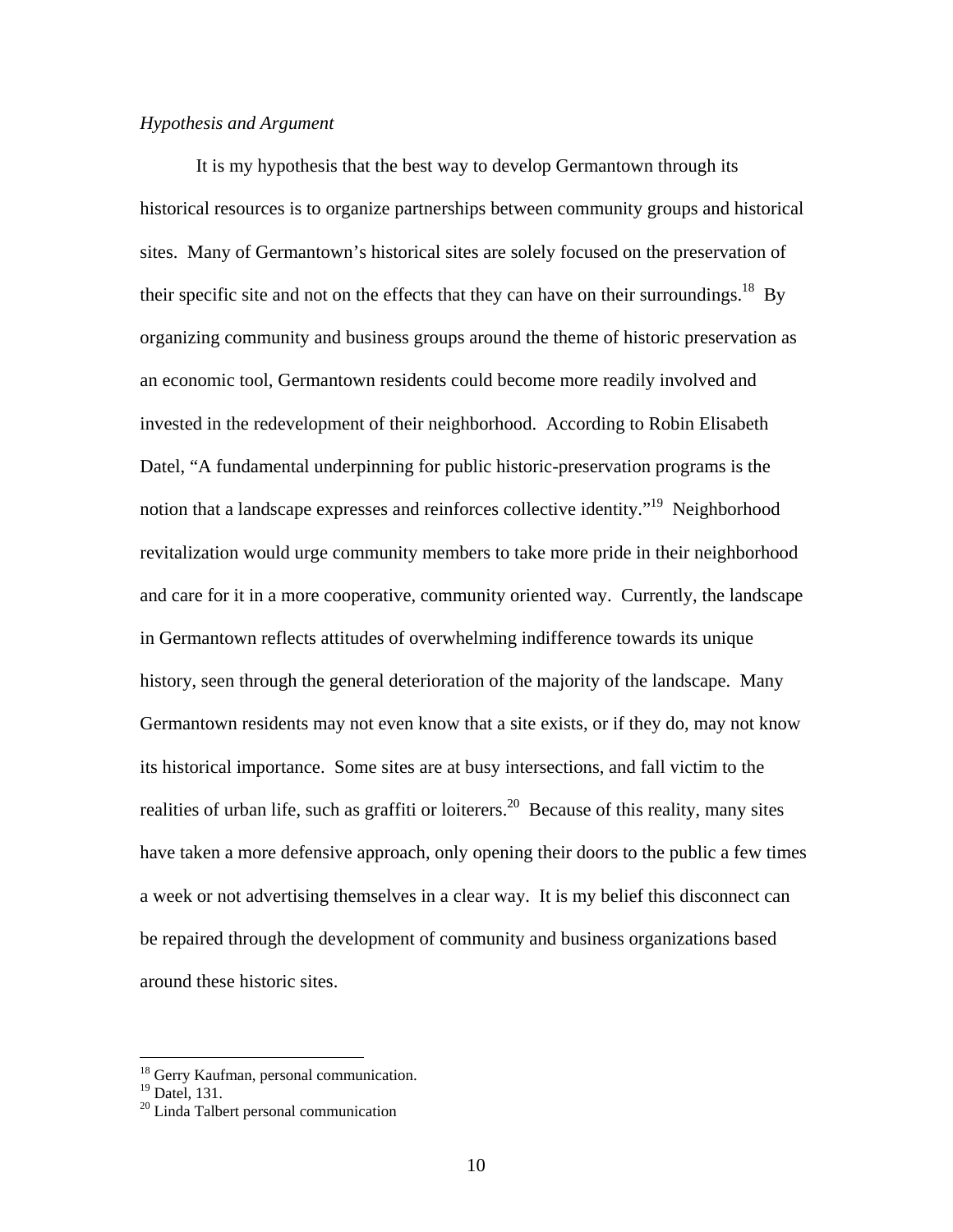My main methodology in addressing the hypothesis will be through conducting interviews of directors and curators of historic sites in Germantown or of people who have been involved in the Germantown community for some time. Four interviews have been conducted, first with Linda Talbert, Executive Director of Johnson House, second with Gerry Kaufman, Executive Director of Awbury Arboretum, third with David Young, Executive Director at Cliveden, and last with Stephen Hague, Executive Director at Stenton. The goal of the interviews is to understand the relationship between the historic site and the community and to garner an understanding of specific strategies or tools used by the site or organization in regards to their involvement with the community. I hope to compare strategies that have succeeded, based on the aforementioned criteria, with strategies that have failed in order to draw conclusions about plans that could be executed successfully in Germantown. Other research methods include census and written material, primarily to provide background information on the history of Germantown as well as approaches to historical preservation.

 The thesis is organized into three main sections of analysis. The first chapter will provide an historical overview of Germantown, emphasizing its transition from a suburb to a middle-lower income neighborhood, with a focus on Germantown's lower class and African American populations; their role historically as well as in Germantown's more recent history. How have they been involved in the Germantown community? What sorts of issues are especially pertinent to Germantown's African American and lower class communities? These questions will help inform the greater question of how to involve these populations in historical preservation and community organization efforts.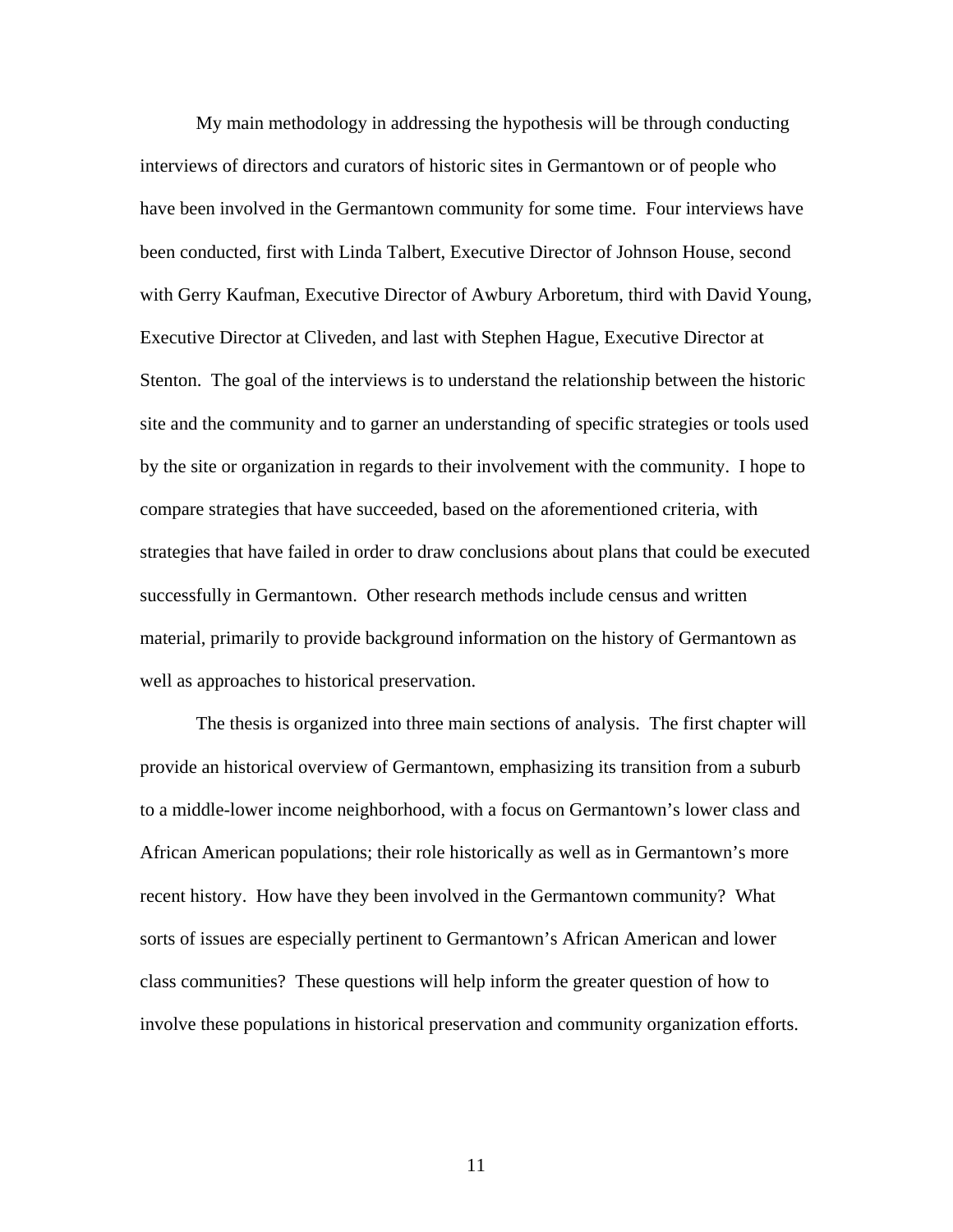In the second chapter I will present an analysis of historic preservation literature and the effects that historic preservation can have on its surrounding community. I will outline the current public policies towards historic preservation and how these policies have economically affected preservation projects. I will describe the creation and guidelines of current revitalization programs, such as the Main Street program and Historical District Ordinance designations, to see if they could be a possibility for Germantown's historic sites. Furthermore, I plan on analyzing the role that African Americans play in historic preservation. Through these questions I hope to draw conclusions about the effects that historical preservation and economic development could have in Germantown.

 In the third chapter I will examine historical preservation in Germantown; projects that have been undertaken in the past and projects that are presently underway. The problems, challenges, or benefits of the relationship between the greater Germantown community and the historic sites will be a major point of analysis. Also, the strategies of specific historic sites or community groups will be analyzed and compared to infer new, more effective strategies for business and community organization. Finally, through the primary analysis of what has succeeded or failed, how Germantown has historically responded as a neighborhood, and what unique economic capabilities historic preservation presents, I hope to propose ideas about how a more solid partnership can be formed between the historic sites and the community to jumpstart the redevelopment and revitalization of Germantown. Based around the criteria for success, I hope to bring to light the possible ways in which the Germantown community can change the current conditions of its historic sites and surrounding neighborhood.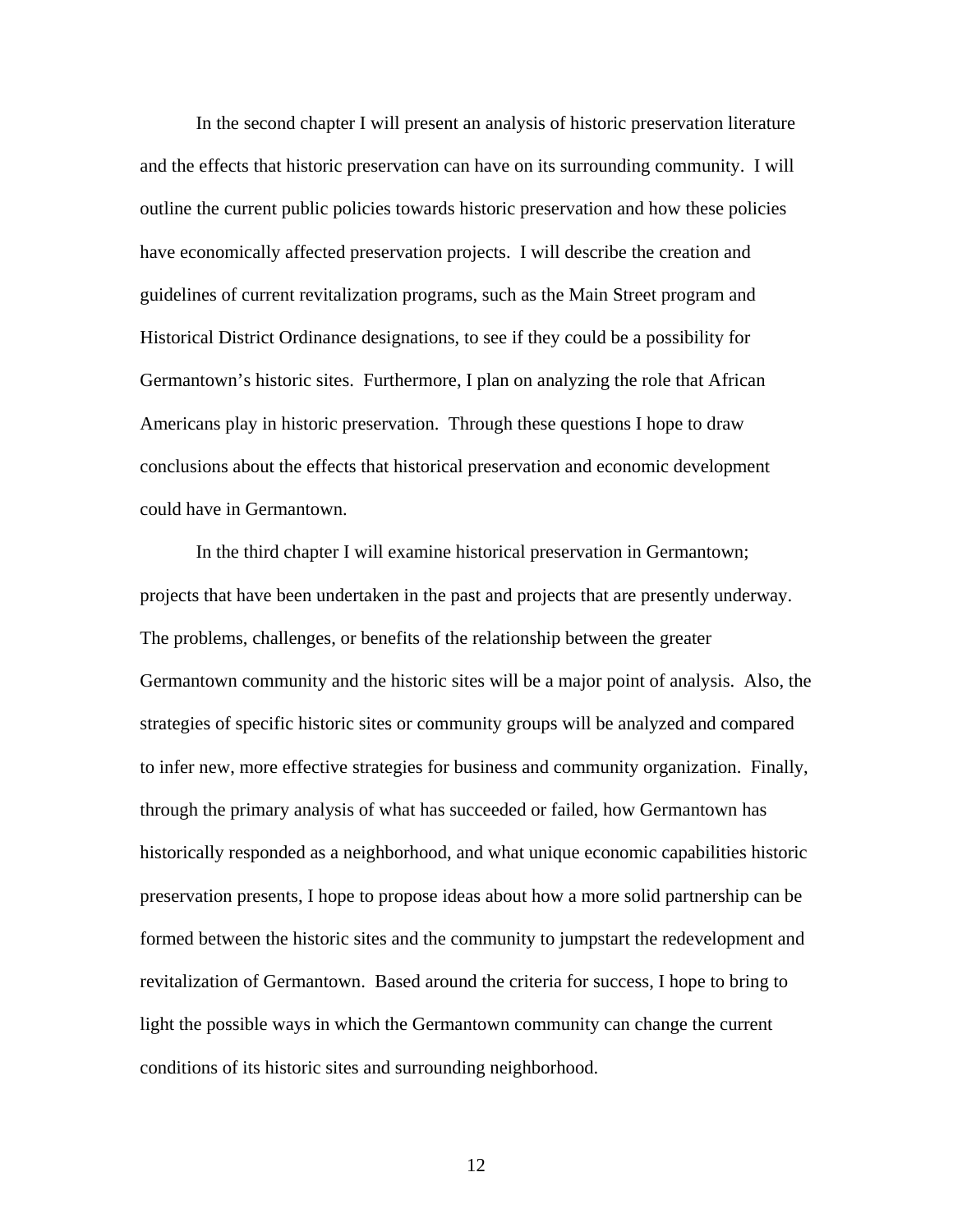### **I. Germantown History and Current Germantown Neighborhood**

### *History*

Germantown is a neighborhood in Northwest Philadelphia, bordered by Mt. Airy, East Falls, West Oak Lane, and North Philadelphia. While it was originally comprised of the entire suburban section in northwest Philadelphia, including the neighborhoods of Chestnut Hill and Mt Airy, the name Germantown now only pertains to the aforementioned neighborhood. Founded by Daniel Pastorius in 1683, Germantown was originally home to German immigrants, and Quaker and Mennonite populations.<sup>21</sup> For about a century it remained a sparsely populated village and suburb, where in 1688 the first formal protest against slavery was organized by Pastorius and where the first American paper mill was constructed in 1690.<sup>22</sup>

 Germantown also plays a significant role in America's revolutionary and Colonial history, playing host to the battle of Germantown at the home of Benjamin Chew in 1777 (now Cliveden historic site), and also housing George Washington during a yellow fever epidemic in 1793. Many of the old estates of Germantown were once summer houses for wealthy Philadelphia merchants, speaking to Germantown's suburban origins.<sup>23</sup> Germantown Avenue, or Main Street as it was called, is a staple of life in Germantown both past and present. It was not only the main artery of Germantown itself, but was also one of the few roads into Center City and out of the Philadelphia area, to Reading and Bethlehem. The condition of Germantown Avenue, however, was so bad that "great country stores" along the avenue were developed because the trip into the city was so

 $21$  Spencer 9.

 $22$  Keyser 52.

 $23$  Keyser 110.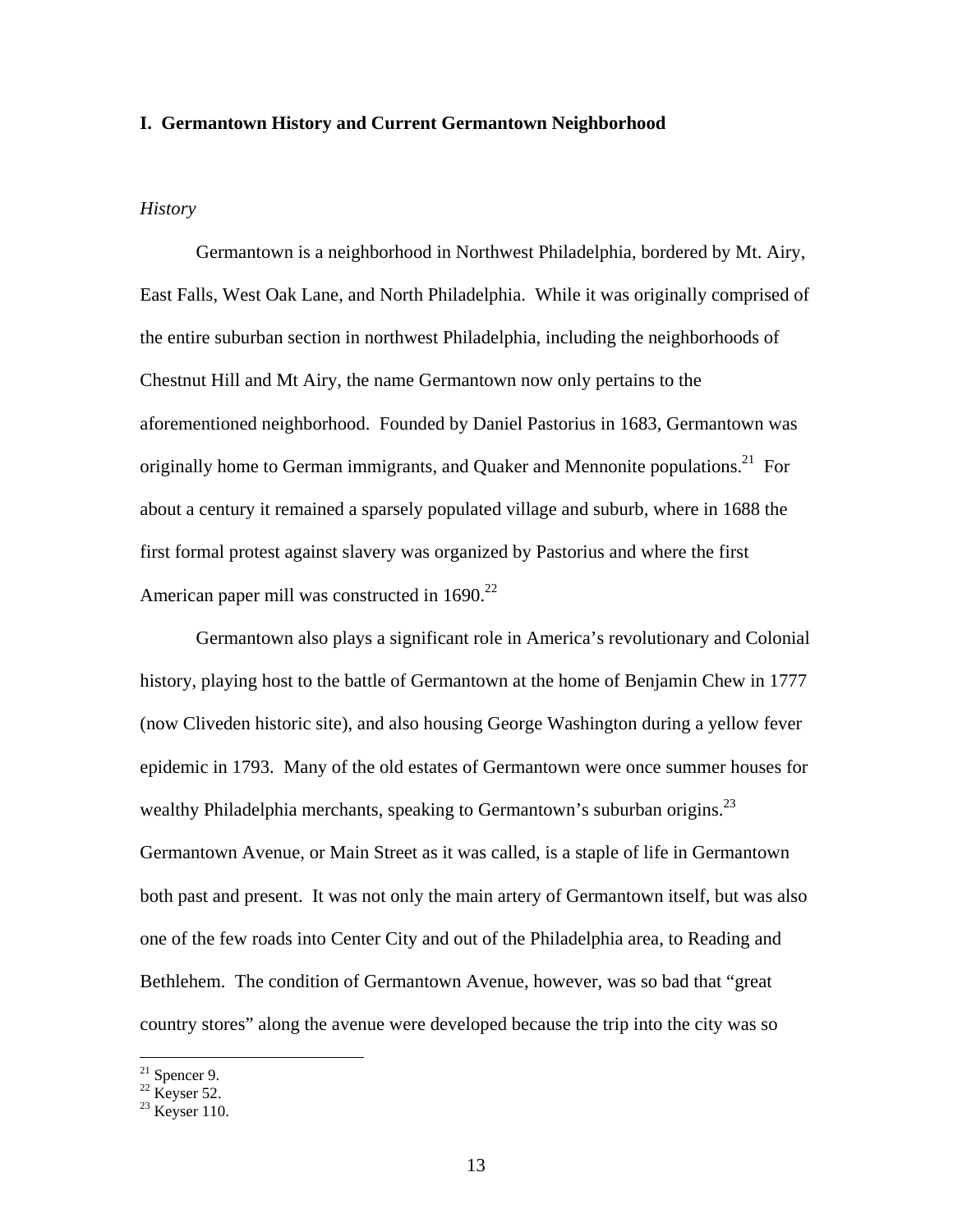uncomfortable. The poor roads limited transportation between Germantown and Center City Philadelphia, making communication between the city and Germantown more difficult. It was not until the early  $19<sup>th</sup>$  century that more modern roads were created.<sup>24</sup> In 1832 the railroad was constructed, enabling Germantown to be a more permanent residence for people working in Center City.

 The Germantown area continued to be a residence of primarily well to do families throughout the 19<sup>th</sup> century. The book *Historic Germantown*, published in 1907 and written by David Spencer, speaks to the wealthy inner circles of Germantown, perhaps over emphasizing them in order to create a more luxurious image of Germantown. "All may form their own circle of society, and the uncrowned queens of Germantown as well as the royal sons within our borders may attain social heights not surpassed by the most exclusive or fastidious." Spencer goes on to separate himself from this exclusive elite, stating "If these want to be thus exclusive they can be."<sup>25</sup> Indeed, while race and class are sparsely mentioned in his book, Spencer does have one section, called "Homogenous Germantown" which ironically describes the diversity of the area that had not been mentioned earlier in his or Keyser's histories of Germantown. "Here are the very wealthy and the very poor, the highly cultured and the rudely uncouth . . . white and black, as well as persons of nearly all nationalities." Despite this racial and ethnic diversity, Spencer maintains that the homogeneity of Germantown is found in the common experience of all members, going to the same schools, religious institutions, and riding the same public transport.<sup>26</sup> This idea of peaceful coexistence may date back to Germantown's Quaker roots, but Spencer's eloquence and optimism also shows a

 $24$  Keyser 112.

 $25$  Spencer 110.

 $26$  Spencer 178.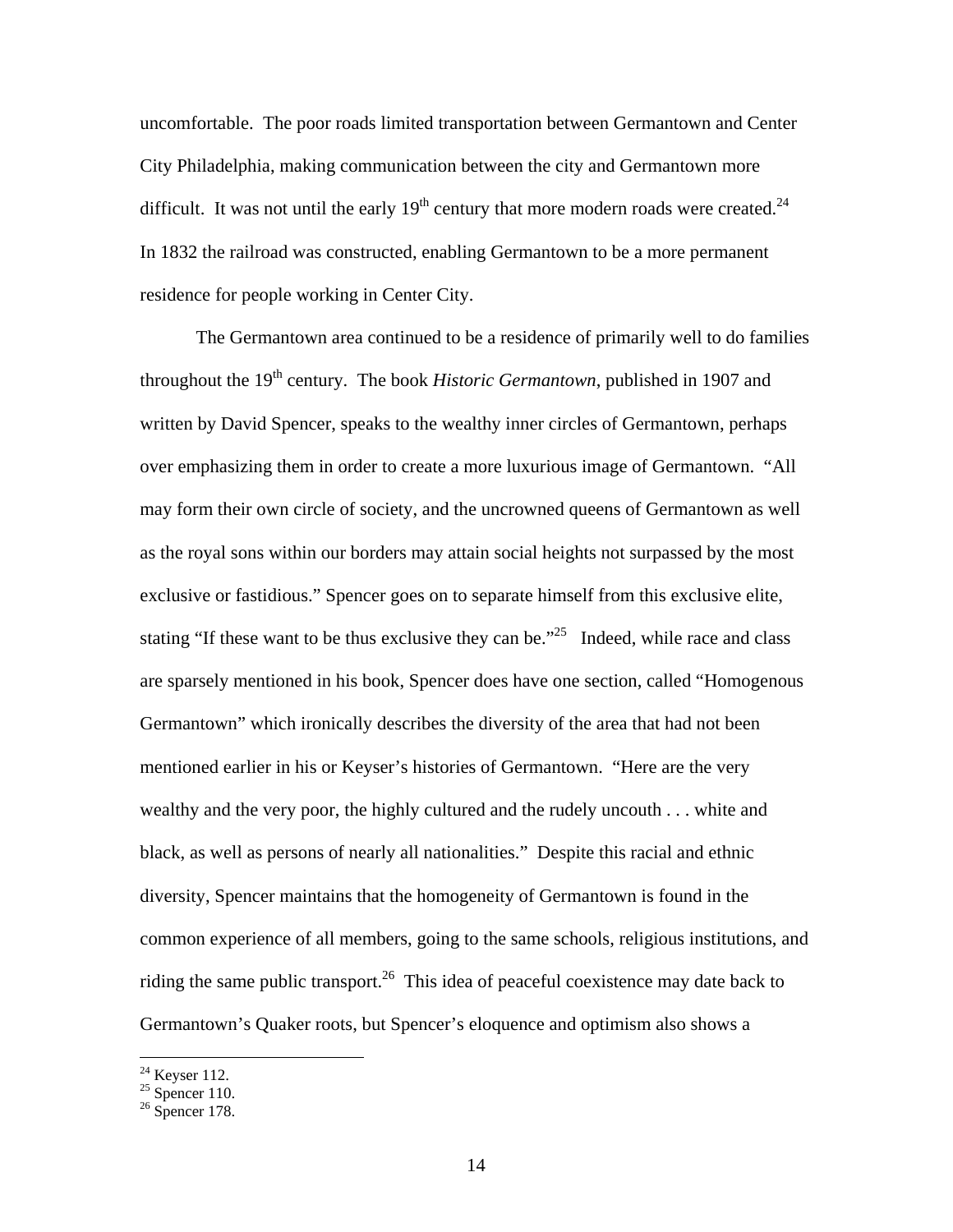negation of actual class and racial differences that were occurring in Germantown as well as in the rest of the country at that time.

Indeed, throughout the early periods of the  $20<sup>th</sup>$  century, African Americans migrated to the Northeast due to the increased demand for labor during World War I. In Philadelphia, whose black population was just under 4 percent in the 1890s, the African American population had reached 5.5 percent by 1910 and 7.4 percent by 1920. Blacks settled in large numbers in North Philadelphia, where there were already a substantial number of African Americans and whose black population comprised 43 percent of the overall number of African Americans in Philadelphia. While new African American migrants competed with Italian, Jewish, and Polish immigrants for jobs and housing, blacks ultimately became the most residentially isolated group due to discrimination in housing policies experienced by African Americans at a much higher degree than other immigrant groups.<sup>27</sup> By 1940, African Americans had become segregated in pockets of the Germantown area closest to North Philadelphia, comprising between 10 and 50 percent of the total population in several pockets of Germantown.<sup>28</sup>

 The influx of African American populations ultimately led to changing demographics of many of Philadelphia's neighborhoods and poorer housing conditions. A study from Philadelphia Commission of Human Relations in 1953 showed that two thirds of Philadelphia's black population lived in substandard housing. Furthermore, African Americans were concentrated in 40 census tracts, of which 13,000 white families had moved out and into which 23,000 black families moved. These data suggest that

<sup>27</sup> Miller, Frederic. "The Black Migration to Philadelphia: A 1924 Profile." *African Americans in Pennsylvania: Shifting Historical Perspectives.* Ed. Joe William Trotter, Jr. and Eric Ledell Smith. University Park, PA: The Pennsylvania State University Press, 1997. 287-315. 289, 299. <sup>28</sup> Countryman 54.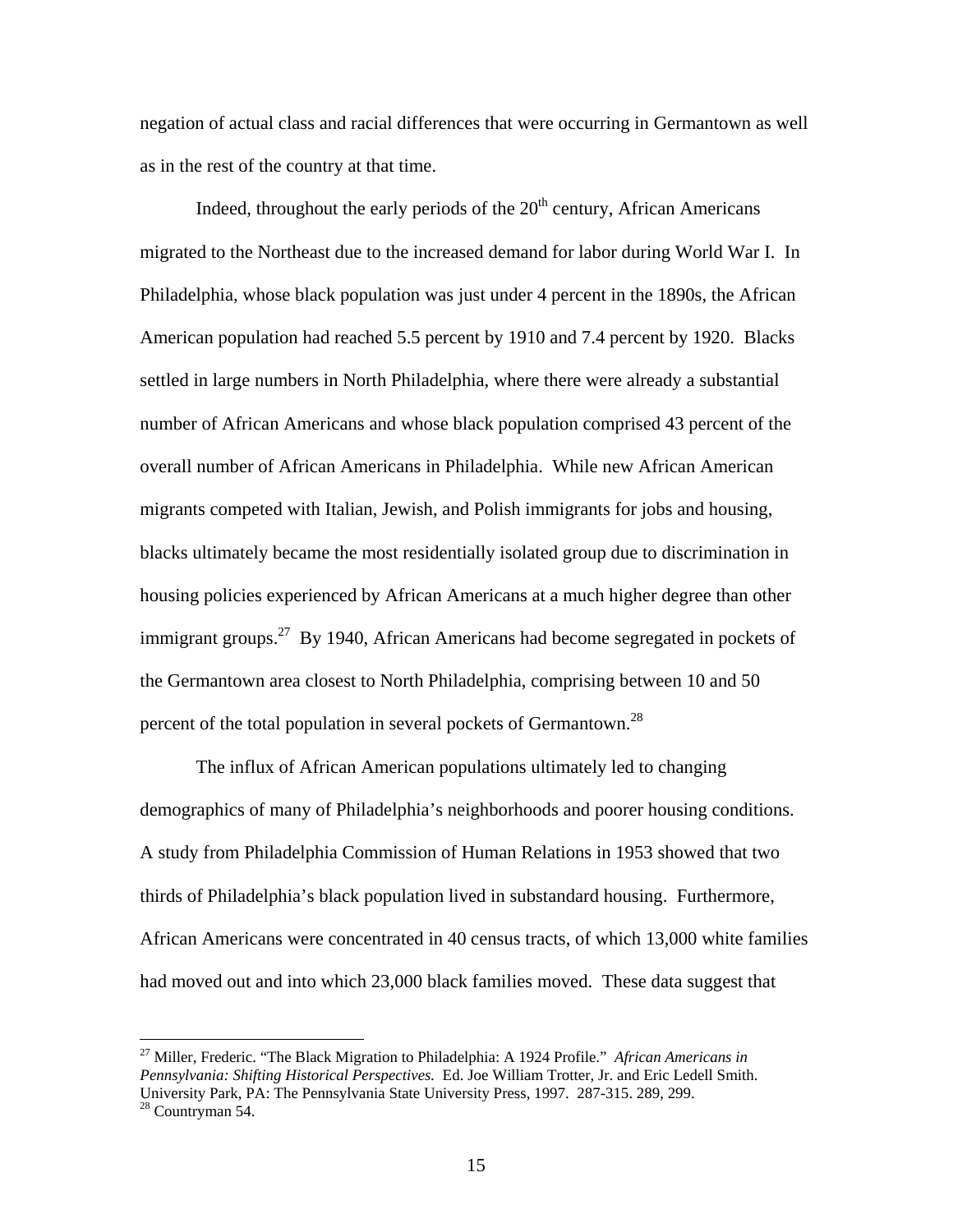African Americans were living in more crowded and unsafe conditions. Indeed, housing occupied by African Americans during this time was more likely to be dilapidated and less likely to be owner occupied. At the same time, 96 percent of white population growth was occurring in Philadelphia's nearest suburbs.29 While Philadelphia's black population increased from around 7 percent in 1920 to 33.6 percent in 1970, the overall population of the city remained stagnant.<sup>30</sup>

 The pattern of white flight to the suburbs and black population increase within the city limits also had its affect on Germantown. While violence had erupted to a higher degree in other neighborhoods within the city, Countryman reports one incident in Germantown in 1954 in which a black family moved to Slocum Street and received anonymous letters meant to threaten and intimidate the family so they would not move in. Ultimately, nothing came of these threats and the family was able to move in to Germantown.<sup>31</sup> Nonetheless, the changing demographics and whites' responses illustrate the racial conflicts Germantown experienced in the mid  $20<sup>th</sup>$  century. Indeed, in the sixties and seventies, the black population in Germantown rose from between 10 and 50 percent to between 51 and 90 percent in 15 pockets of the neighborhood as opposed to 3 or 4 pockets. Moreover, the overall population of the city continued to decrease.

 The hyper segregation of many of Philadelphia's neighborhoods and the departure of wealthy and influential residents to the suburbs led to the steady decline and stagnation of the city as a whole. Nonetheless, African Americans throughout the city, and in Germantown specifically, were able to organize in order to combat discrimination and

 $29$  Countryman 53.

<sup>&</sup>lt;sup>30</sup> Weiler, Conrad. *Philadelphia; Neighborhood, Authority, and the Urban Crisis.* New York: Praeger Publishers, 1974. 18.

 $31$  Countryman 73.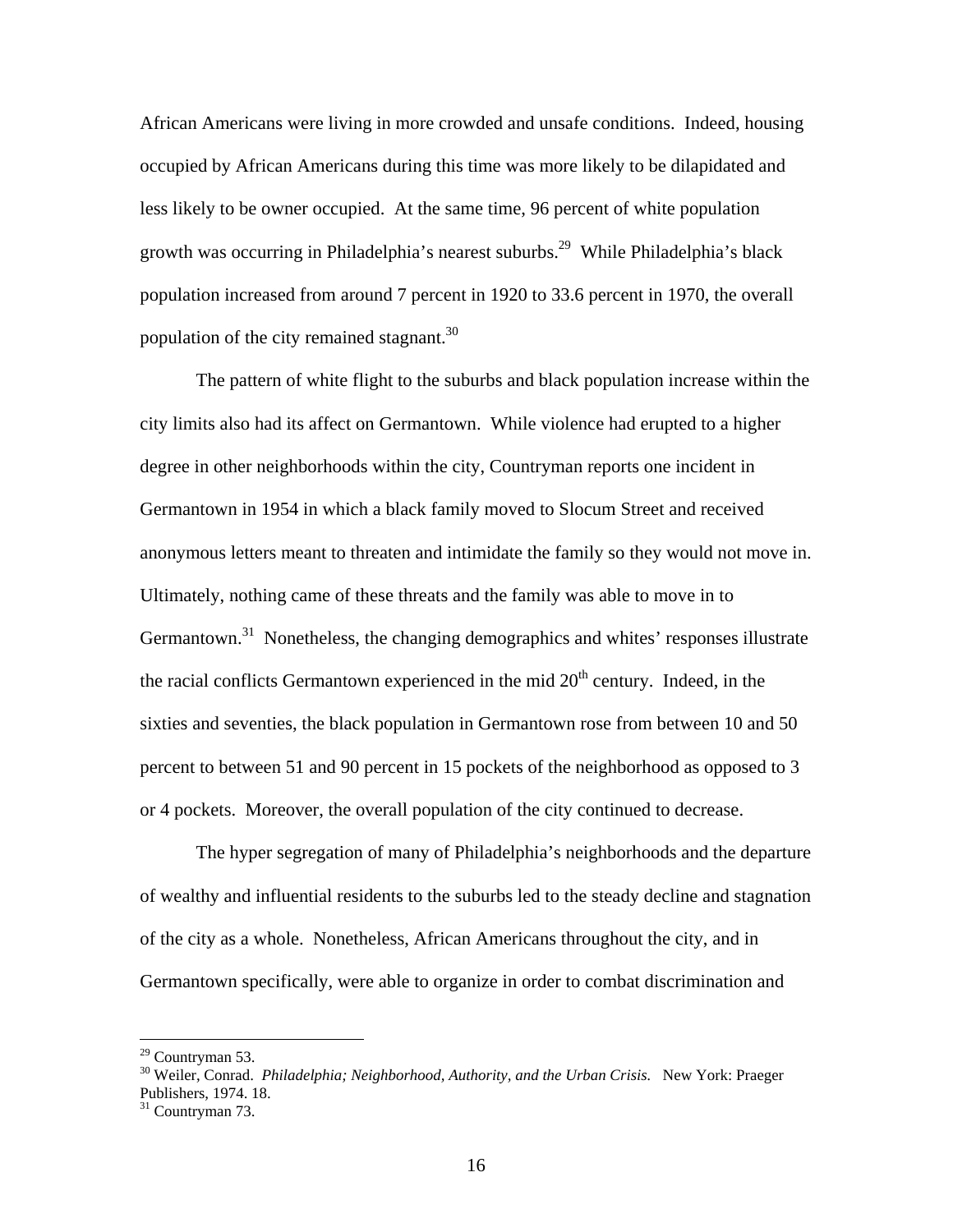other prejudices that contributed to the decline of their neighborhoods and their quality of life. An example of this type of organizing occurred in the 1972 on the campaign trail of David Richardson, an African American Germantown resident running for a seat in the state house. Richardson helped organize the Germantown Area Schools Project, which served as an alternate educational program to Germantown High, which had participated in the city wide teachers strike in 1971. Richardson spoke to racial unity and organization, and won the election in a landslide victory turning out black voters who otherwise would not have voted. "Voter turnout in the state house race was 15 points higher than in the rest of the city... 'All the kids in Germantown,' he told the *Philadelphia Daily News*, 'were working for me. They made their parents vote.'"<sup>32</sup> This example of neighborhood organization is meant to illustrate that underprivileged populations can indeed have large effects when there is effective leadership. While the 1970's may have been a more volatile time in terms of black power movements and political instability, the black population in Germantown has not changed drastically from this time nor have the economic conditions of its residents.

### *Demographics*

 The current demography in Germantown speaks to its history of white flight and black migration. The 2000 census shows that Germantown is 80.8 percent black and 14.5 percent white. Only 21.8 percent of Germantown's population has a bachelor's degree or higher, while 73.9 have a high school diploma. The median income in 1999 per household was 27,436 dollars, with 24.5 percent of the population below the poverty level. About one third of housing in Germantown is renter occupied units, comprising

<sup>32</sup> Countryman 319.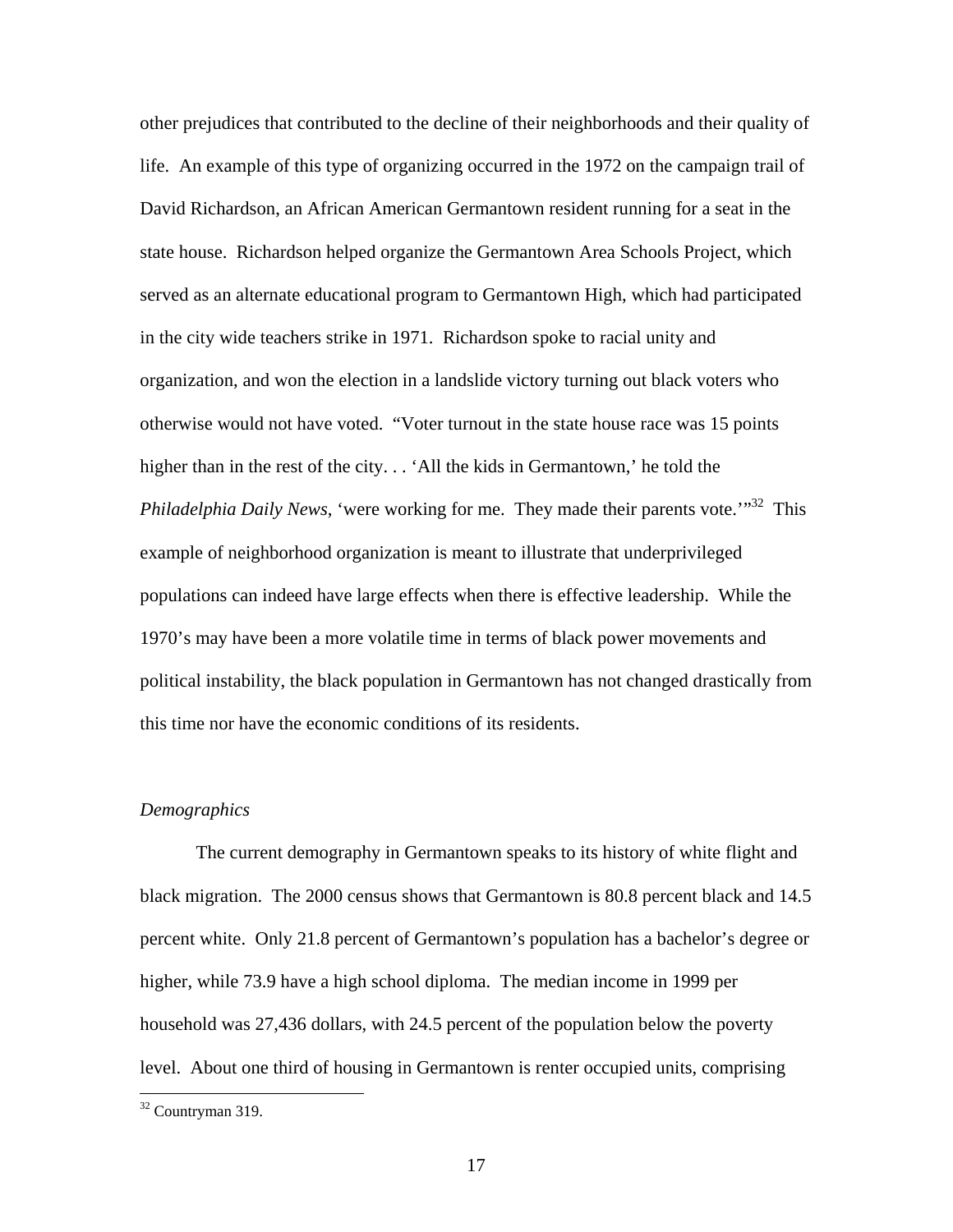about 12,000 units, with the other two thirds being owner occupied. There are 1,440 households out of 22,290 with a "female householder, no husband present," and of these female headed households, 30.3 are below the poverty level. This data is not as startling as some data in low income African American areas, where female headed households comprise a larger percentage within the total number occupied. The statistics on income, as well, are not as startling as one might think about Germantown. 17.7 percent of all families earn between 50,000 and 75,000 dollars per year, with the rest of the population being somewhat evenly distributed between 50,000 and less than 10,000 per year (See Figure 2.) $^{33}$ 

 The somewhat paradoxical census data on Germantown is reinforced through the appearance of the neighborhood. Germantown Avenue, home to the majority of Germantown's historic sites is also home to familiar symbols of "street" life. Beeper stores, check cashing agencies, fast food chains, and abandoned or boarded up buildings are a norm along Germantown Avenue and Chelten Avenue, the other main artery in Germantown running perpendicular to Germantown Avenue. As previously mentioned, these businesses are somewhat deceiving, for the whites and middle class African Americans that do reside in Germantown "tend to avoid the business district . . . or the stores simply do not attract them." The people that are present on Germantown Avenue associate themselves with the "street element." "Here people watch their backs and are more careful how they present themselves. It isn't that they are worried every moment that somebody might violate them, but people are more aware of the others sharing space with them." The youths of Germantown are similarly associated with a ghetto mentality; even if they themselves are not impoverished, "they have a need to show themselves as

 $33$  2000 census.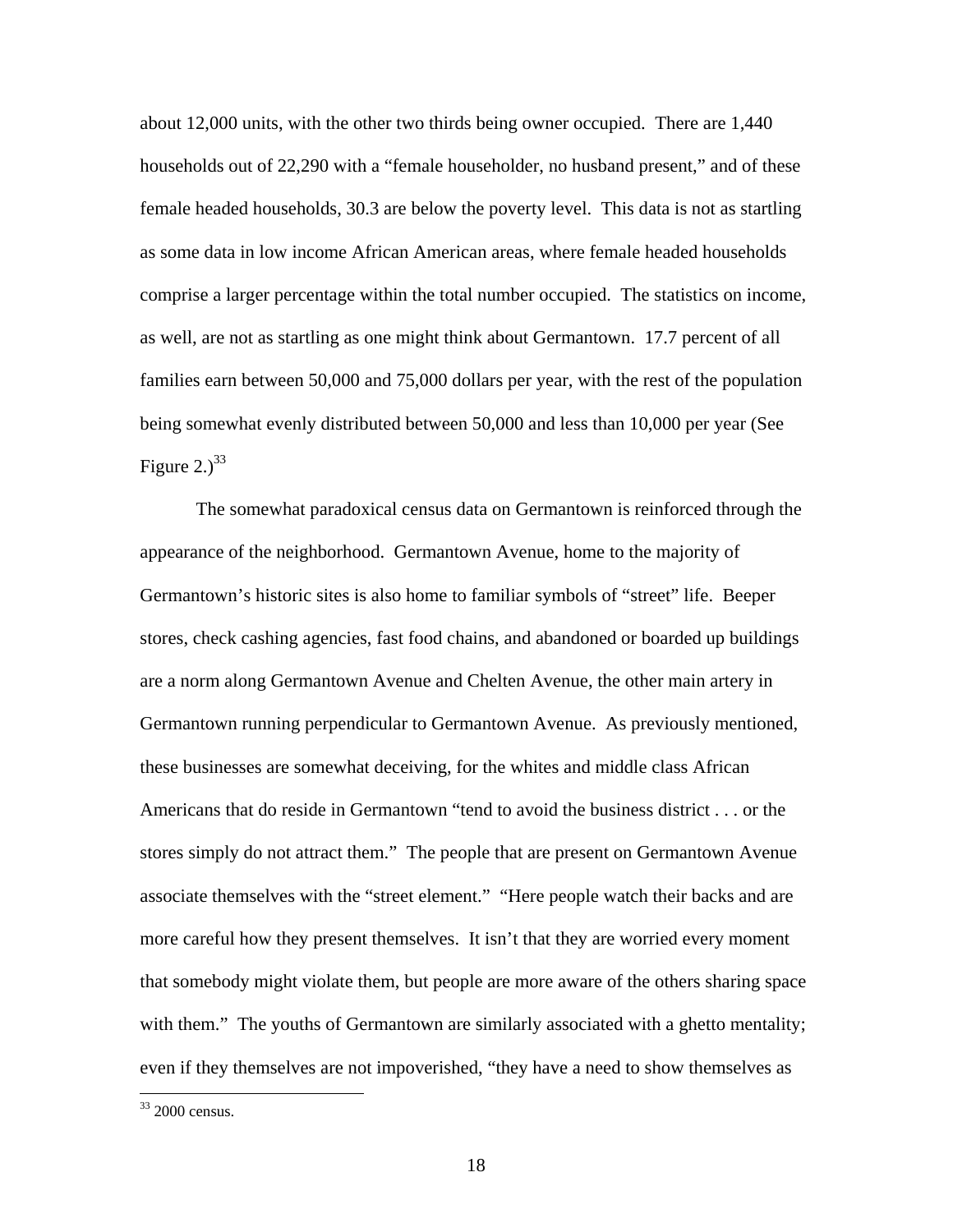being capable of dealing with the street." In many ways, the image that Germantown projects does not necessarily paint an accurate picture, playing into racial and economic stereotypes that do not unanimously apply to the neighborhood.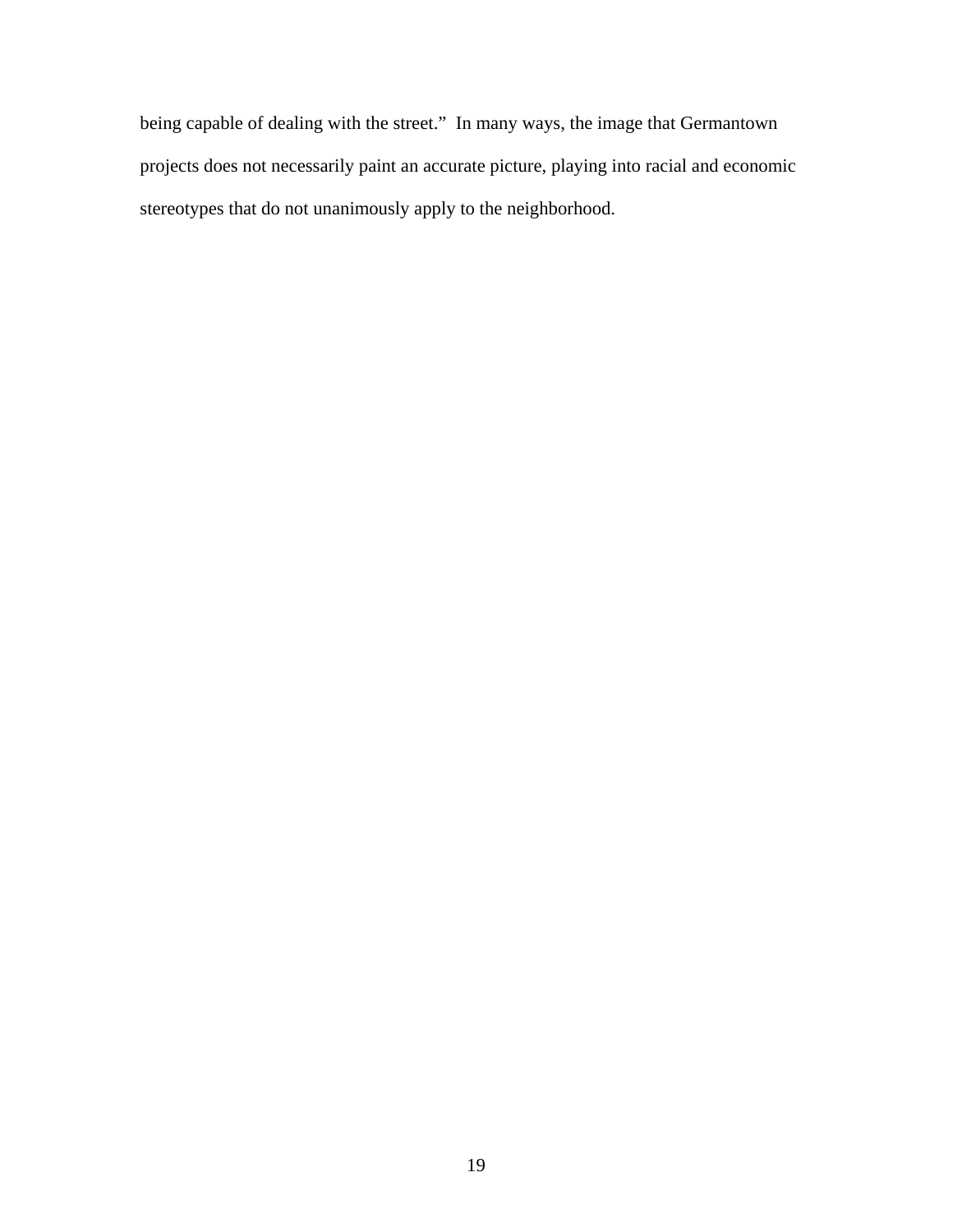### **II. Historic Preservation Movement**

# *Historic Preservation in the 20<sup>th</sup> Century*

1

The historic preservation movement has gradually been garnering attention since the passage of the National Historic Preservation Act in 1966, and has been evolving at an even faster pace throughout the eighties, nineties, and into the  $21<sup>st</sup>$  Century. What was once thought of as the preservation of old, isolated homes of the wealthy has turned into a living entity connected to our modern, every day world. The world of historic preservation today is a multi leveled, diverse, and sometimes complicated partnership between the Federal government, local government, the private sector, and non profits. Funding for historic preservation initiatives is similarly complex; with financial aid coming from grants, loans, tax breaks, revolving funds, and easements, among other forms of assistance. Historic preservation is being used not only to preserve monuments, public buildings, and housing, but also to revitalize neighborhoods in urban and rural areas, as well as for the creation of museums and the promotion of tourism.<sup>34</sup>

The importance and relevance of historic preservation and its impact on our society is not widely understood by the American public. Why historic preservation is an important component of our culture and community is a key issue that must be explained in order to proceed with our analysis. Robert E. Stipe provides several key points speaking to the relevance of historic preservation for our society, especially as it pertains to community and economic development. First, preservation is important because of its contribution to art and architectural values and inspirations, which in turn lead to a

<sup>34</sup> Cofresi, Lina and Rosetta Radtke, "Local Government Programs: Preservation Where it Counts." *A Richer Heritage: Historic Preservation in the Twenty First Century.* Ed. Robert E. Stipe. Chapel Hill: The University of North Carolina Pres, 2003. 117-156. 117.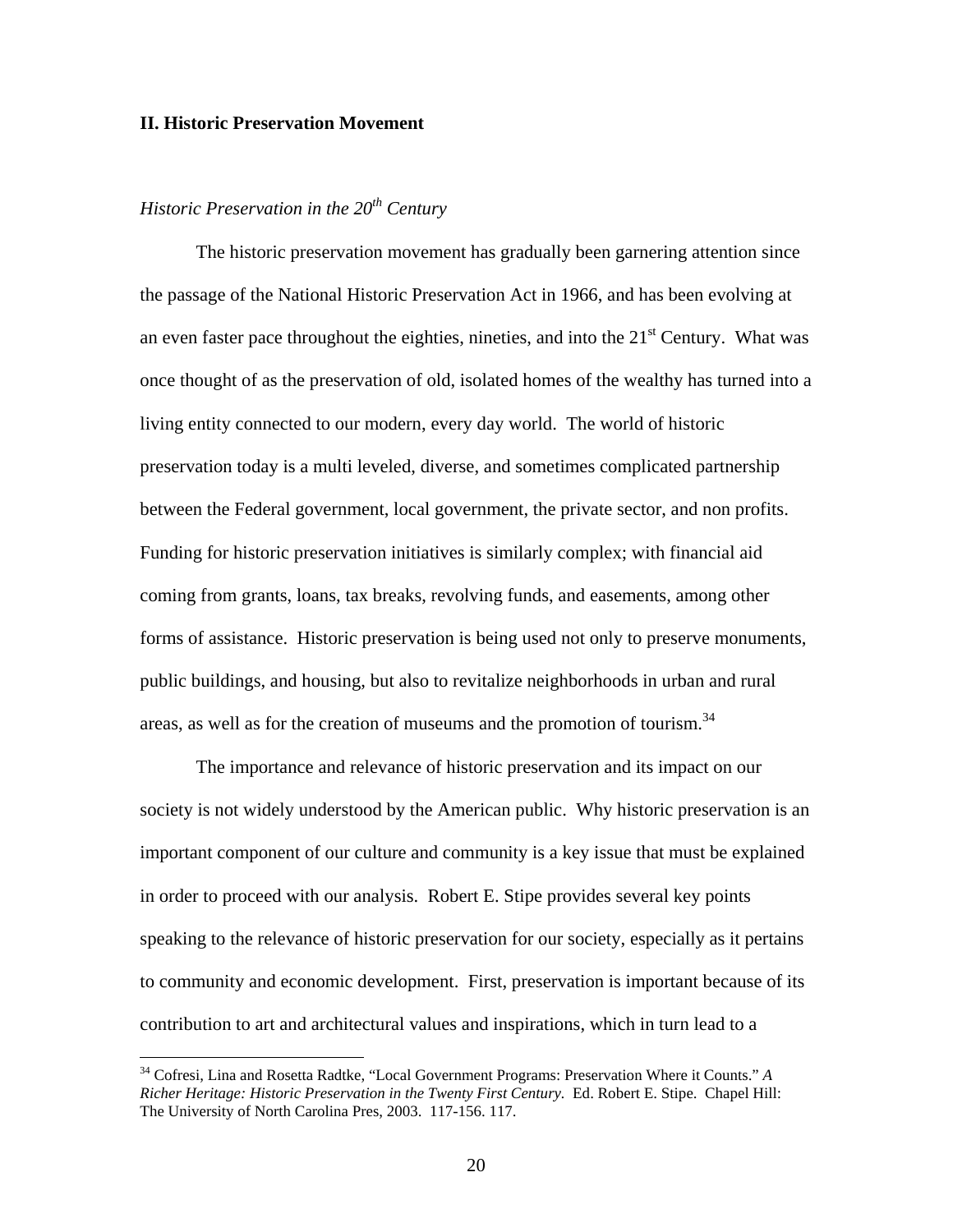community's pride and identification with its landscape. Second, preservation can also occur in a "preventative" way, "because much of what replaces [historic buildings] is inhuman and grotesque." Lastly, and, according to Stipe, most importantly, preservation is important because of the social and human effects that it can potentially have on our communities, ultimately improving the quality of life through enhancing our built environment and conserving the beauty of our past.<sup>35</sup> In this sense, the potential effects of historical preservation span across many different aspects of modern society, and can be embraced in a way that promotes new growth as well as protects older staples of our communities.

The passage of National Historic Preservation Act in 1966 gave preservation efforts national attention and demonstrated the government's newfound commitment to historic preservation and the effects that historic sites can have on their surrounding community. "Before 1966, historic preservation was mainly understood in onedimensional terms . . . set aside from modern life as an icon for study and appreciation." The progressive outlook of the government toward historic preservation reflected a desire to incorporate, not isolate, historic sites into the landscape of a community. A key reason for this assertion is the economic incentive and "confluence of interests" between the restoration of historic properties and the financial benefits of tourism. Further, historic preservation is also seen as a cultural asset to an area, adding diversity and improving the quality of life of residents. In this sense, the new legislation interpreted historic preservation not as mere preservation and admiration from afar, but rather as increasing

<sup>35</sup> Stipe, Robert E. "Prologue: Why Preserve?" *A Richer Heritage: Historic Preservation in the Twenty First Century.* Ed. Robert E. Stipe. Chapel Hill: The University of North Carolina Pres, 2003. Xiii-xv. Xiii-xiv.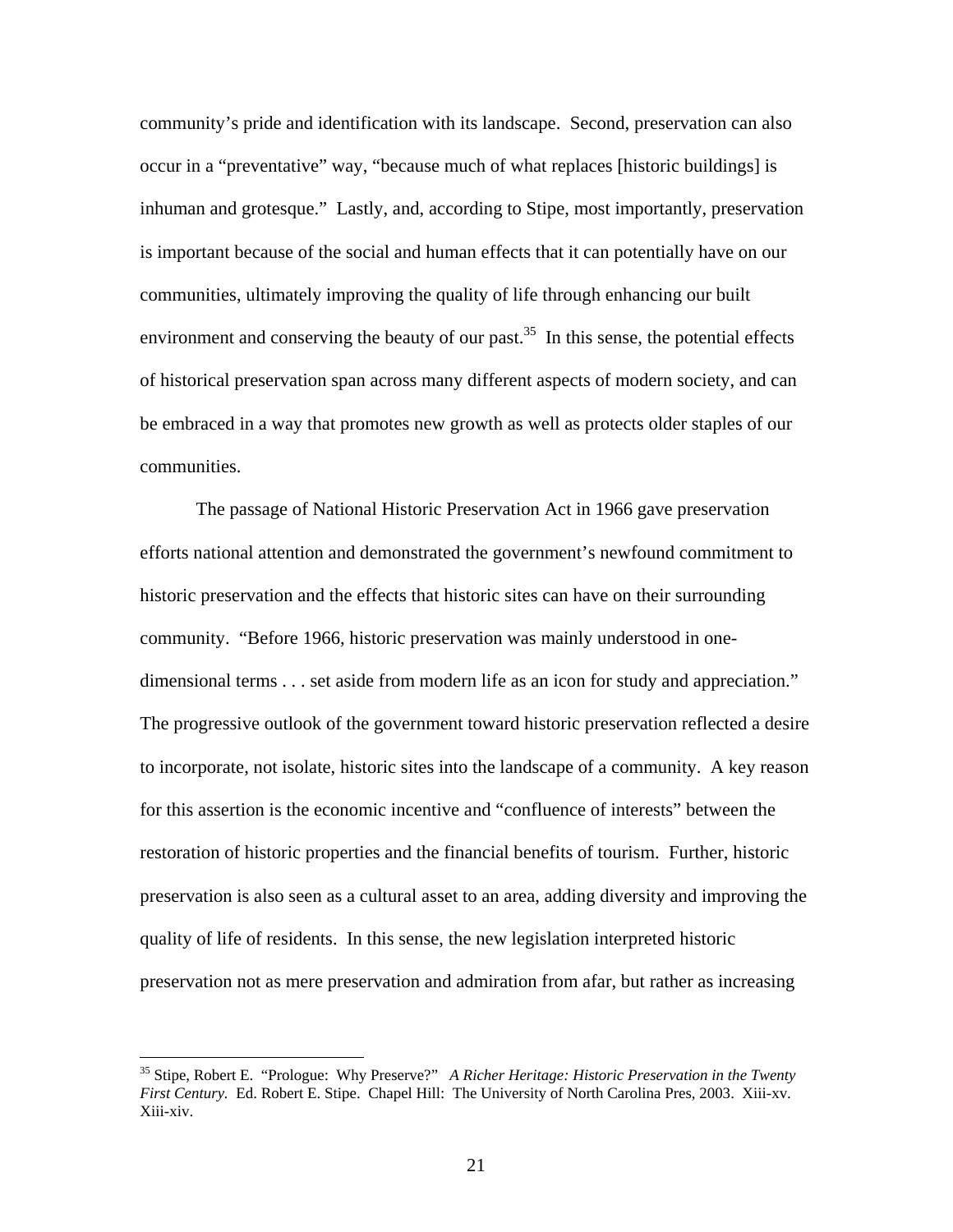interaction between modern day life and historic sites through the incorporation of historic sites into the landscape and economic fabric of a community.<sup>36</sup>

### *Preservation Policy*

In order to achieve this goal, the National Historic Preservation Act incorporated different partnerships on national and local levels to monitor and promote historic preservation. The NHPA used the National Park Service, who had previously spearheaded historic preservation efforts, to provide knowledge and advice to give a broad background on historic preservation strategies. On a local level, State Historic Preservation Officers (SHPOs) were established for every state, who direct and oversee historic preservation initiatives in their state as well as provide matching grants to historic sites to promote their growth and interests. The NHPA also established the Advisory Council on Historic Preservation, a cabinet level body of preservation experts as well as state, local, and federal representatives appointed by the President. Section 106 of the NHPA, amended most recently in 2004, grants the ACHP the right to provide expertise and opinions on policies being developed by the Federal Government in regards to historic preservation. Furthermore, section 106 requires that all Federal agencies take into account the effect of any policy on historic properties.<sup>37</sup>

The most direct effect of the new federal policy was the establishment of the National Register of historic sites, which encompasses more than 900,000 sites today. Listing in the National Register allows historic sites to work most closely with SHPOs to receive funding through matching grants. Nonetheless, the grant program has limited

<sup>&</sup>lt;sup>36</sup> Advisory Council on Historic Preservation. "The National Historic Preservation Program." December 14, 2005. Available  $\langle \frac{http://www.achp.gov/overview.html}{http://www.achp.gov/overview.html}\rangle$  November 2006.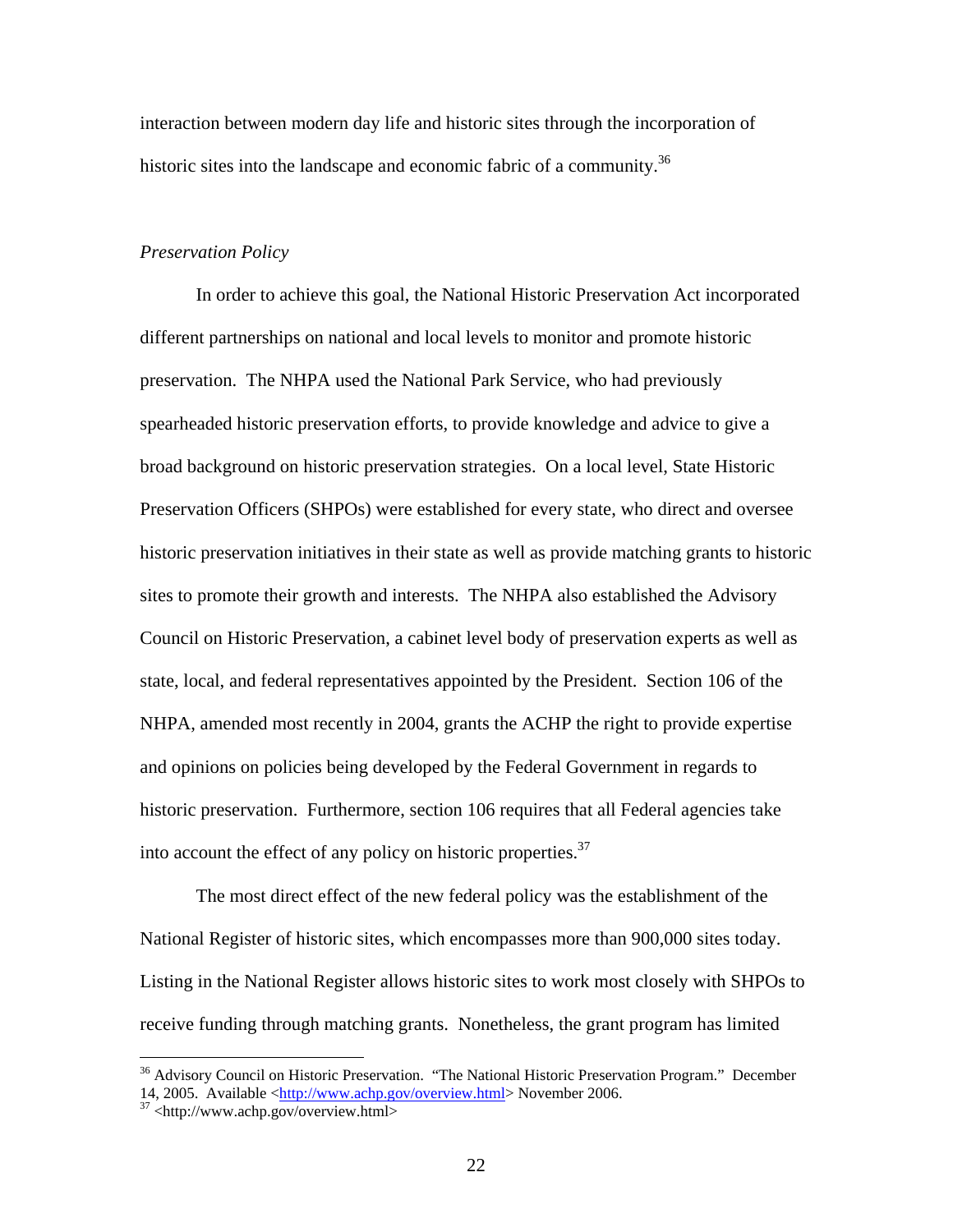funds and is not always able to effectively influence the restoration and upkeep of all of sites on the National Register. In 1976 the Federal Tax Code was changed in favor of historic preservation to further assist historic preservation initiatives. Previously, tax incentives were given for the construction of new buildings, not for the reuse of old ones. Tax benefits were given to historic sites undergoing rehabilitation to "conserve the historic character of a building," which encompasses the majority of historic preservation projects. The effects of this type of federal protection and recognition have been the rehabilitation and certification of 26,000 sites and the generation of 20 billion dollars in private investment. In general, the government's active role in historic preservation implies that "evaluation of a resource's historic significance can be made, and decisions concerning preservation, restoration, rehabilitation, and even demolition can be carried out in a responsible manner."38

The government's active participation and financial assistance in the restoration of historic sites enables historic preservationists to shift focus from the actual preservation of a site to the economic impact of that site. Speaking to Stipe's last point, one of the most clear cut effects that historic preservation has on our quality of life is the positive economic impact that it can have on our communities. There are several different ways of measuring these economic effects, and historic preservation efforts are positively associated with practically all types of measurements. According to Randall Mason, "Economic impact is often expressed in statistics relating to several different aspects of historic preservation, such as rehabilitation work on buildings, heritage tourism, [and] production of housing." Based on these categories, direct economic

<sup>&</sup>lt;sup>38</sup> Fisher, Charles E. "Promoting the Preservation of Historic Buildings: Historic Preservation Policy in the United States. *APT Bulletin.* Vol. 29, No. 3/4 (1998.) 7-11. 7-8.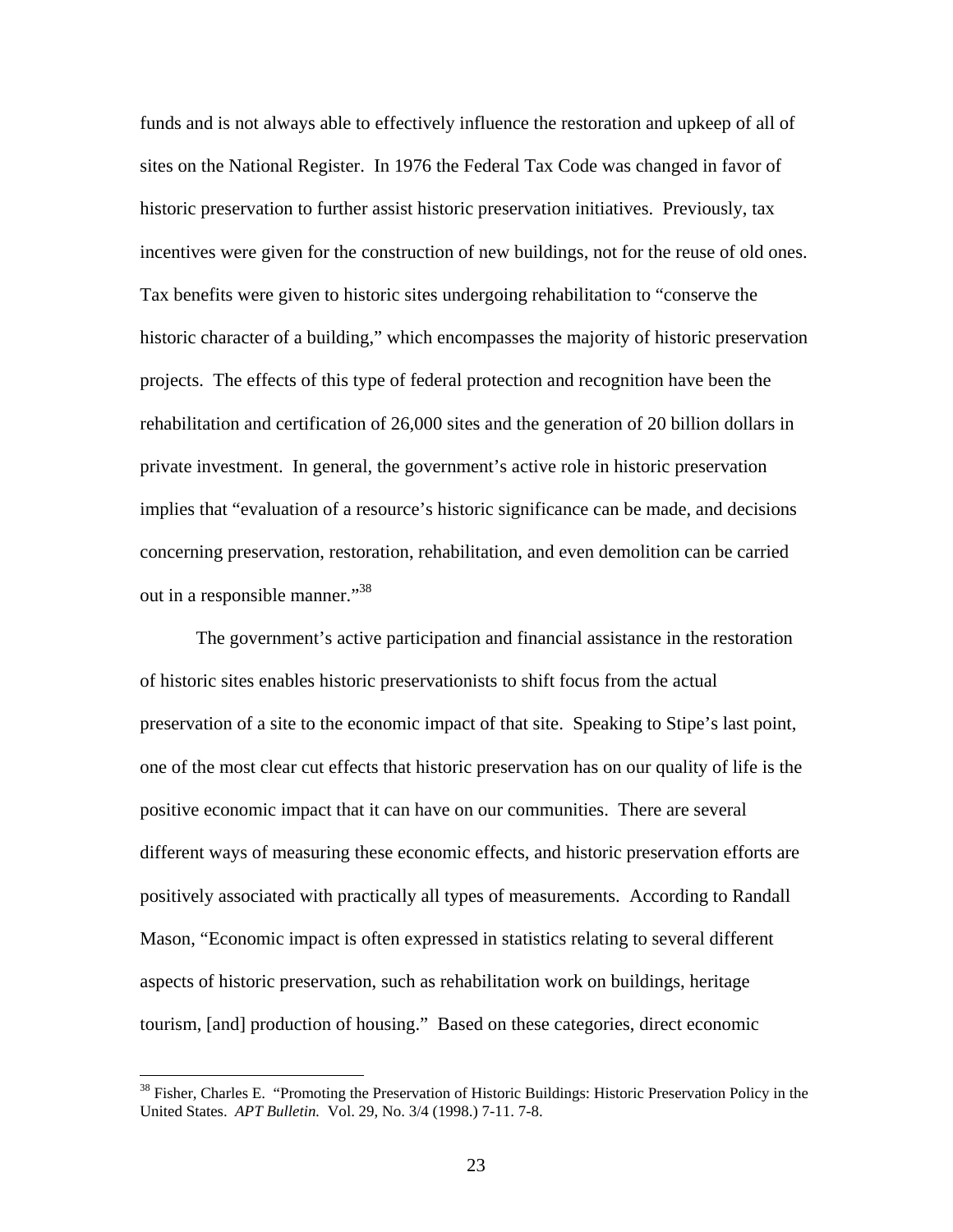impacts are measured in job and business creation, total spending on historic activities, and investment in preservation efforts replacing or out bidding investment in another economic sector. In general economic terms, historic preservation has a large economic impact on individual states as well. For example, in New Jersey every million dollars spent on the preservation of non residential historic sites creates twice as many jobs compared to if that money were spent on the construction of new buildings.<sup>39</sup>

#### *Heritage Tourism*

The impact of historic preservation is equally strong on the local level. One of the key and most profitable economic sectors of historic preservation is the heritage tourism sector. According to the National Trust's website, heritage tourism is defined as "traveling to experience the places and activities that authentically represent the stories and people of the past and present." Moreover, "the core idea in cultural heritage tourism: save your heritage and culture, share it with visitors, and [for the local economy to]reap the economic benefits of tourism."<sup>40</sup> Statistics on historic tourists show that they spend more money on average in hotels and meals than a non historic tourist. The estimated number of historic tourists is 53.6 million people, or about one fourth of all U.S. adults.<sup>41</sup> With such a large market for heritage tourism, a challenge of tourism is maintaining the authenticity of a place and the qualities that attracted tourists in the first place. Another challenge is the stress that it can put on local infrastructure; transportation and public services such as local police. If done on a smaller scale, however, the

<sup>40</sup> Cultural Heritage Tourism. "Getting Started: How to Succeed in Cultural Heritage Tourism." 2005. Available <http://www.culturalheritagetourism.org/howToGetStarted.htm> November 2006.

 $\overline{a}$ 

 $39$  Mason, Randall. "Economics and Historic Preservation A Guide and Review of the Literature" The *Brookings Institution Metropolitan Policy Program*. The Brookings Institution, 2005, 8-9.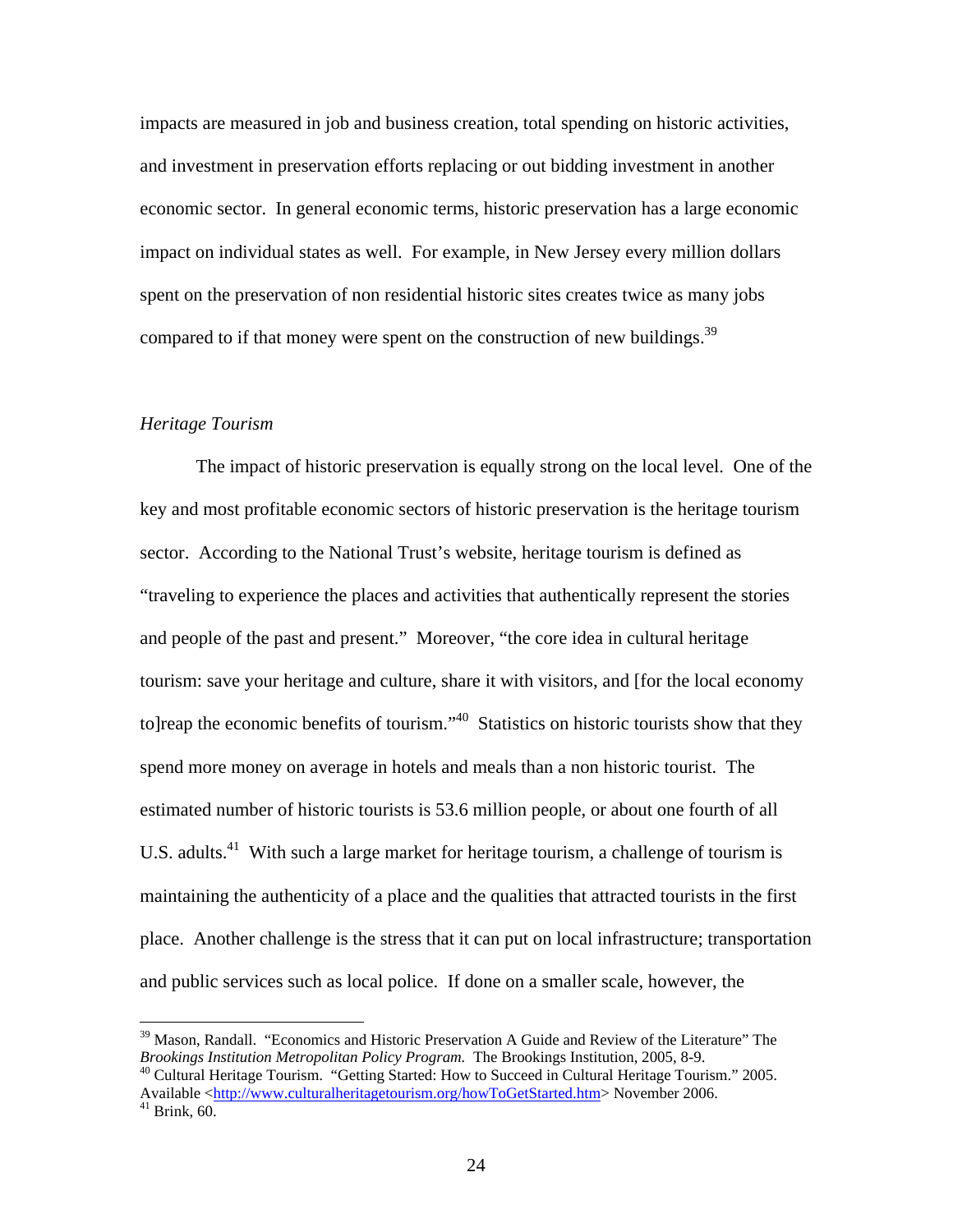overlapping benefits of heritage tourism reinforce one another. As an economic tool, tourism can diversify the local economy without drastically changing the local culture and landscape. Another aforementioned risk of heritage tourism is "disneyfication." It is important to keep risks of tourism in mind when approaching it as a CED strategy; if put in place appropriately, however, heritage tourism is generally a successful strategy for community and economic development. 42

### *Federal Programs*

1

Within the realm of heritage tourism and community development, there are specific strategies that are used to promote a community's history while also revitalizing neighborhoods. One of these is the Main Street Program, a community driven strategy to revitalize business districts through historic preservation. The ideal behind the Main Street program is the empowerment of the local community to promote self reliance, which manifests itself in the rehabilitation of a traditional commercial district based on the local culture's unique attributes, such as architecture.<sup>43</sup> Main Street programs have been successful in jump starting reinvestment into traditional business districts. The first three Main Street communities, in Galesburg, Illinois, Hot Springs, South Dakota, and Madison, Indiana increased downtown spending by 25 percent, decreased vacancy in the business district, and returned 11 dollars for every 1 dollar spent on administrative and improvement costs. A criticism of the Main Street program, however, is that the

 $42$  <http://www.culturalheritagetourism.org/howToGetStarted.htm>

<sup>&</sup>lt;sup>43</sup> National Trust for Historic Preservation. "History of the National Trust Main Street Center." 2006. Available  $\langle \text{http://www.mainstreet.org/content.aspx?page=3&section=2>November 2006.}$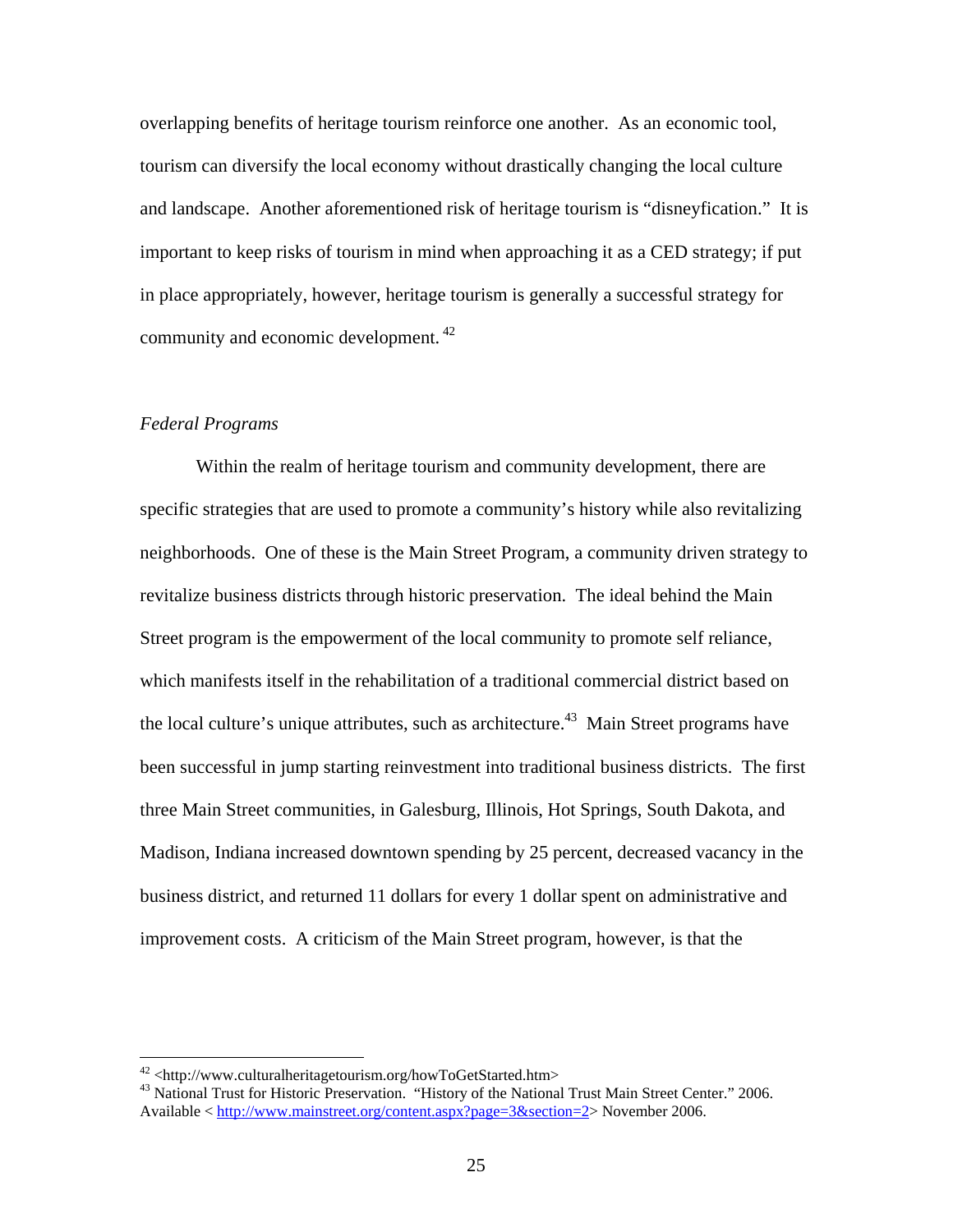emphasis on design turns business districts into "stagecraft," creating a specific look to the Main Street initiatives that decrease the original authenticity of the area.<sup>44</sup>

A more organically grown strategy of historic preservation is the creation of Historic District Ordinances by the local communities and bodies of government. While each ordinance is different for each historic district, the general idea behind the ordinance is the creation of local legislation which serves the purpose of protecting a district's historical sites.<sup>45</sup> Each historic district has a review board which decides the design regulations and guidelines for renovations and upkeep of buildings, some of which are strict and others which are able to adapt to lower income businesses and residents when dealing with the often burdensome restrictions of the Ordinance. Historic District Ordinances have less overt effects than Main Street programs but are formed out of similar ideals, and enhance local economies by "promoting neighborhood stability, keeping middle class families from moving to the suburbs, creating neighborhood pride, and fostering local organization."<sup>46</sup> In this sense, positive economic effects again have positive effects for neighborhoods and communities; the general organization and care taking of the economic sector provides a framework which enhances interactions between members of a community.

In conjunction with the organization and empowerment of communities, both Main Street and Historic District Designation are focused on maintaining an aesthetic of the landscape. In fact, historic sites aesthetically have an enormous effect on the meaning

<sup>&</sup>lt;sup>44</sup> Cofresi and Radtke, 146.

<sup>&</sup>lt;sup>45</sup> National Park Service, U.S. Department of the Interior. "Working on the Past in Local Historic Districts." 2000. Available http://www.cr.nps.gov/hps/workingonthepast/intro+sectiona.htm November 2006.

<sup>46</sup> Advisory Council on Historic Preservation. *Remember the Neighborhoods: Conserving Neighborhoods through Historic Preservation Techniques*. 7.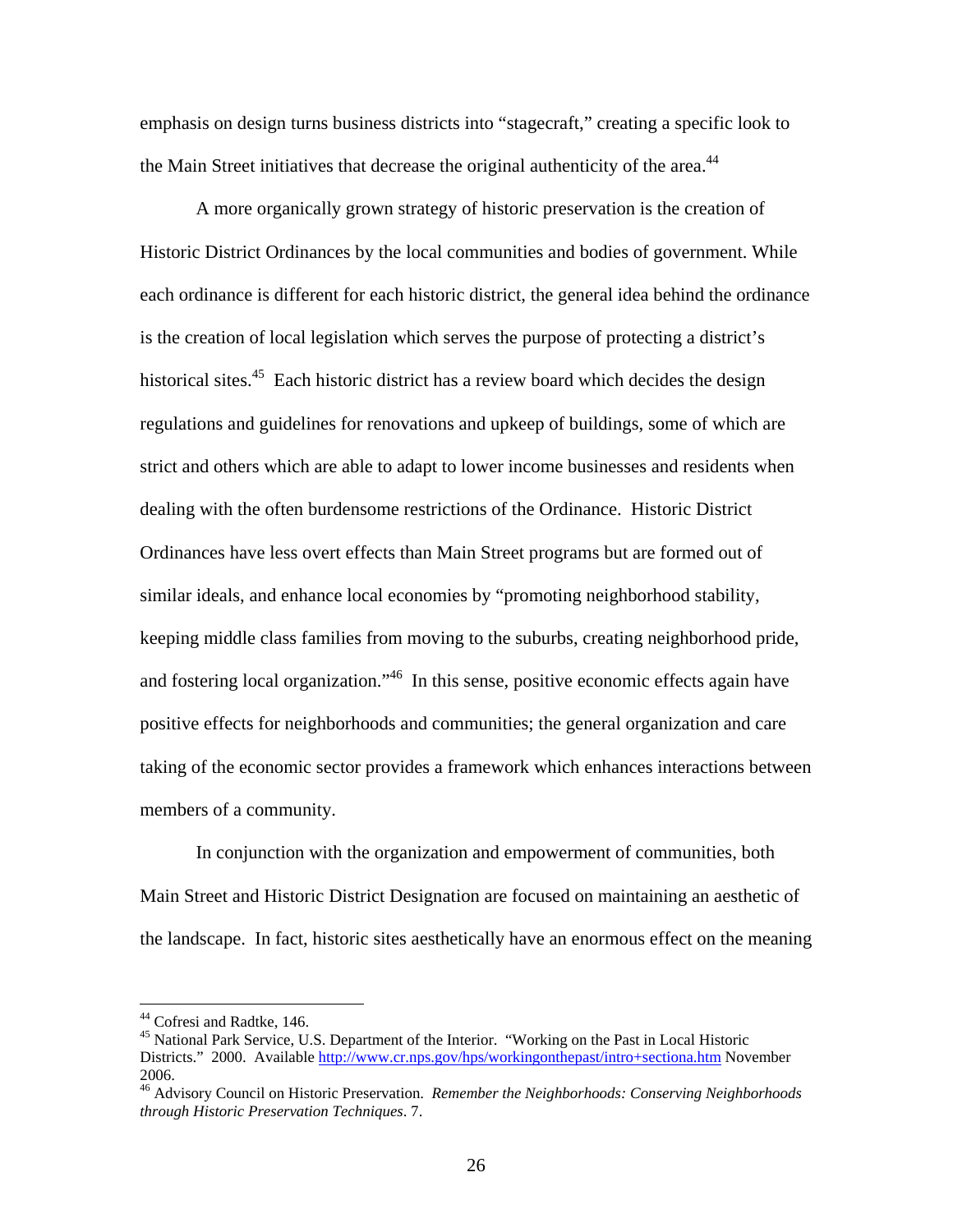and interpretation of our landscapes. They not only provide a cultural and historical context to a specific area, but they give an area a special significance and worth to residents and visitors alike. Despite different interpretations of historic sites and their cultural queues, their affect on a landscape reinforces the overall identity and community interest in an area.<sup>47</sup> The meaning of landscape, then, is inextricably linked to one's personal identity as well as cultural identity. Historic sites further legitimize this sense of meaning and character to landscapes. Besides their historic significance, historical landscapes also inform, even if on an unconscious level, our own perception of our modern lives; our landscape and our cultural values.<sup>48</sup> The development of identity through historical sites is important in the landscape of Germantown because of its diverse population, it is imperative to try and create a landscape which could speak to different racial and socio economic groups.

Another important lens through which to view historic preservation is the role that African Americans have played in this field. In many instances, African American concerns are ignored due to white dominance within the field of historic preservation. In his study on Washington, DC, Michael deHaven Newsom outlines the problems of historical preservation in predominantly African American areas. "Much historic preservation in the Georgetown style more accurately reflects desires to profit and to provide a new area for white residents near the city core than a concern for history." Newsom infers that if concerns for the social implications of revitalization efforts are real, than local African American residents should be involved and participate in historic

<sup>47</sup> Datel, 131.

<sup>48</sup> Lamme, Ary J. *America's Historic Landscapes: Community Power and the Preservation of Four National Historic Sites.* Knoxville: University of Tennessee Press, 1989. 19.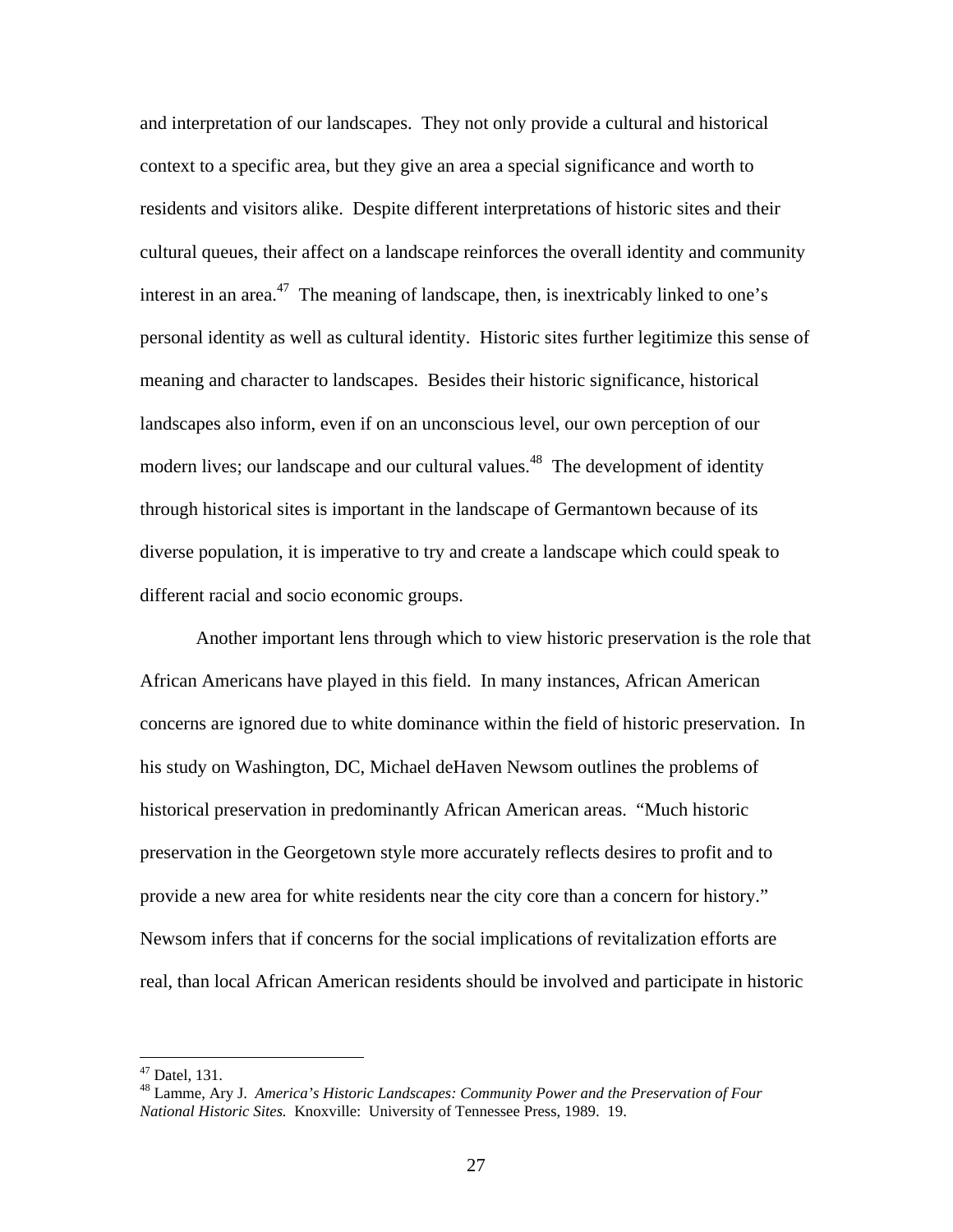preservation projects.49 The role of African Americans in historic preservation relates to Germantown because several sites involve African American history. The involvement of African Americans in the preservation of black history would help ensure that historic sites are not catering to community development initiatives geared toward a white demographic.

Another barrier to historic preservation is local politics of an area. According to Lina Cofresi and Rosetta Radtke, "without local political support, preservation efforts of every kind are impossible."<sup>50</sup> We have seen the great effects that Federal Policy has had in jumpstarting the historical preservation movement. Why, then, should it not be the same on a local level? Many local governments claim that they do not have sufficient funding to undertake historical preservation initiatives. Cofresi and Radtke claim that "Local governments do have the money for such projects. . . [they] just don't want to spend it on preservation."<sup>51</sup> In this sense, preservation is simply not a high priority of local governments and the lack of local political involvement also illustrates a lack of political savvy within the historical preservation community. More often than not, historical communities do not lobby politicians until after they have been elected. "In most cases, active participation in political campaigns and campaign contributions are more important than a noble cause pleaded at the eleventh hour.<sup>552</sup> In this sense, local historical preservation communities should support local politicians before an election to ensure their own success later.

<sup>49</sup> Newsom, Michael deHaven. "Blacks and Historic Preservation" Law *and Contemporary Problems.*  Vol. 36, No. 3. (1971.) 423-431. 424.

<sup>50</sup> Cofresi and Radtke, 142.

<sup>&</sup>lt;sup>51</sup> Cofresi and Radtke, 143.

<sup>52</sup> Cofresi and Radtke, 144.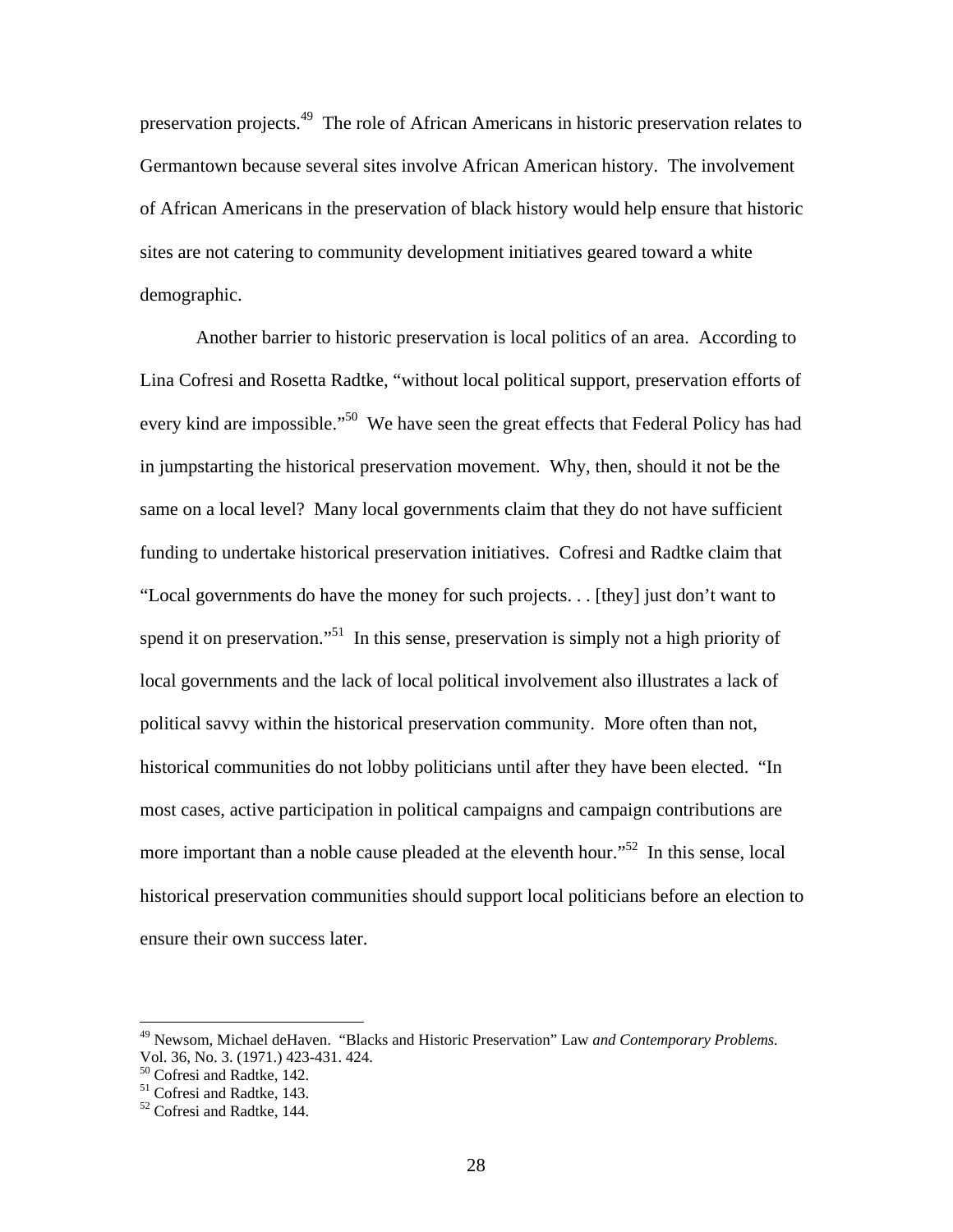While historic preservation policies have come to the forefront with new and preservation friendly public policy, there are still issues which face the preservation community especially in terms of strategies for community and economic development. In Germantown specifically, the incorporation of African American history as well as the support or lack thereof of the local government are key issues that the historic sites must address in order to avoid the previously outlined conflicts. While potential for economic development and heritage tourism in Germantown exists on a large scale, the development of "community" must provide a landscape that can speak to Germantown's diverse population as well as to potential tourists.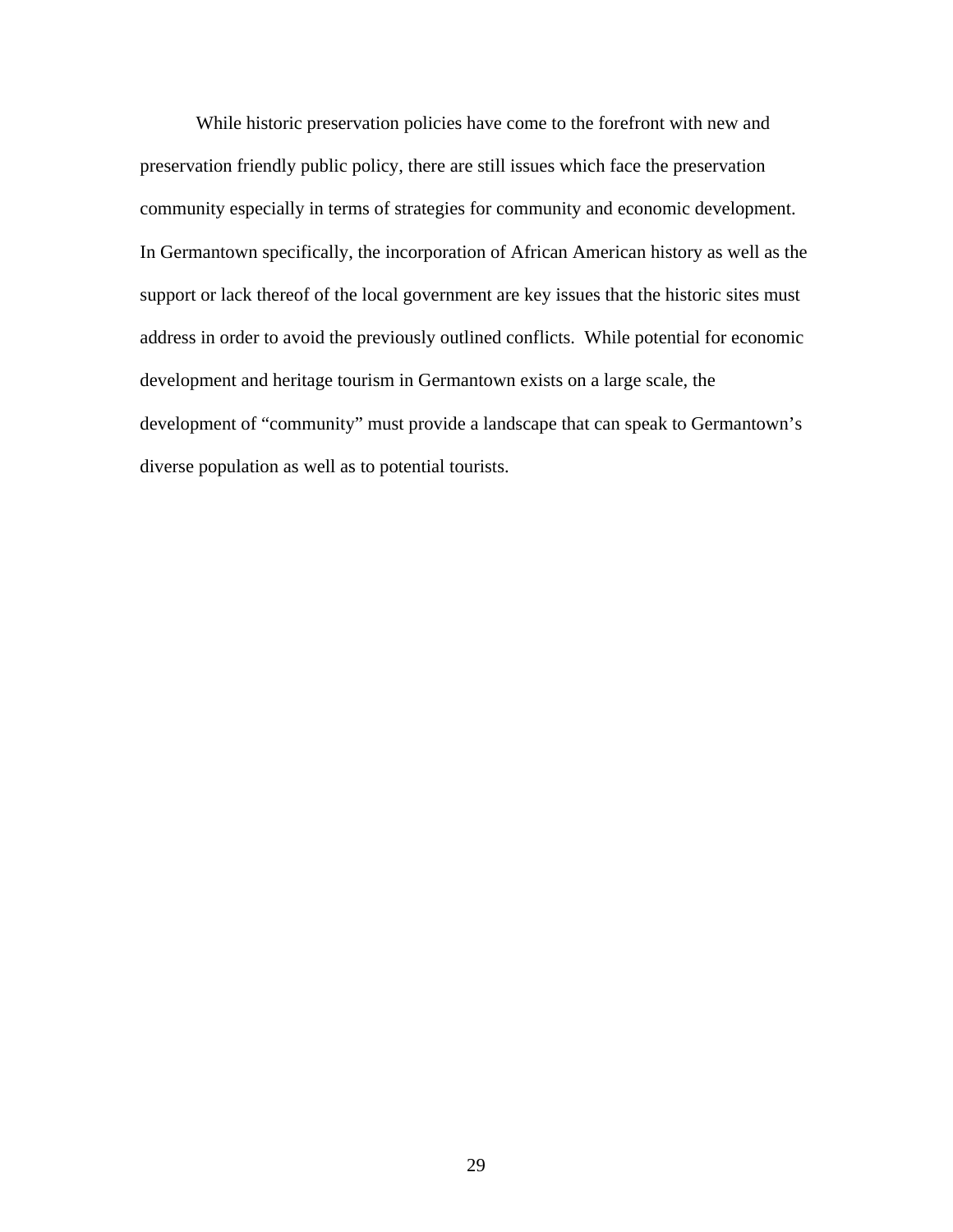# **III. Historical Preservation as a Vehicle for Community and Economic Development in Germantown**

## *Historic Sites*

The three case studies of historic sites in Germantown are Cliveden, Awbury Arboretum, and the Johnson House. Cliveden, located on Germantown Avenue, is a colonial house originally owned by Benjamin Chew, and is also the location of the Battle of Germantown. Awbury Arboretum in East Germantown was originally the location of the summer home of the Philadelphia merchant family the Copes, and now exists as private homes and an arboretum as well as functions as a non profit organization. The Johnson House, located at the intersection of Germantown Avenue and Washington Lane, is also a colonial house and was once a stop on the Underground Railroad. Each site differs in the way that it interacts with the community and how it approaches preservation.

Generally, the Johnson house is more concerned with its physical preservation and less with its relationship to the surrounding community. In fact, during my trip I was unable to discern the correct way into the Johnson house because the front door was closed and there was no sign about hours or the correct way to enter. During my interview with Linda Talbert, she explained that the door is usually kept closed because if it is left open there is a tendency for loitering, describing an encounter with a homeless person who interrupted a meeting when the door was left partially open. In this sense, the introspective nature and even the appearance of the Johnson House are not unfounded but rooted in realities of Germantown life. Unfortunately, relations between the community and its historic sites are marred in this way; the isolation of the historic sites can lead to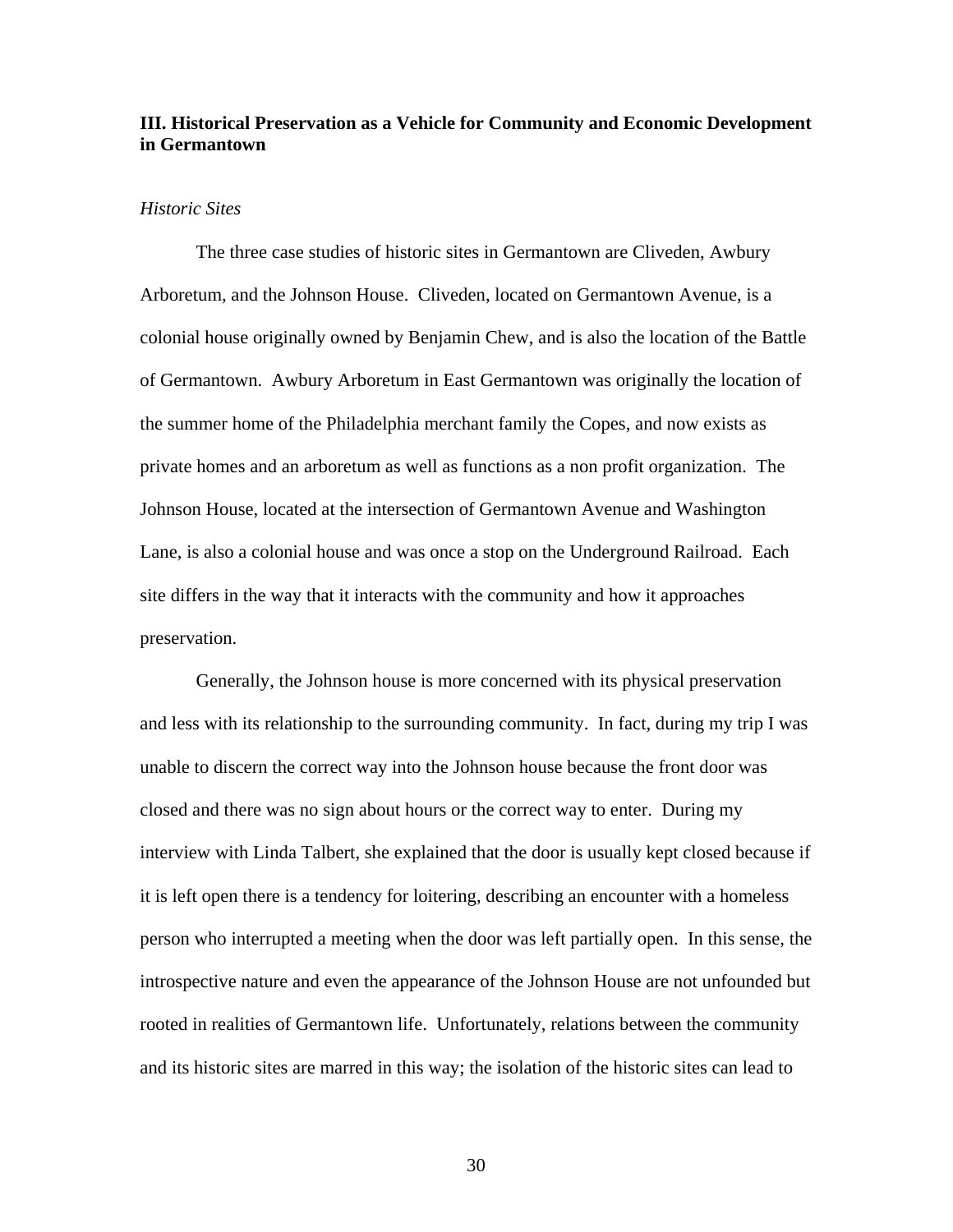their neglect and disregard by the majority of neighborhood residents but at the same time is often a necessity for dealing with everyday life in the neighborhood.

Currently, Talbert explains that the Johnson House is primarily focused on preservation, having just received a matching grant for 250,000 dollars for the rehabilitation of their roof, stone pointing, and water conduction system. Talbert is also relatively new at the Johnson house and so has not been as involved in the Germantown community as directors of other sites. Despite its appearance and focus on preservation, the Johnson house is not completely cut off from the Germantown community, and its involvement in educational endeavors, such as History Hunters, illustrates this connection. History Hunters is a curriculum based program with local public schools where elementary school students visit four historic sites throughout their school year. Participating historic sites are Johnson house, Cliveden, Stenton, and Wyck.<sup>53</sup>

 Cliveden, by contrast, is very involved in community relations, hosting public events like Jazz concerts as well as private events such as weddings. The renting out of Cliveden for private use is a good way to connect it to the surrounding community that also has economic benefit for the historic site. Cliveden also hosts jazz concerts as well as Fourth of July celebrations. At the most recent Fourth of July, Frederick Douglas IV spoke and was met with a powerful response from the community. Executive Director David Young is also involved with local businesses, attempting to get their attention through the Business Improvement District and the 6300 Block Alliance, loose affiliates of businesses along Germantown Avenue. Young's point to these businesses is that historic sites, through tourism, can bring them more costumers. Young urges these businesses to keep their store fronts tidy and maintain a secure atmosphere within their

<sup>53</sup> Linda Talbert, personal communication.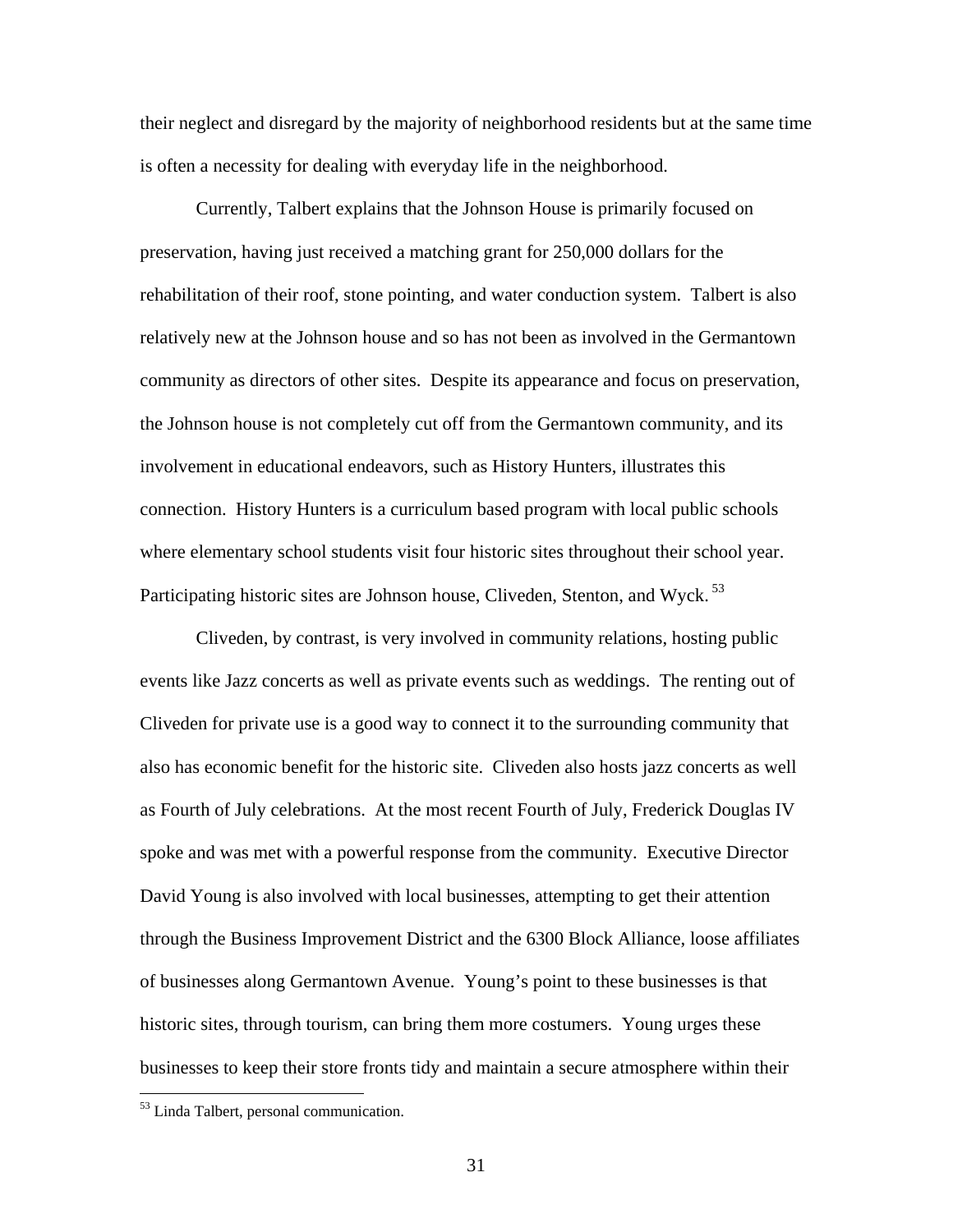establishment so that visitors feel safe and welcome. Even so, Cliveden is a National Trust site and is also able to focus on preservation, holding a reenactment of the Battle of Germantown once a year. In this sense, community involvement does not always have to come at the cost of preservation.

 Awbury Arboretum is similarly involved with the greater Germantown community. While its case is a bit different because it is an actual arboretum and is a much larger property than either Johnson or Cliveden, it still has programs to reach out to the community. Like Cliveden, it is also available to rent out for weddings or other private parties. It also has its hand in education, with a summer nature program geared toward environmental education for children. Perhaps its most successful program is its job training program, which incorporates local youths as "student apprentices, 18 to 24 year old young adults, for careers in landscape management, horticulture and urban forestry through hands-on training as well as structured classroom sessions, regional workshops, conferences and field trips." The individuals that come out of this program gain opportunities to work toward professional certification as horticulturists, landscape technicians, or arborists, and often times end up working for Awbury's landscaping company.54 Awbury's status as an open park also allows it to cater to the surrounding community for dog walking or barbeques. In this sense, Awbury is perhaps the most connected historic site to the surrounding community due to its programs as well as its landscape.

<sup>&</sup>lt;sup>54</sup> Awbury Arboretum. "Awbury Landscape Apprentice Program." 2005. Available <www.awbury.org/jobtraining.htm> November 2006.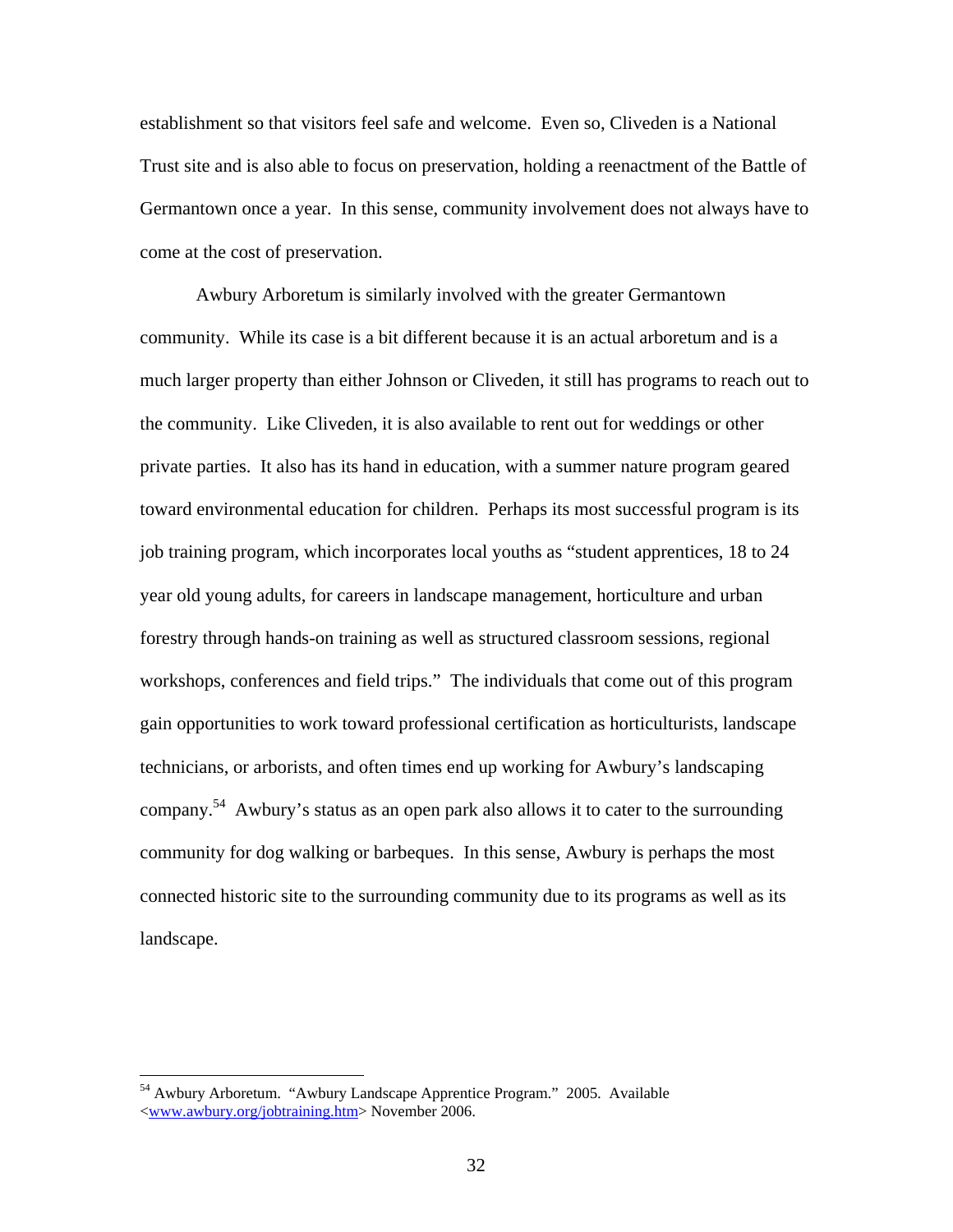### *Challenges of Historic Preservation in Germantown*

 A primary challenge of historical preservation in Germantown is the sometimes incongruous relationship between many Germantown residents and the interests of historic preservation. Although Germantown has many historically relevant sites, they may not seem relevant to the surrounding community. As previously mentioned, historic preservation is usually associated with highly educated and generally wealthy populations. While there is some economic diversity in Germantown, the majority of residents are of lower to middle socio economic status and of African American descent. Another issue of historical preservation, then, relates to questions of race. While there are a few definitively African American historical sites, many of the other sites relate more to colonial and revolutionary histories, which do not resonate in an obvious way with African American populations. In this sense, one of the challenges is making a "white" history relevant to predominately African American populations.

 Another challenge of historical preservation in Germantown is the general lack of unity not only between the historic sites and their surroundings, but between the historic sites themselves. In the past, the Germantown historic sites have competed for visitors instead of working together. Furthermore, many of the older generations of Germantown preservers have become somewhat jaded from past failures.<sup>55</sup> The past disappointments and unwillingness to collaborate lead historic sites to be isolated from each other and the surrounding community, more concerned with their own survival and less on the prosperity of Germantown. In conjunction with the turf defending of older generations, there is a general lack of training of younger generations.

<sup>&</sup>lt;sup>55</sup> David Young, personal communication.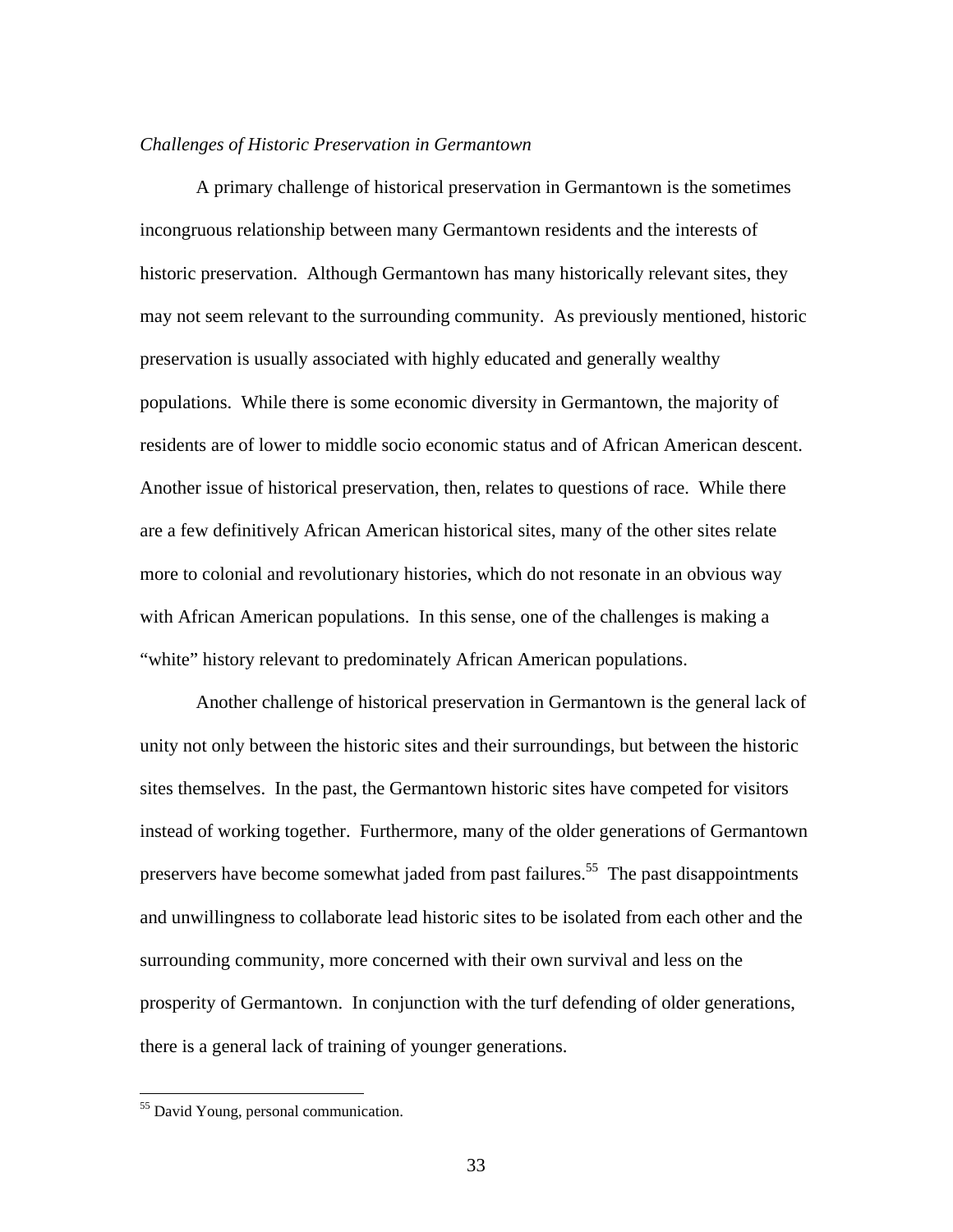The good members die, move, have babies, lose interest, and so forth, and training has to be undertaken a second time. As a practical matter, older "trained" members tend to dominate the proceedings, and new members are intimidates, which often creates internal tensions among members who should be pulling together. If training is not a continuing effort, it may create as many problems as it solves.<sup>56</sup>

In a sense, the nature of historical preservation is seen as more of a transient or stepping stone position than a permanent one, especially as it relates to community relations. In Germantown, the orientation is definitively preservation first, community relations second. If any community or economic development strategy is to be implemented effectively, historic sites must not only unite but also be able to shift their focus from preservation to community relations. Improved relationships with members of the community would undoubtedly enhance the economic conditions of many of the historic sites as well as the surrounding neighborhood. $57$ 

 Another reason that Germantown's historic sites have been reluctant to collaborate is the simple logistical difficulty of trying to unite 12 separate sites. Furthermore, practically each site is part of a different government organization; such as the National Trust, Fairmount Park, or the National Society of Colonial Dames, among others. Because of the specific and unique characteristics of each blanket organization, each site goes about preservation in a different way and with different strategies, making it more difficult to collaborate with other sites which have different requirements or funding. Stephen Hague, executive director at the Stenton House, also explains that in the past there was no need or desire to collaborate, and only recently have the historic sites recognized the potential for the neighborhood that comes from their unification. In

<sup>56</sup> Cofresi and Radtke, 145.

<sup>&</sup>lt;sup>57</sup> Gerry Kaufman, personal communication.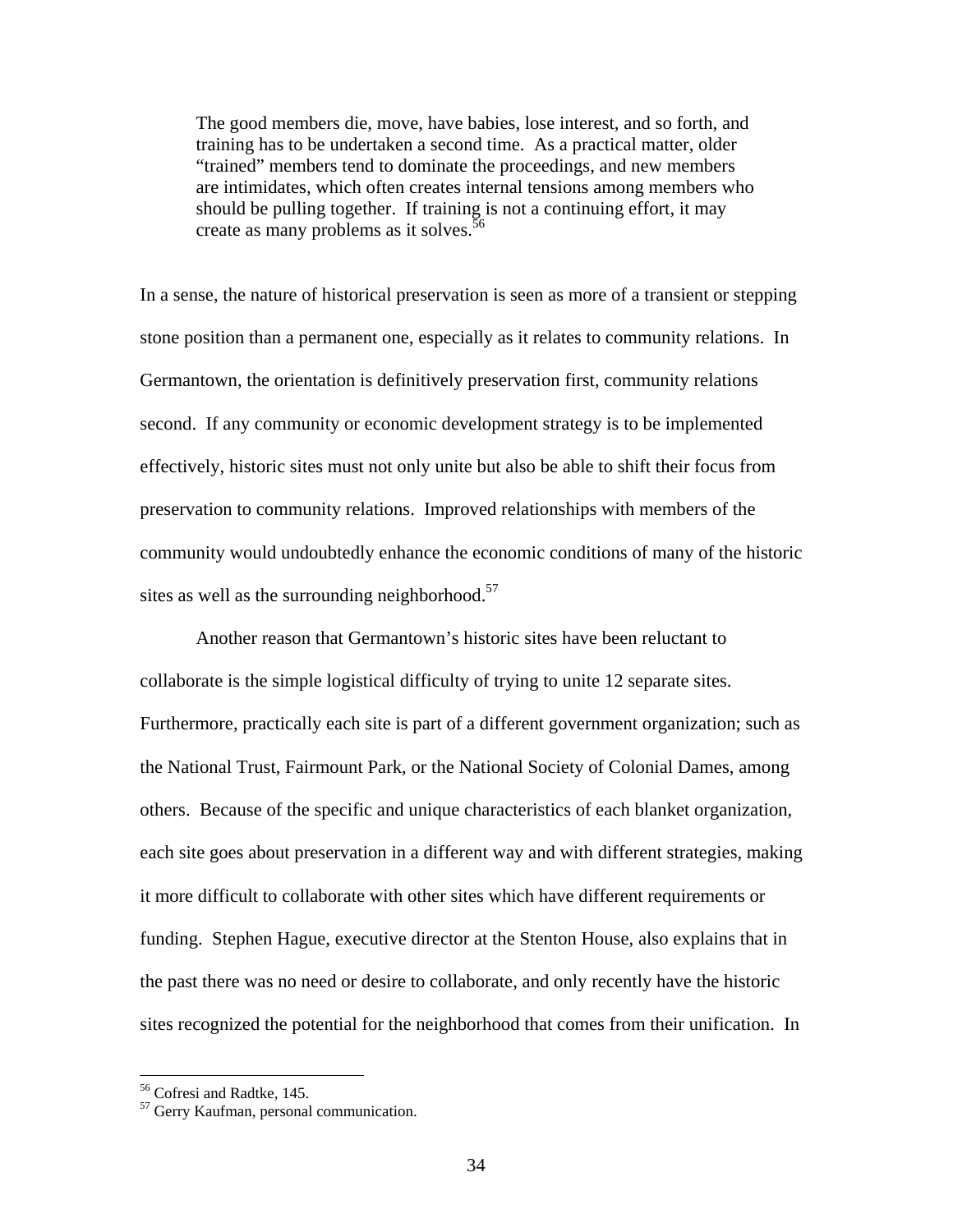this sense, Germantown's historic sites have been isolated from one another due to logistic differences that led to individual goals and agendas independent of other sites.<sup>58</sup>

 Historic Germantown Preserved is perhaps the most recent collaboration between historic sites and community members. The mission statement of Historic Germantown Preserved is focused on "cooperation in providing knowledge and resources to help preserve Germantown's historic sites, interpret them to the public, and incorporate them into the life of the local community." Some of the goals of this organization are to organize a town hall meeting comprised of board members and staffs of all historic sites in Germantown as well as community representatives to create a forum for community feedback and input. Other goals include creating a Historic Germantown brand and collaboration between different historic sites to undertake joint funding applications.<sup>59</sup> Joint funding between the 12 historic sites in Germantown is also an effective way to save money, as each site will share certain services such as maintenance, insurance, and collections. There has also been talk of hiring tour guides knowledgeable on all of the historic sites that alternate locations throughout the week.<sup>60</sup> This program is still only about 5 years old and its affects and programs have not yet gotten underway. Nonetheless, it is a promising example of community and historical mobilization in Germantown.

 In this sense, Germantown historical preservers and community leaders have learned from past failures that collaboration and community leadership are key facets to successful community and economic development initiatives. A 1998 Plan for

<sup>&</sup>lt;sup>58</sup> Stephen Hague, Executive Director, Stenton. Personal communication, November 30 2006.

<sup>&</sup>lt;sup>59</sup> Historic Germantown Preserved: Action Plan 2006-2007, obtained during communication with Gerry Kaufman, October 20, 2006.

<sup>60</sup> David Young, personal communication.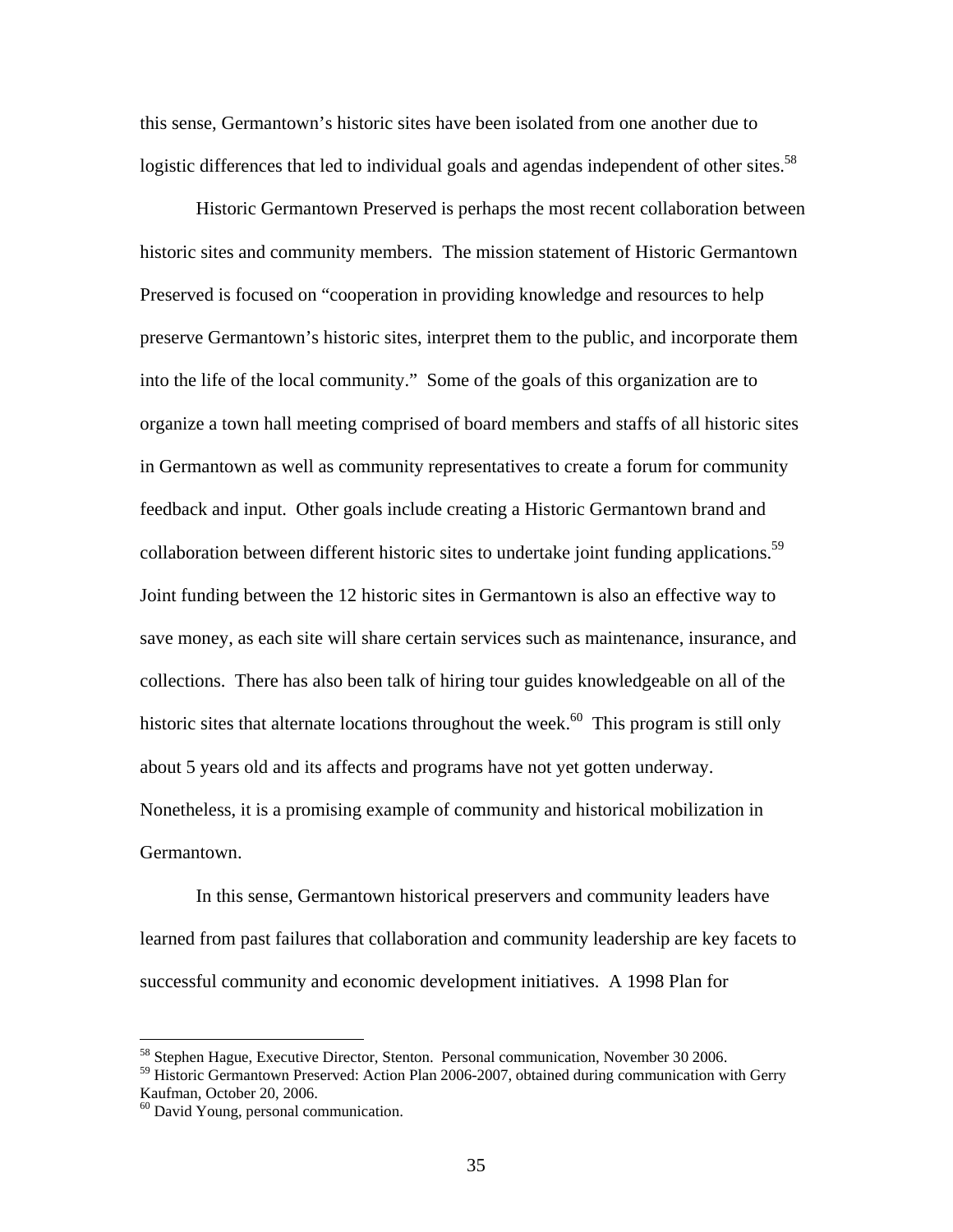Germantown revitalization, while creatively planning to market the area, never was able to get off the ground. The plan called for a revitalization of Germantown Avenue, calling it "The Germantown Avenue Multicultural Heritage Corridor," which divided historical and cultural sites into four sections; A "Green Gateway," "High Street Center," "Avenue Antiques," and "Theatre Arts Gateway."<sup>61</sup> This kind of creative marketing called for unification and collaboration between historic sites but ultimately failed due to "turf defending" of the different historic sites as well as a lack of funding.<sup>62</sup> Furthermore, the plan was a relatively large plan and required lots of energy, support, and commitment from planners and developers. Combined with a lack of funding and unity, there was also simply not a large enough driving force behind the plan in order to truly see it through.<sup>63</sup>

 Furthermore, local political activity has also impeded the unification of Germantown's historic sites. Previous local Germantown politicians were not open to new business development. The stubbornness of local politicians goes along with that of older generations of historic preservers in Germantown. Certainly, frustration and loss of hope are justifiable in a neighborhood like Germantown, where failed attempts at community development have been the norm. Nonetheless, the mental barrier faced by many Germantown community members hinders progress in such a way that younger generations are not able to get their ideas off the ground. Currently, Germantown politicians have been more supportive of historical preservation efforts as well as

<sup>&</sup>lt;sup>61</sup> 1998 Plan for Germantown, obtained during communication with David Young, October 27 2006.

<sup>62</sup> David Young, personal communication.

<sup>63</sup> Stephen Hague, personal communication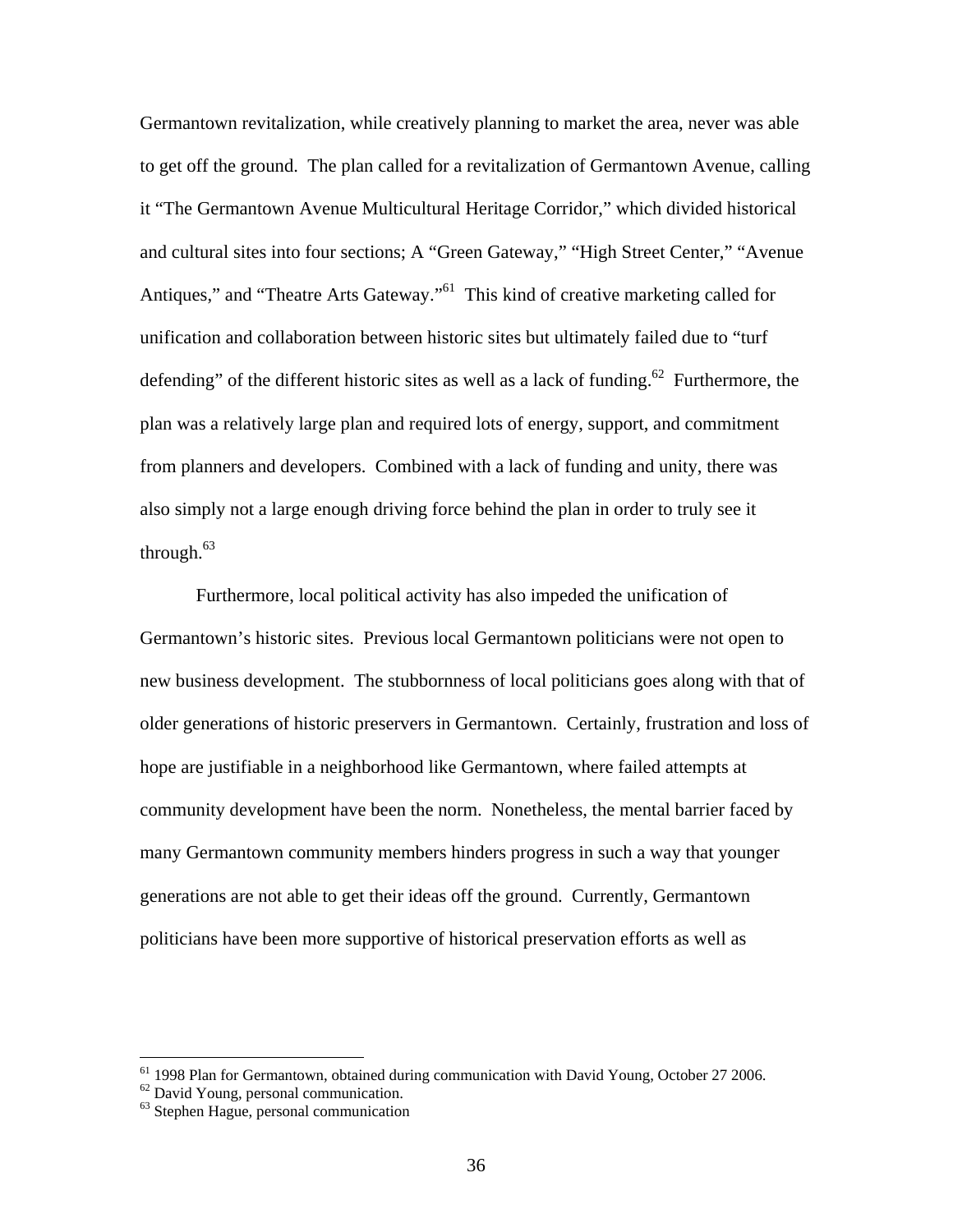community unification strategies, supporting funding for historical preservation projects.64

 In conjunction with political support, Germantown also lacks a stable Community Development Corporation to spearhead community development in the area. Nearby neighborhoods Mount Airy as well as West Oak Lane have been very successful in new business creation as well as the creation of community organizations due to their very active CDC's and political support. In West Oak Lane, the Ogontz Avenue Revitalization Corporation along with local politician Dwight Evans have been able to affect change in many areas: $65$  some examples are community jazz concerts, new business creation on Ogontz Avenue, and a current project called the Northwest Greening Initiative, where OARC received \$250,000 to "plant and maintain hundreds of trees in commercial and residential areas throughout Northwest Philadelphia."<sup>66</sup> Although OARC is not necessarily focused on historic preservation projects, it illustrates the types of programs and affects that local CDCs are able to have on their communities, especially when combined with local political power.

 Thus far in Germantown, there have been no clear cut successes that fit the three criteria for successful community development strategies. Nonetheless, there are promising examples of community collaboration with the historic sites as well as learning from mistakes of the past. Historic Germantown Preserved is the best example of Germantown community members and historic sites learning from prior mistakes; attempting to organize from a community driven perspective and to create partnerships

<sup>64</sup> Gerry Kaufman, personal communication.

<sup>&</sup>lt;sup>65</sup> Stephen Hague, personal communication

<sup>66</sup> Ogontz Avenue Revitalization Corporation. "Projects in Progress." No date. Available <http://www.ogontzave.org/projects.shtml> December 2006.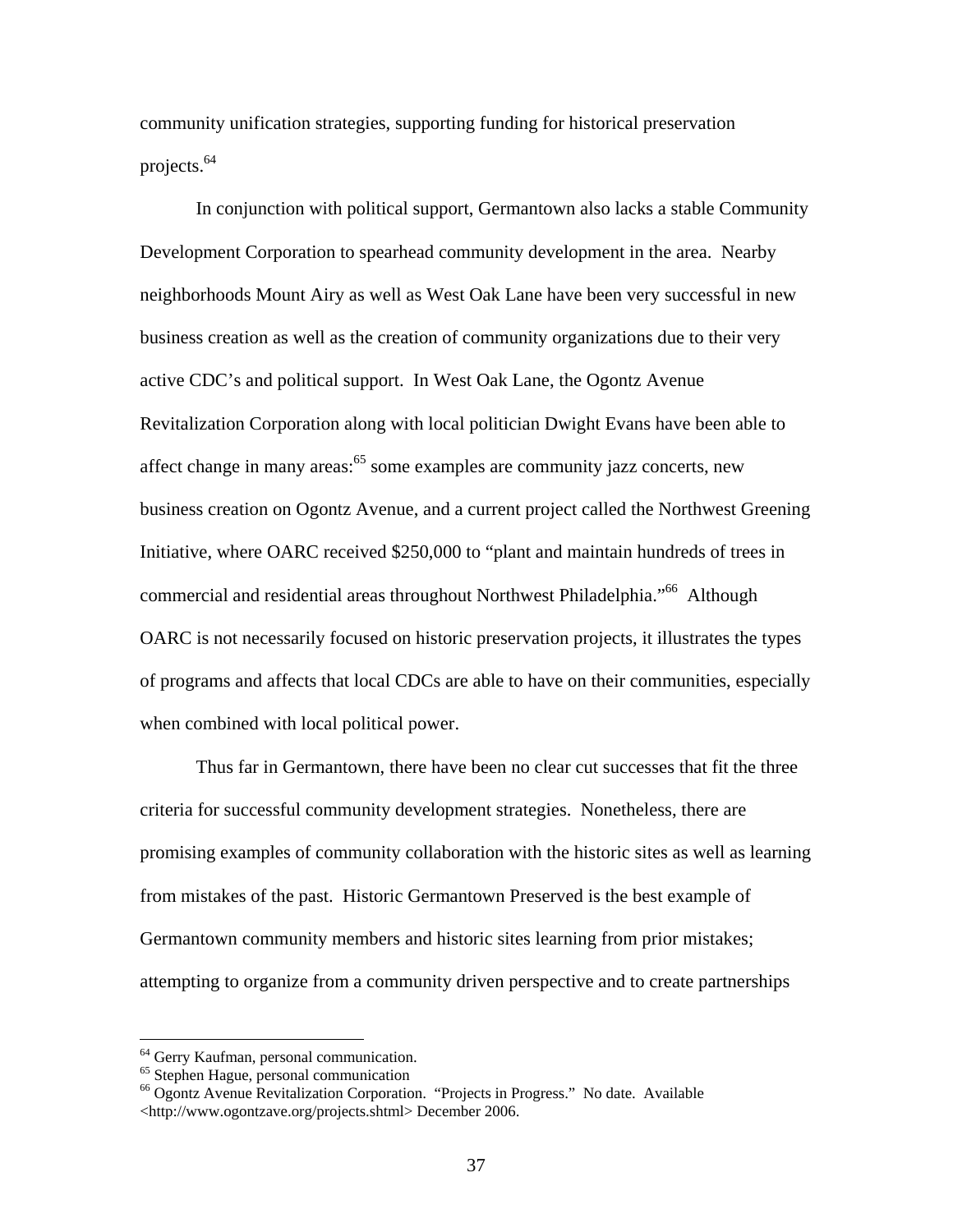between the historic sites. The one aspect that it does not focus on, however, is the aesthetic aspect of neighborhood beautification. This criterion is crucial because of its connection with tourism and perceptions of safety, especially to visitors from outside of Germantown. Because of Germantown's tarnished image and connotations as a "bad" neighborhood, it is important to aesthetically combat this image through maintaining storefronts and resisting vandalism in historic sites.

 In this sense, the joining together of the historic sites as a way to promote community and economic development is still a relatively young idea in Germantown, and has the potential to be developed further. While there are many obstacles facing community development in Germantown, there is also great potential and resources in the area. Local political support and a more active CDC, as well as increased unification of the historic sites could lead to the formation of new community projects and could ultimately be able to affect change in Germantown.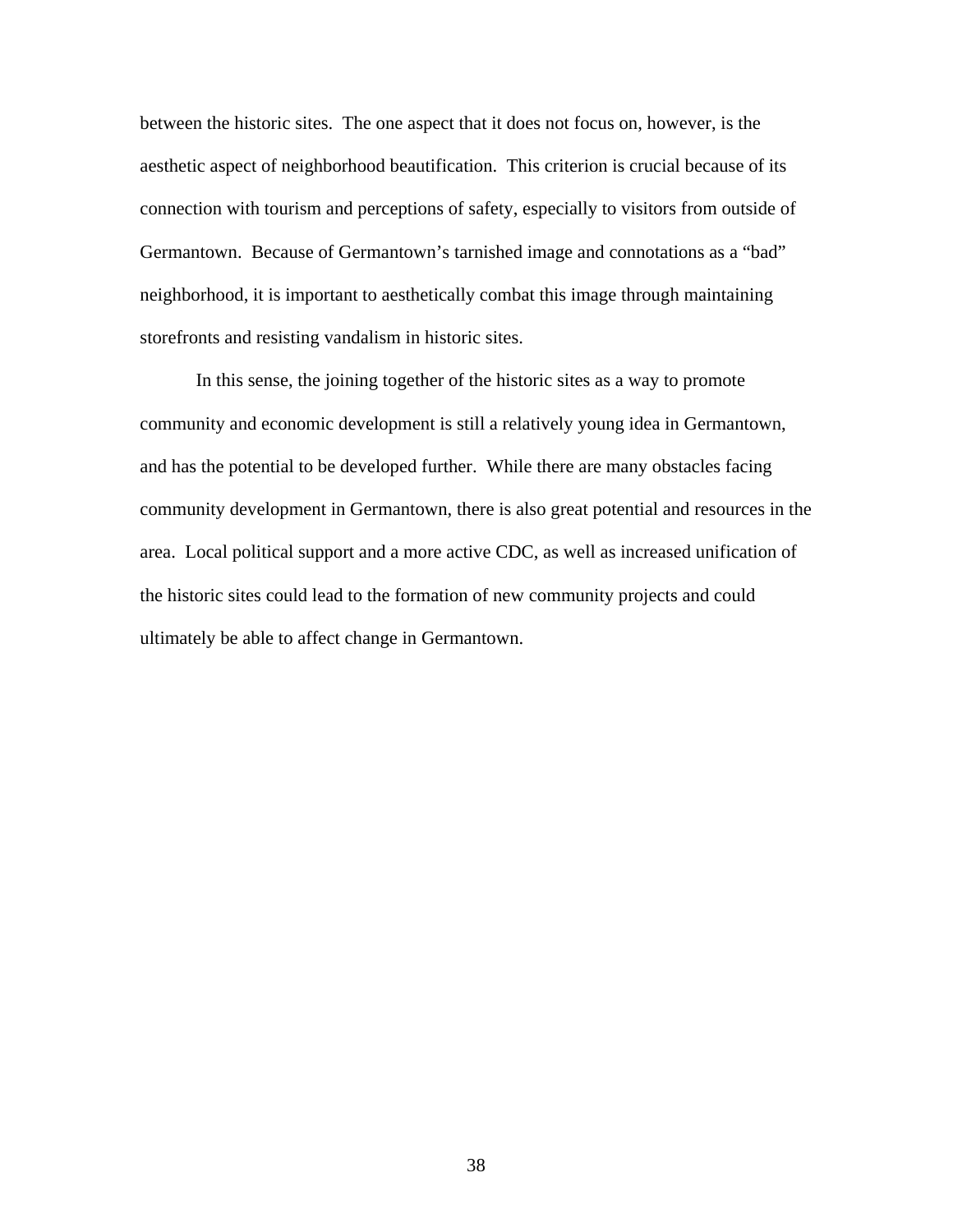### **Conclusion**

The word often used to describe Germantown is "potential." Certainly, Germantown's historic sites are one of its strongest features, and theoretically provide a framework for economic development. Nonetheless, Germantown's historic sites have been unable to affect change on a larger scale for the community. Some of the reasons for their inability to affect change are their general lack of unity and independent, introspective outlooks. Furthermore, the lack of local political and CDC support in Germantown reinforce the autonomous outlook of the sites; before Historic Germantown Preserved there simply was no organized framework that fostered collective work and progress among the historic sites.

 Besides Historic Germantown Preserved, there are few examples of collaboration between Germantown's historic sites. The educationally focused History Hunters program has also been key in promoting teamwork between the sites, although it is implemented on a smaller scale using only four of Germantown's twelve historic sites. Other programs executed by Cliveden and Awbury Arboretum have been successful in terms of job creation or community outreach, but simply have not been done on a large enough scale to make a difference in the overall community and economic development of Germantown. The self sufficient attitudes of many of the historic sites imply a focus on the preservation of their buildings and their status as a historic site, which detracts from their ability to involve themselves in the community. Another barrier to community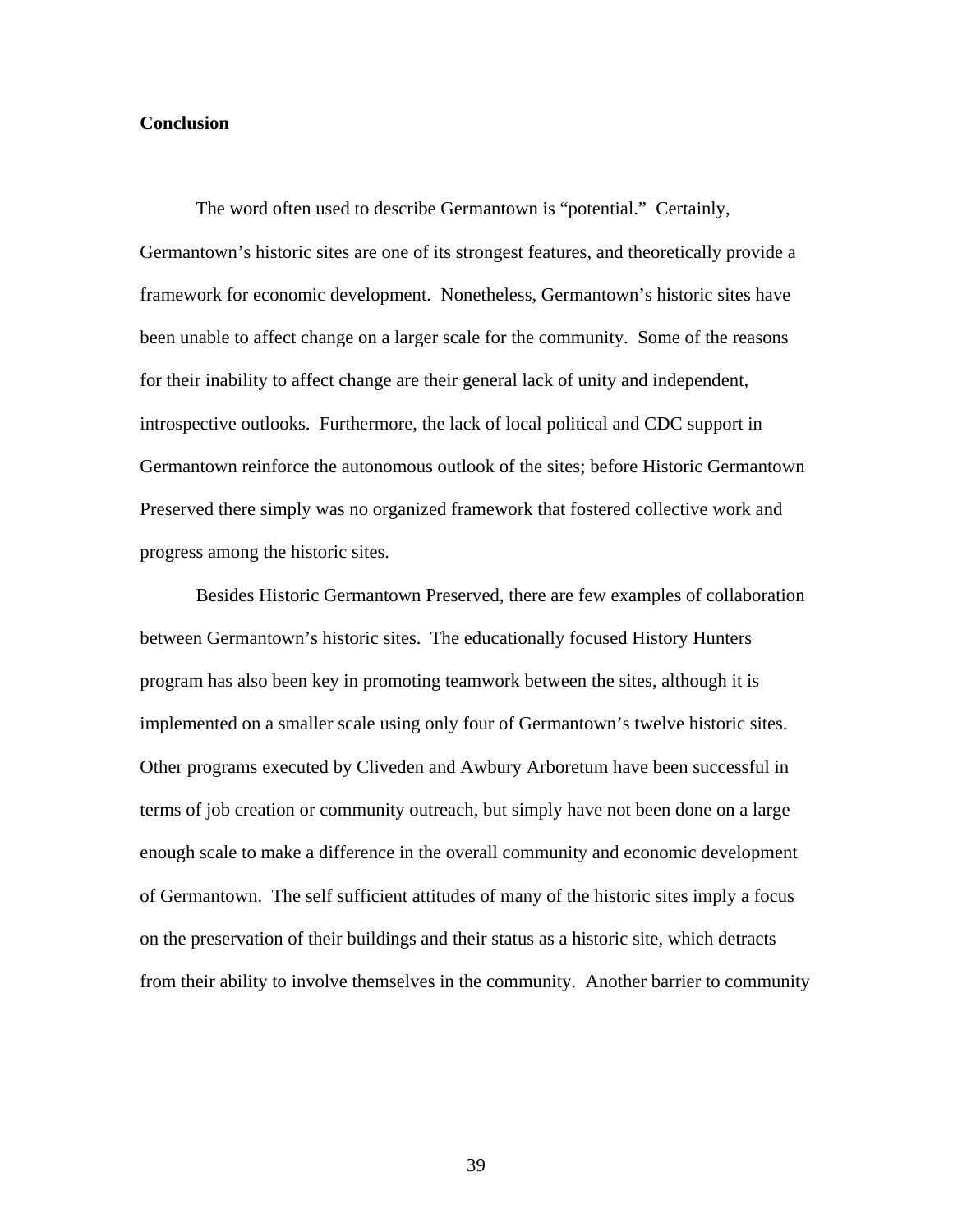development, then, is the preservation first survival tactic employed by many of Germantown's historic sites.<sup>67</sup>

Ironically enough, the many governmental structures in place to protect historic sites are not being used effectively in Germantown. The possibility of implementing a Main Street program along Germantown Avenue or creating a Historic District Ordinance could involve community members as well as work to change Germantown's tarnished image. In fact, there has been talk within Germantown's historic preservation community of using a Main Street program along Germantown Avenue, but the effects of this are yet to be seen.<sup>68</sup> It will be interesting to see whether a Main Street plan could be realized despite the history in Germantown of disorganization and incomplete plans.

 Besides combating disorganization, another necessary building block of community development is the involvement of community members in the process. A promising feature of the Historic Germantown Preserved plan is the creation of a town hall meeting, which inherently involves community members. Since Germantown is a primarily African American neighborhood, a town hall meeting would more than likely create partnerships between the historic sites and local residents, as well as increase opportunities to incorporate African American history and culture into the historic sites. Another positive goal of Historic Germantown preserved is the idea of joint services for each site, such as tour guides. Joint services would not only save money for the sites, but create partnerships and foster organization among the twelve sites, increasing their potential and capability of attracting tourists and improving relations with the community.

<sup>67</sup> Gerry Kaufman, personal communication.

<sup>68</sup> Stephen Hague, personal communication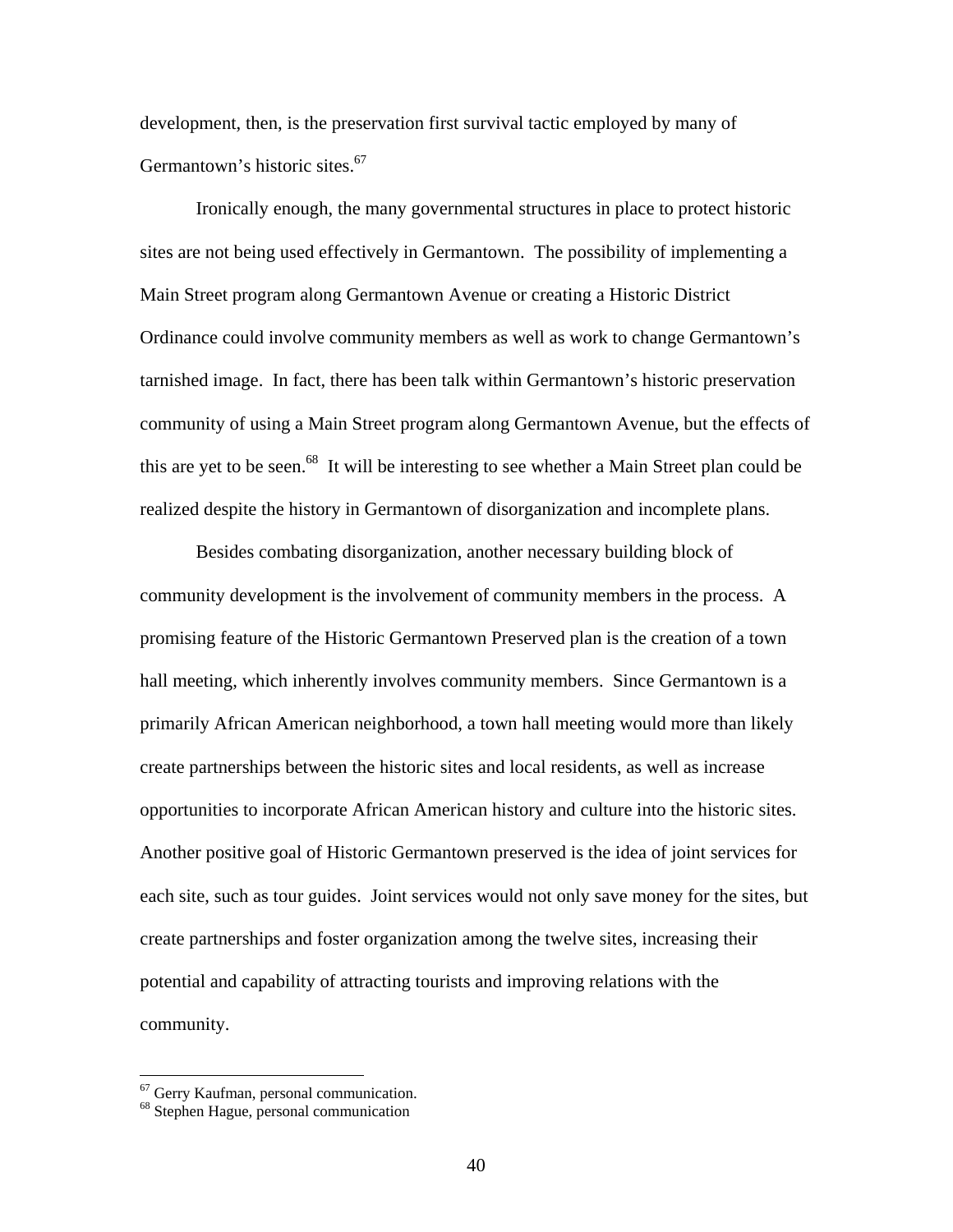While there are many exciting changes currently happening with Germantown's historic preservation community, this paper has neglected certain threats that community development and historic preservation pose to Germantown. The first and most obvious threat of community and economic development initiatives is gentrification. While this paper did not go into depth about gentrification and its implications, it is nevertheless an important issue facing Germantown. Housing prices have been increasing in Germantown, which could lead to the displacement of many of Germantown's residents. It is debated whether or not increased housing stock is necessarily a bad thing for a neighborhood; certainly, it can displace poorer residents which is generally seen as a negative. Conversely, increased wealth in an area does benefit those residents that are able to stay, especially as their property values rise. Furthermore, new business and job creation keep people in the neighborhood and would undoubtedly increase tourism to Germantown. Gentrification is certainly a very heated topic and there are many arguments as to its implications; nonetheless it is beginning to occur in Germantown, and how it affects the neighborhood and the historic sites is yet to be seen.

 Another potential threat touched on by this paper is the threat of "disneyfication," which comes from increased tourism to an area. If Germantown undergoes gentrification on a large scale, the threat of "inauthenticity" of landscape is certainly applicable. Furthermore, the idea of a Main Street program also poses questions about authentic versus inauthentic, and would have to be implemented in such a way that community members have a hand in the decision making process. These issues are certainly relevant as they pertain to the conditions in Germantown, but, again, will come into play more in the future of Germantown than they have in Germantown's past. Depending on the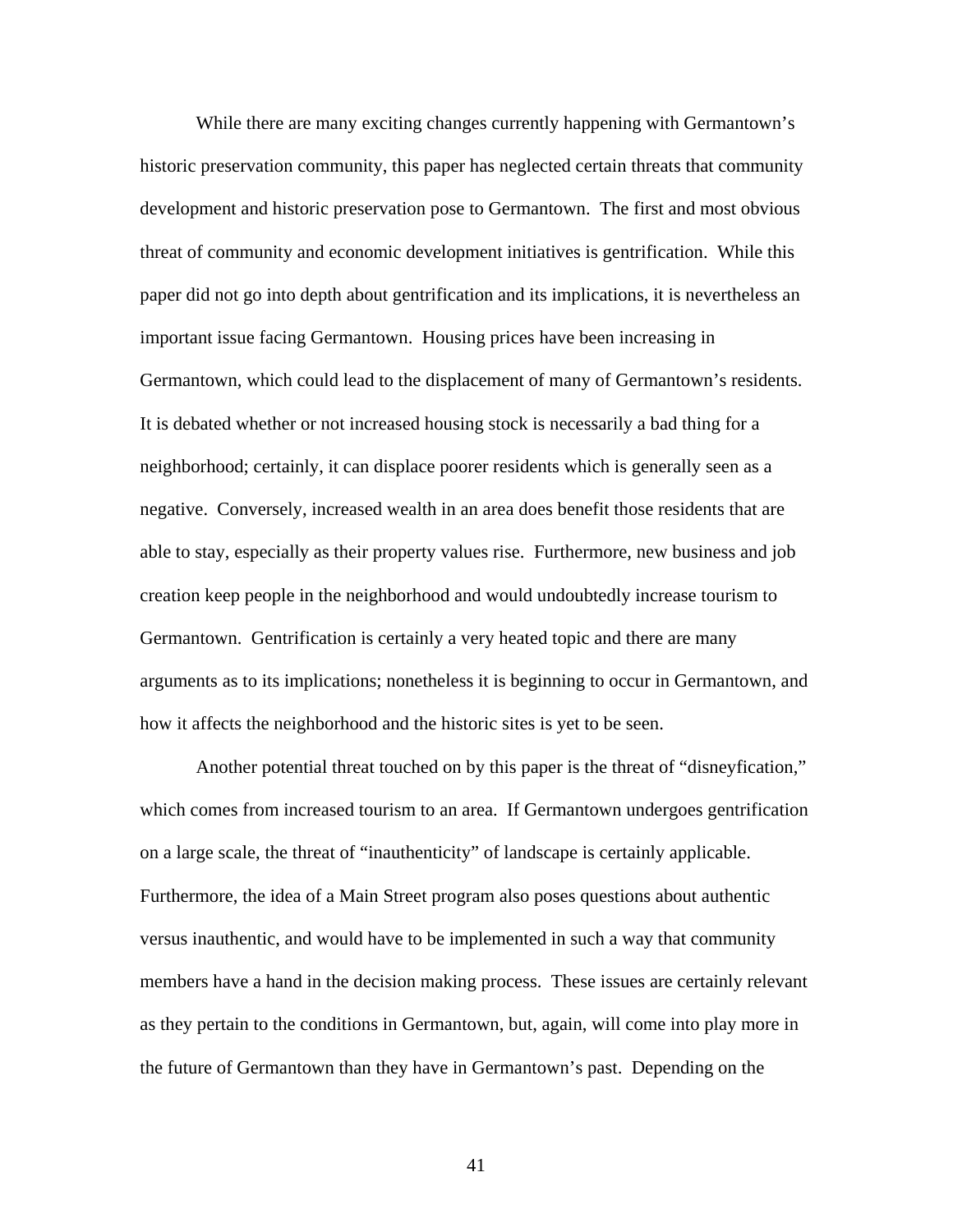degree and type of gentrification that occurs in Germantown, historic preservationists and community members may or may not have to concern themselves with disneyfication or ideas of inauthenticity.

 One of the more difficult aspects of this paper was that as research was being conducted on Germantown, new plans were also being implemented and created. While this provides a very exciting platform of research, it also impedes the ability to analyze the effects of the new plans, which are yet to occur. In this sense, the uncertain future of Germantown and its historic sites thwarts the possibility of drawing concrete conclusions. It is my belief that the creation of Historic Germantown Preserved shows that the historic preservation community is committed to improving relations with the community, which is certainly a positive thing. Nonetheless, the historic sites cannot do everything on their own, and local political support as well as the stable presence and input of a local CDC would help this effort tremendously. Hopefully, Historic Germantown Preserved will be able to affect enough change to inspire more political and CDC support. The word potential has for too long described the character of Germantown and its historic sites, and we can only wait and see if this potential can be transformed into a reality for the Germantown community and its remarkable historic resources.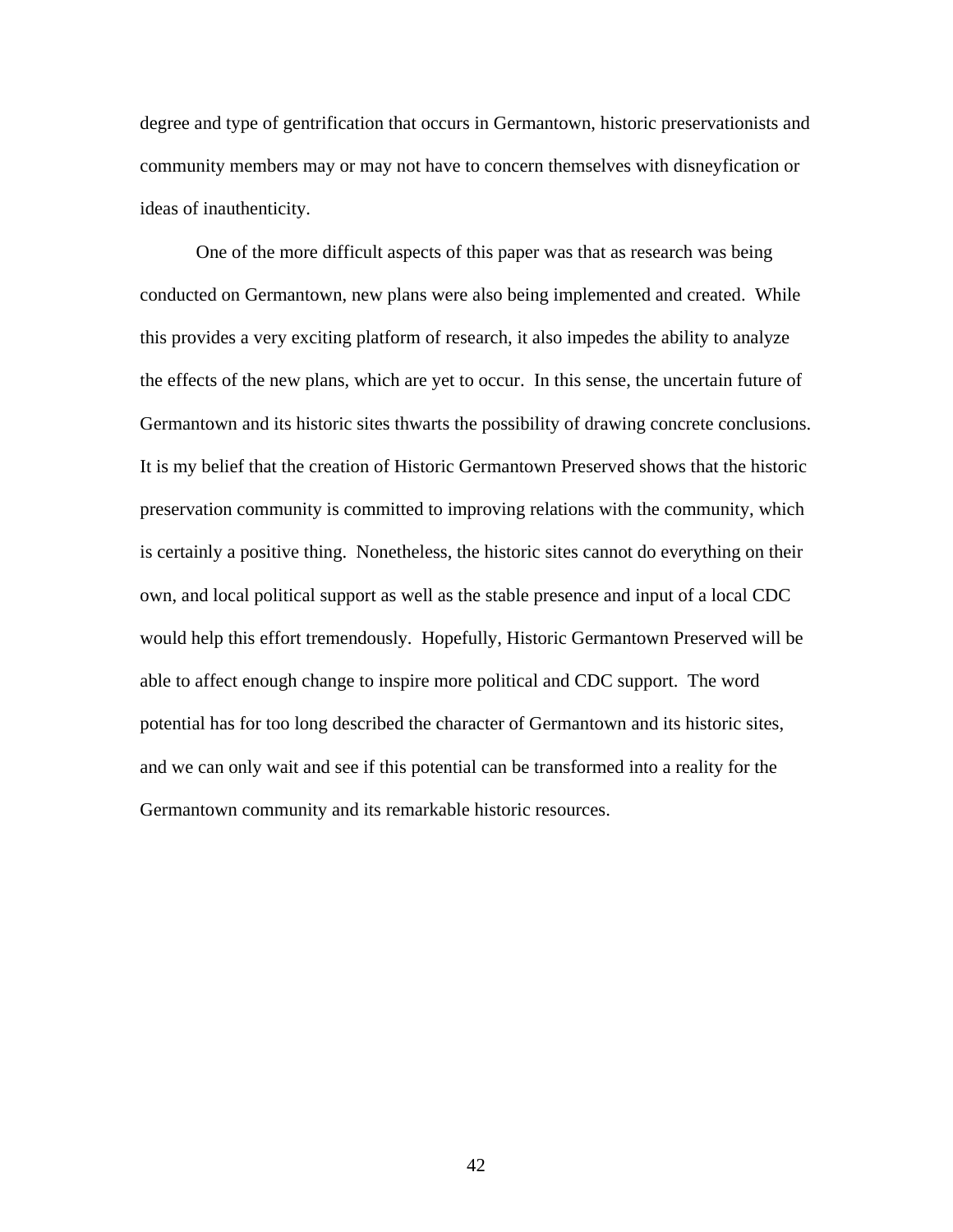# **Appendix**



*Figure 1: Racial Composition by Percent Population in Germantown, 2000 Census* 

*Figure 2: Household income by Percent Population in Germantown, 2000 Census* 

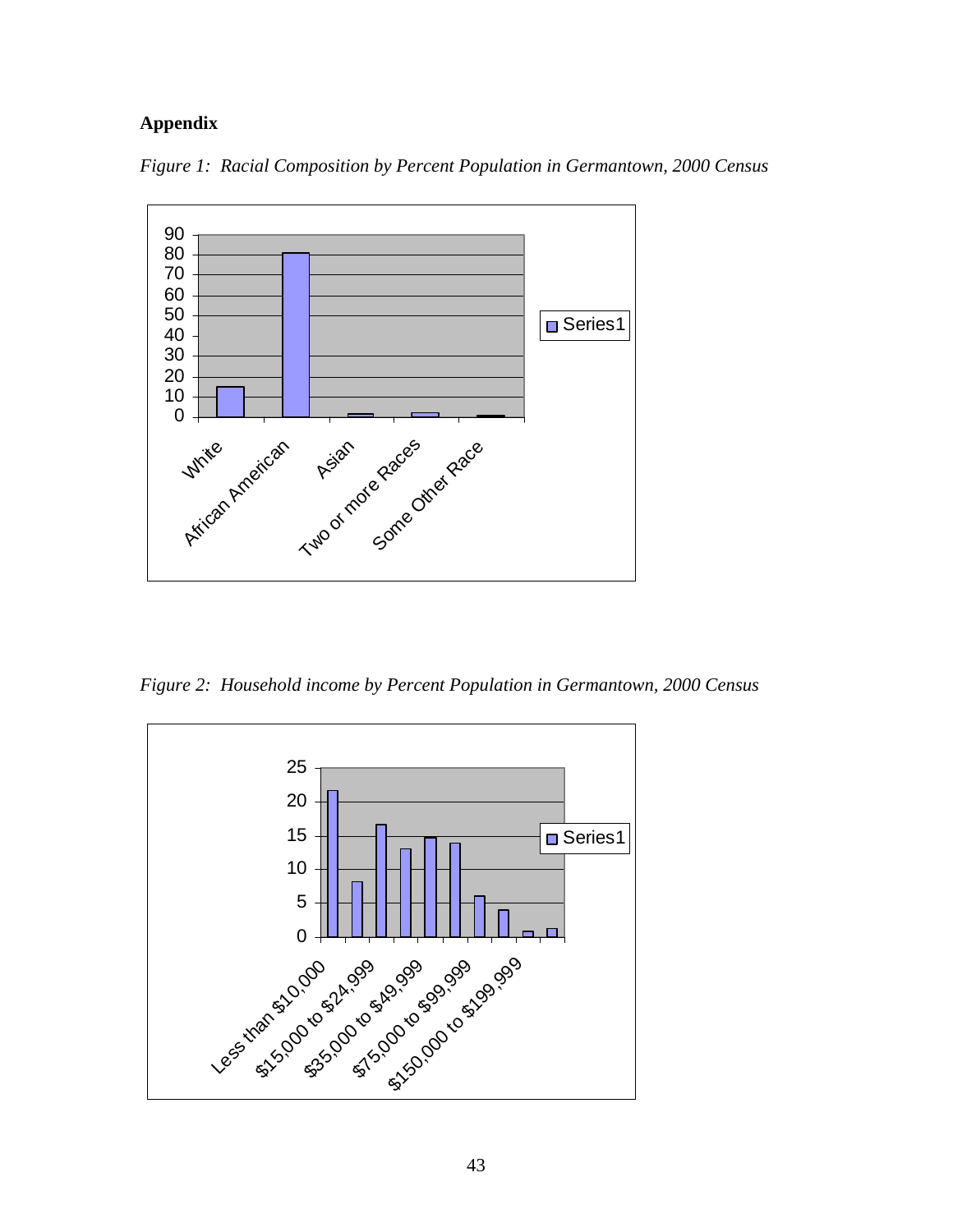# **Bibliography**

- *1998 Plan for Germantown*, obtained during communication with David Young, October 27 2006.
- 2000 US Census. Availble <www.census.gov> November 2006.
- Advisory Council on Historic Preservation. "The National Historic Preservation Program." December 14, 2005. Available <http://www.achp.gov/overview.html> November 2006.
- Advisory Council on Historic Preservation. *Remember the Neighborhoods: Conserving Neighborhoods through Historic Preservation Techniques.* Urban Policy Group, 1981.
- Anderson, Elijah. *Code of the Street.* New York: W.W. Norton and Co., 1999.
- Awbury Arboretum. "Awbury Landscape Apprentice Program." 2005. Available <www.awbury.org/jobtraining.htm> November 2006.
- Brink, Peter. "Heritage Tourism in the USA: Grassroots Efforts to Combine Preservation and Tourism." *APT Bulletin,* Vol. 29, No. 3/4 (1998) 59-63.
- Centre for Community Enterprise. "Community Economic Development." 2001-2003. Available <http://www.cedworks.com/CEDdefinition.html> November 2006.
- Cofresi, Lina and Rosetta Radtke, "Local Government Programs: Preservation Where it Counts." *A Richer Heritage: Historic Preservation in the Twenty First Century.* Ed. Robert E. Stipe. Chapel Hill: The University of North Carolina Pres, 2003. 117-156.

Countryman, Michael. *Up South.* Philadelphia: University of Pennsylvania Press, 2006.

- Cultural Heritage Tourism. "Getting Started: How to Succeed in Cultural Heritage Tourism." 2005. Available <http://www.culturalheritagetourism.org/howToGetStarted.htm> November 2006.
- Datel, Robin Elisabeth. "Preservation and Urban Orientation." *Georgraphical Review.*  Vol. 75, No. 2 (Apr., 1985) pp. 125-141.
- Fisher, Charles E. "Promoting the Preservation of Historic Buildings: Historic Preservation Policy in the United States. *APT Bulletin.* Vol. 29, No. 3/4 (1998.) 7-11.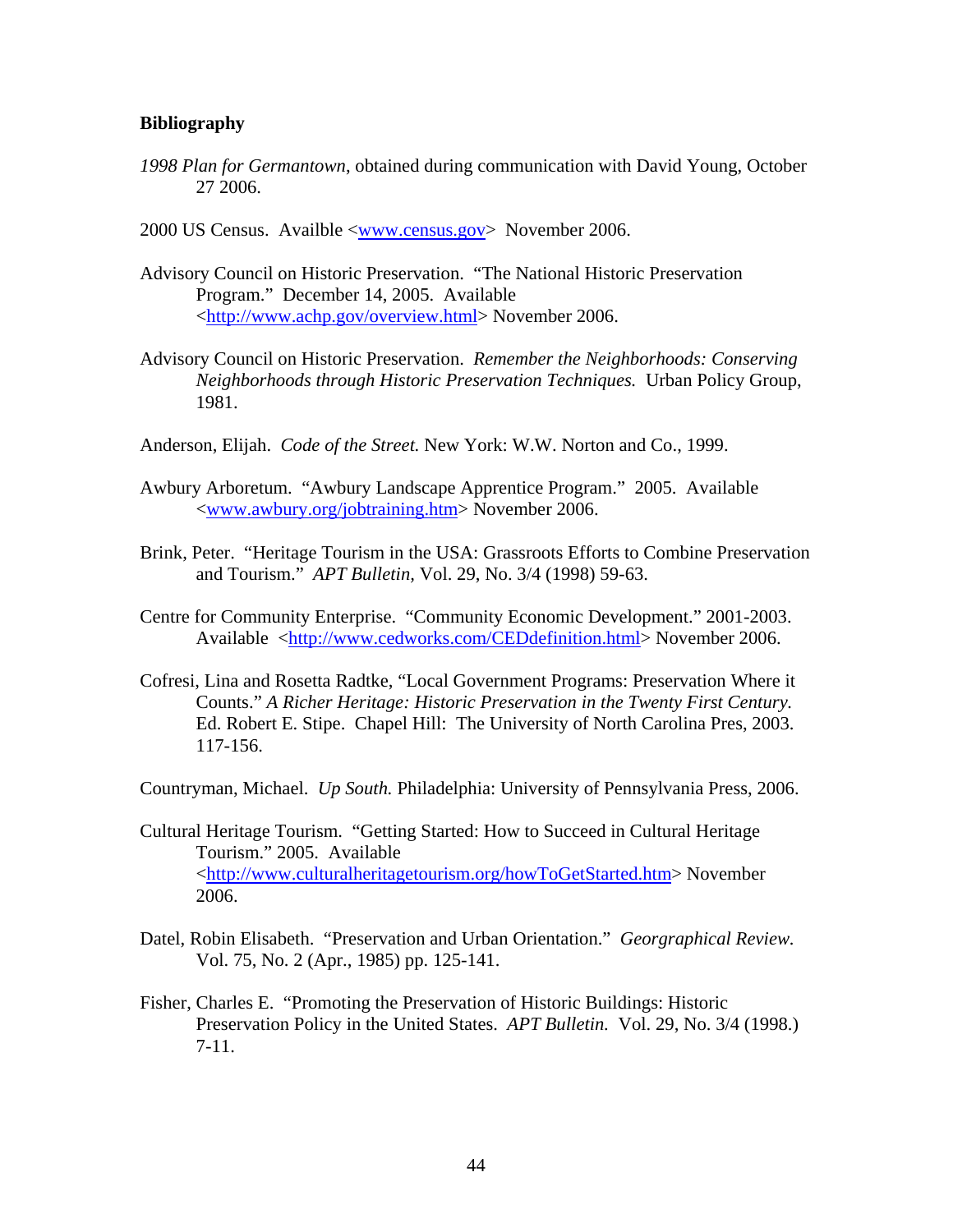- Hague, Stephen. Executive Director, Stenton. Personal communication, November 30 2006.
- *Historic Germantown Preserved: Action Plan 2006-2007*, obtained during communication with Gerry Kaufman, October 20, 2006.
- Kaufman, Gerry. Executive Director of Awbury Arboretum, personal communication, October 20, 2006
- Keyser, Naaman et al. *History of Old Germantown.* Philadelphia: Horace F. McCann, 1907.
- Lamme, Ary J. *America's Historic Landscapes: Community Power and the Preservation of Four National Historic Sites.* Knoxville: University of Tennessee Press, 1989.
- Mason, Randall. "Economics and Historic Preservation A Guide and Review of the Literature" *The Brookings Institution Metropolitan Policy Program.* The Brookings Institution, 2005.
- McCall, Tony. "Institutional Design for Community Economic Development Models: Issues of Opportunity and Capacity." *Community Development Journal.* Vol 38, No 2. April 2003, p. 96-108.
- Miller, Frederic. "The Black Migration to Philadelphia: A 1924 Profile." *African Americans in Pennsylvania: Shifting Historical Perspectives.* Ed. Joe William Trotter, Jr. and Eric Ledell Smith. University Park, PA: The Pennsylvania State University Press, 1997. 287-315.
- National Park Service, U.S. Department of the Interior. "Working on the Past in Local Historic Districts." 2000. Available <http://www.cr.nps.gov/hps/workingonthepast/intro+sectiona.htm> November 2006.
- National Trust for Historic Preservation. "History of the National Trust Main Street Center." 2006. Available <http://www.mainstreet.org/content.aspx?page=3&section=2> November 2006.
- Newsom, Michael deHaven. "Blacks and Historic Preservation" *Law and Contemporary Problems.* Vol. 36, No. 3. (1971.) 423-431. 424.
- Ogontz Avenue Revitalization Corporation. "Projects in Progress." No date. Available <http://www.ogontzave.org/projects.shtml> December 2006.

Spencer, David. *Historic Germantown*. Philadelphia: Horace F McCann, 1908.